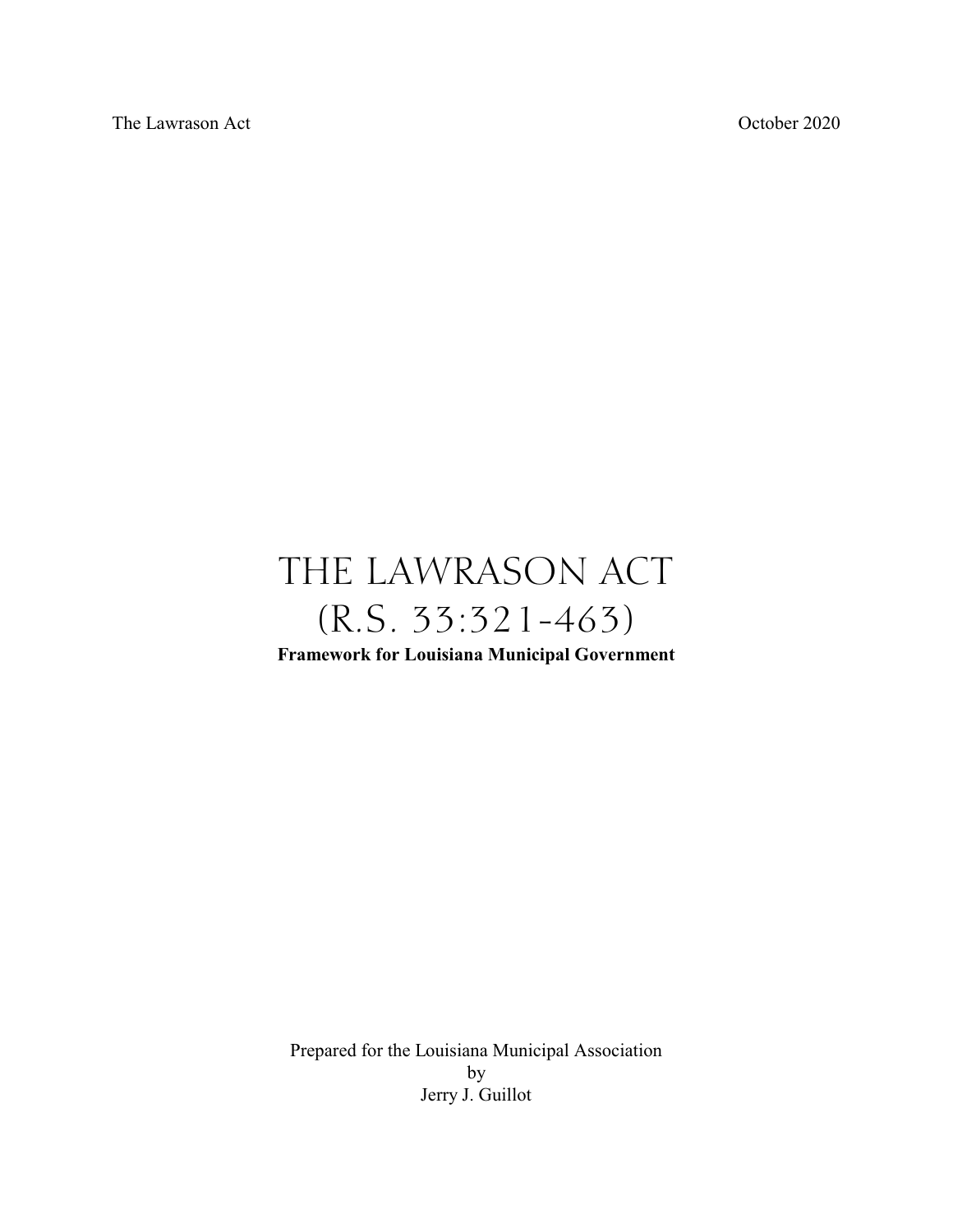The Lawrason Act Corollary Corollary and Corollary Corollary Corollary Corollary Corollary Corollary Corollary Corollary Corollary Corollary Corollary Corollary Corollary Corollary Corollary Corollary Corollary Corollary C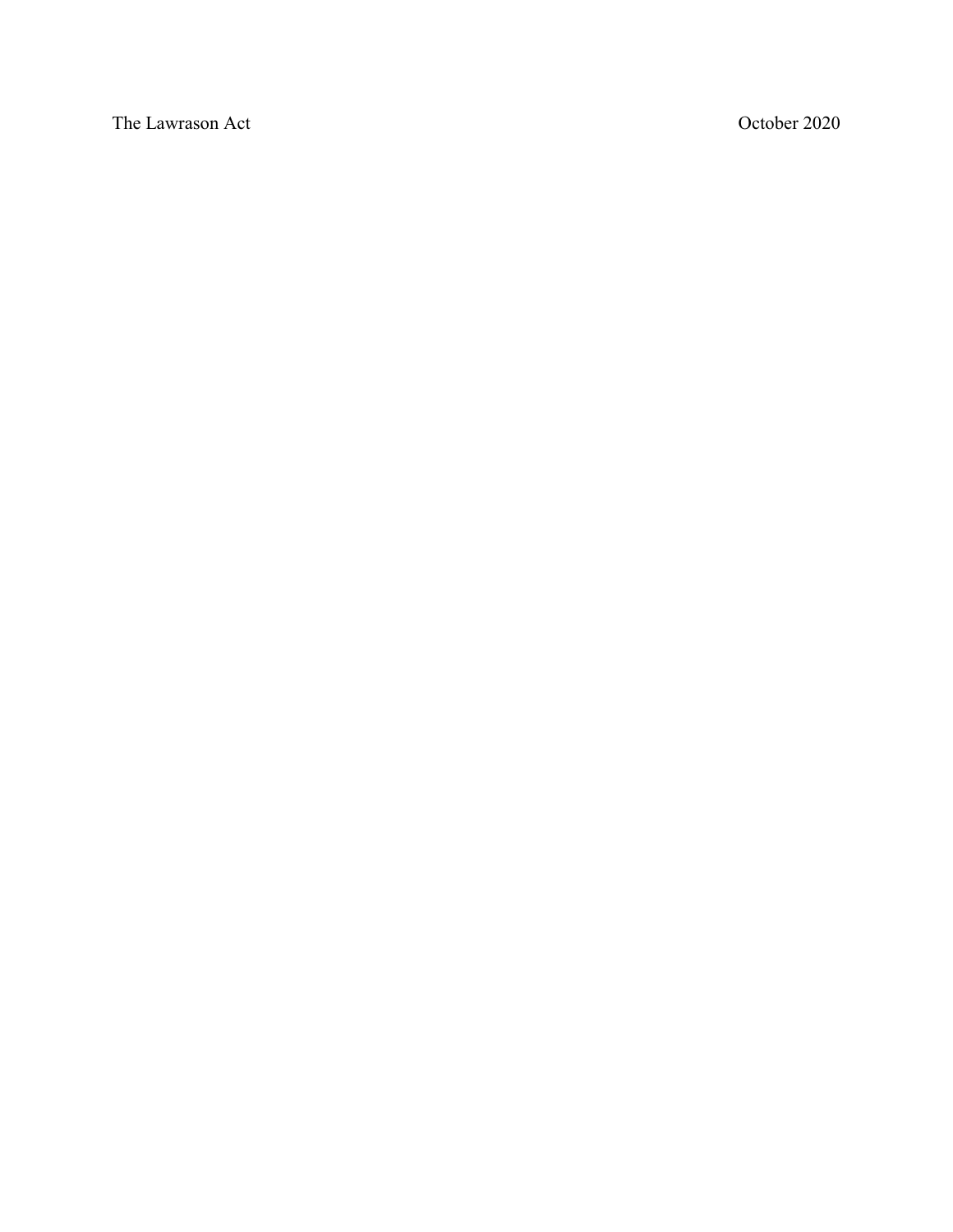# **TABLE OF CONTENTS**

| $\overline{0}$ |
|----------------|
|                |
|                |
|                |
|                |
|                |
|                |
|                |
|                |
|                |
|                |
|                |
|                |
|                |
|                |
|                |
|                |
|                |
|                |
|                |
|                |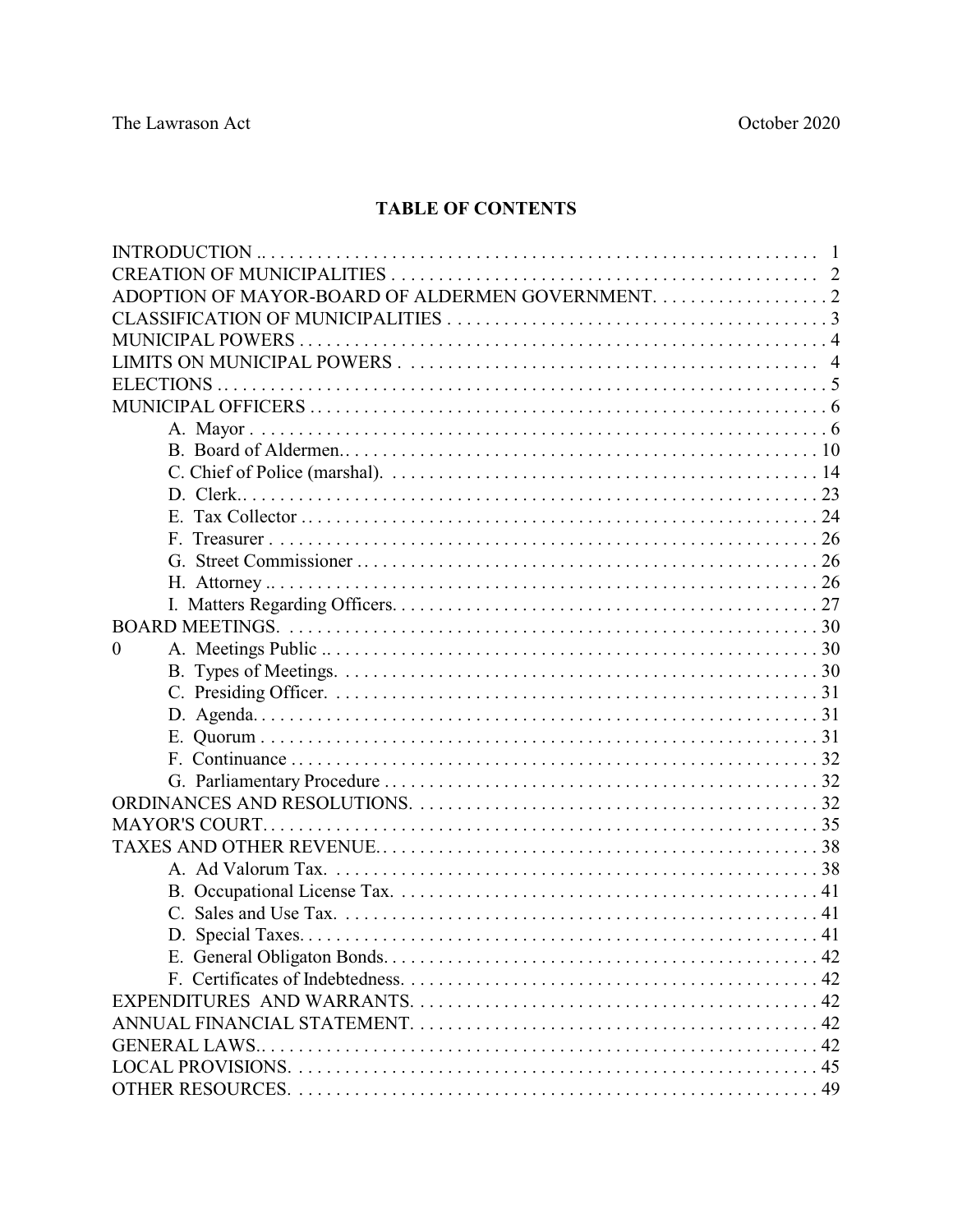#### **INTRODUCTION**

Most Louisiana municipalities are governed by the Lawrason Act (herein referred to as "Act"). (R.S. 33:321-463)

Prior to 1882, a municipality was incorporated by special legislative act which also set forth the municipal charter. In 1882, Act 49 was enacted, setting up a general method whereby any municipality might be incorporated. However this law allowed the governing body of a new municipality to draw up its municipal charter. Thus, between 1882 and 1898, each municipality enjoyed the right to draw up its own charter.

In 1898, the Act became law setting forth a general legislative charter for all municipalities created after its effective date, as well as for those created prior to its effective date which chose to accept its provisions. The intent of the Act was to provide a uniform type of government for all municipalities in Louisiana.

The Act is named after Judge Samuel McCutcheon Lawrason, a West Feliciana Parish lawyer born in 1852 in New Orleans. Educated in France, Spain, and West Virginia, he received his doctor of laws degree from the University of Louisiana in 1874 and opened his law practice that same year in New Orleans. He married and moved the following year to West Feliciana Parish, where he was elected parish judge. He later became a school board member, a member of the Louisiana State University's Board of Supervisors, a state senator (from 1896 to 1900 and again in 1920 to 1924), and vice president of the Louisiana Constitutional Convention of 1898. He died in 1924.

The Act is considered by many to be the most lasting and valuable as it continues to set the framework and guide the work of more than 75% of the state's incorporated municipalities.

**Unless otherwise noted in this document, references to provisions of the Louisiana Constitution are bolded.**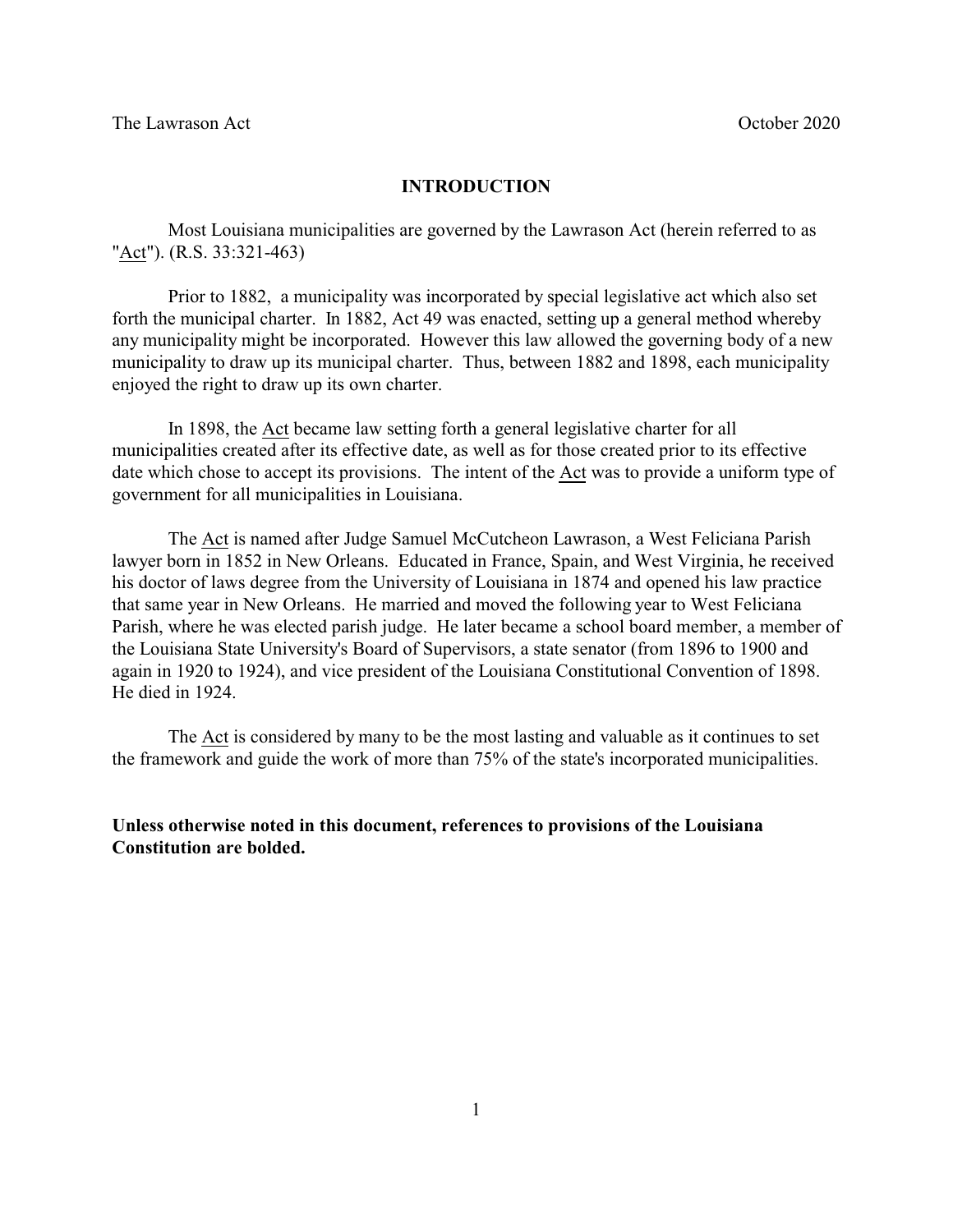#### **CREATION OF MUNICIPALITIES**

**The Louisiana constitution authorizes the legislature to provide by general law for the incorporation, consolidation, merger, and government of municipalities but prohibits any local or special law creating a municipal corporation or amending, modifying, or repealing a municipal charter. However, a special legislative charter existing on January 1, 1975 may be amended, modified, or repealed by local or special law. (Const. Art. VI, Sec. 2)**

All municipalities are governed by the "Lawrason Act" (Part I of Chapter 2 of Title 33 of the Louisiana Revised Statutes of 1950) except those municipalities governed by a special legislative charter or a home rule charter or plan of government adopted pursuant to Article VI of the constitution. (R.S. 33:321) **No parish plan of government or home rule charter can prohibit the incorporation of a city, town, or village as provided by general law. (Const. Art. VI, Sec. 8)** 

The current number of each type of municipal government follows:

| Legislative charter            | 24  |
|--------------------------------|-----|
| Home rule charters             | 30  |
| Home rule charter consolidated |     |
| Lawrason Act                   | 245 |

With respect to a municipality governed by a special legislative charter, if the charter is silent on a particular matter, then the Act governs. If a conflict exists between the charter and the Act, then the charter governs. (R.S. 33:481)

Alternatively, the legislature may enact a law providing that a legislative charter municipality shall be governed by the Act.

#### **ADOPTION OF MAYOR-BOARD OF ALDERMEN GOVERNMENT**

The legislative body of a municipality not governed by the Act may, by majority vote, call an election to become so governed. A majority of the legal votes cast at the election are necessary to adopt this form of government. If a majority of the votes cast are against adoption, the legislative body may not call another election on the question for at least 12 months after the election. (R.S. 33:322)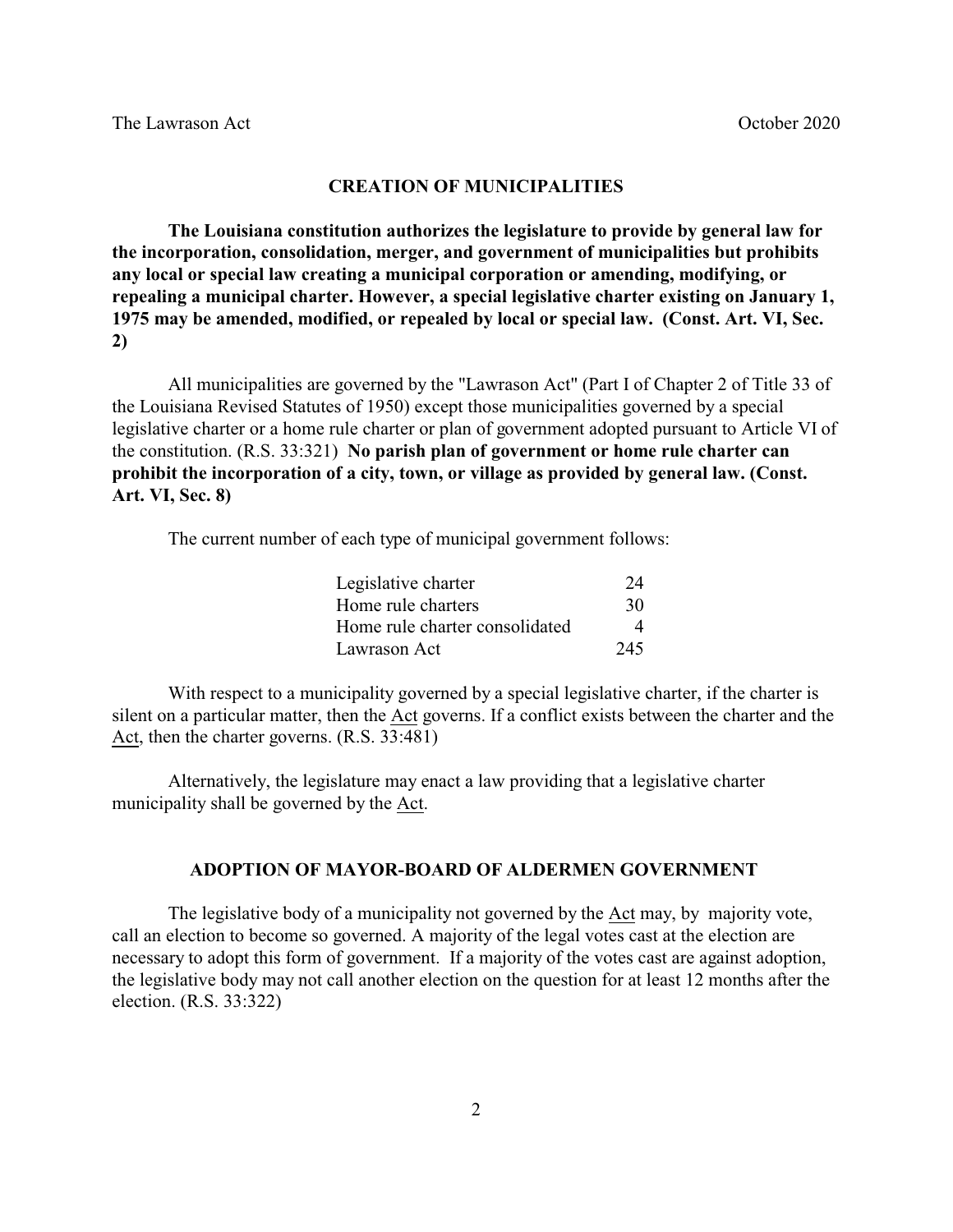#### **CLASSIFICATION OF MUNICIPALITIES**

# **The legislature may classify municipalities according to population or on any other reasonable basis related to the purpose of the classification. Legislation may be limited in its effect to any of such class or classes. (Const. Art. VI, Sec. 3)**

Classes - Municipalities are either cities, towns, or villages. Those having 5,000 inhabitants or more are cities; those having less than 5,000 but more than 1,000 are towns; and those having 1,000 or fewer inhabitants are villages. (R.S. 33:341)

Population changes - Whenever a census taken by resolution or a certified report from the federal Census Bureau shows that a municipality's population has increased or decreased so as to take the municipality out of its present class, the board of aldermen must, by resolution, request the governor to change the classification. The results of any census taken by resolution must be certified by the person authorized to take the census. (R.S. 33:342(A)(1)) *State law does not identify or require a specific method to use in taking a special census. (AGO 16-0106)*

The mayor shall transmit the resolution to the governor. The governor investigates the facts. He is not bound by the census submitted and, if he believes the findings are inaccurate, he may ascertain the facts in any manner he deems appropriate. If the governor finds that the municipality is wrongly classified, he issues a proclamation correctly classifying the municipality, and the proclamation is transmitted to the mayor. (R.S. 33:342(B))

Upon receipt of the governor's proclamation, an ordinance is to be adopted changing the name of the municipality to reflect its new classification. A copy of the proclamation and the ordinance must be transmitted to the secretary of state for recordation. (R.S. 33:342(C))

However, when a census shows that the population of a village has increased by fewer than 200 persons since the last decennial census and the increase would otherwise change the classification to town, the governing authority may elect not to change its classification, by resolution, and if so, the mayor must transmit a copy of the resolution to the governor and to the secretary of state for recordation. However, laws based upon population applicable to towns are applicable to a village that elects not to change its classification.  $(R.S. 33:342(A)(2))$ 

Judicial notice - The courts take judicial notice of the class to which each municipality belongs. (R.S. 33:342(D))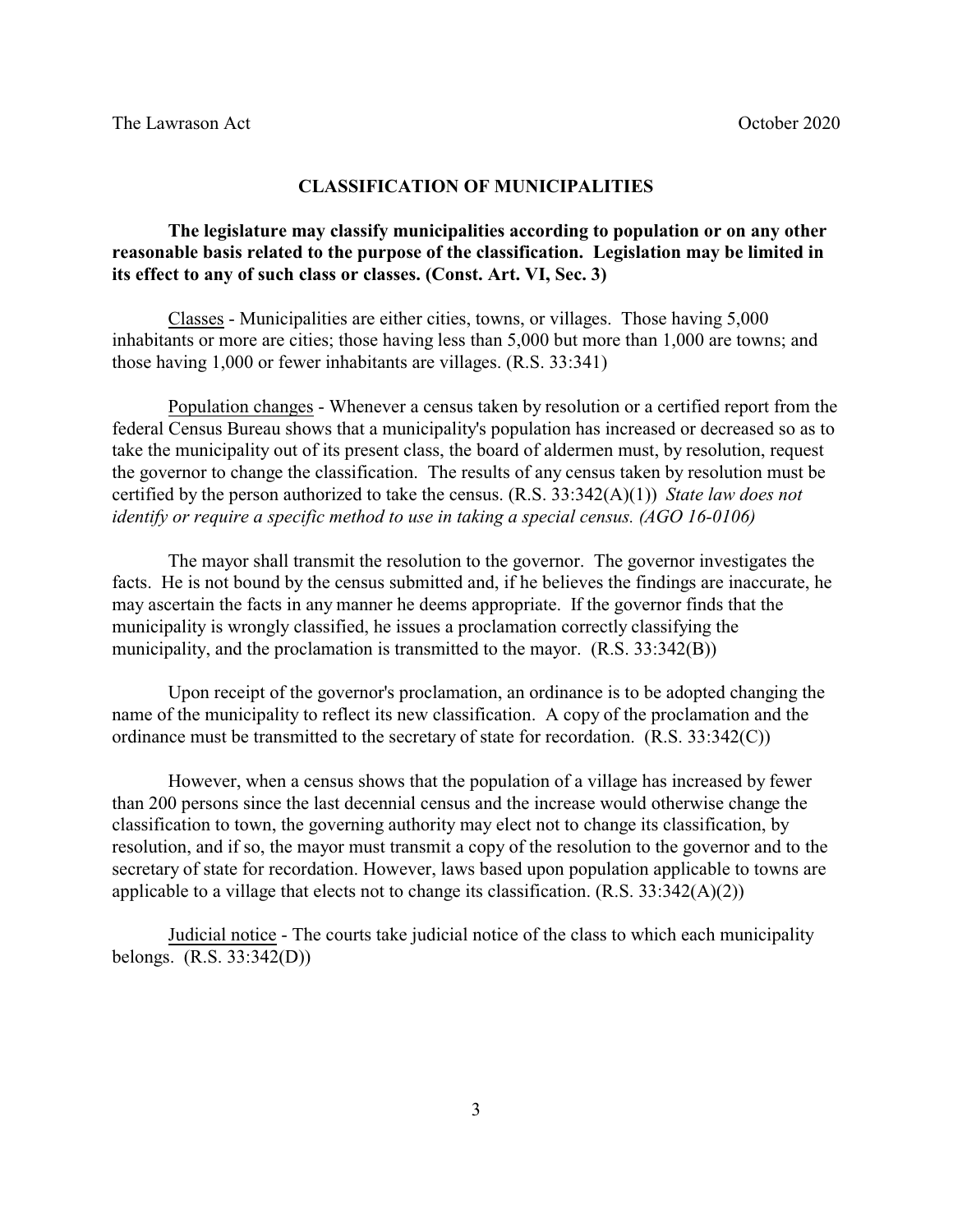#### **MUNICIPAL POWERS**

**Subject to and not inconsistent with the constitution, the governing authority of a municipality which has no home rule charter or plan of government may exercise any power and perform any function necessary, requisite, or proper for the management of its affairs, not denied by its charter or by general law, if a majority of the electors voting in an election held for that purpose vote in favor of the proposition that the governing authority may exercise such general powers. Otherwise, the municipality has the powers authorized by the constitution or by law. (Const. Art. 6, Sec. 7(A))**

*Municipalities are creatures of the state, established by the legislature to administer local affairs of government, and their powers and the limits of territory they are able to govern are matters entirely within authority of the legislature. Pyle v. City of Shreveport, 1949, 215 La. 257, 40 So.2d 235; Edwards v. Town of Ponchatoula, 1948, 213 La. 116, 34 So.2d 394.*

A Lawrason Act municipality may exercise any power and perform any function necessary, requisite, or proper for the management of its affairs not denied by law. In this regard, the board may levy and collect taxes, incur debt, and issue bonds and other evidences of indebtedness as authorized by law. (R.S. 33:361)

NOTE: Section 3 of Act 890 of 1985 - "Any tax or service charge being levied by any municipality subject to the provisions of Part I of Chapter 2 of Title 33 of the Louisiana Revised Statues of 1950 on January 1, 1986, is hereby ratified and shall continue to be levied as provided by law. Bonds or other obligations secured by any such municipality on the effective date of this Act (January 1, 1986) shall continue to be secured by the municipality until they are retired."

# **LIMITS ON MUNICIPAL POWERS**

*The principles of sovereignty dictate that any municipal ordinance that conflicts with a state law is invalid. (AGOs 09-0182 and 77-1243) A municipal ordinance may not attempt to preempt state law. (AGO 09-0182).* 

No municipality may

- **(1) define and provide for the punishment of a felony (Const. Art. 6 Sec. 9(A))**
- **(2) except as provided by law, enact an ordinance governing private or civil relationships. (Const. Art VI, Sec. 9(A))**
- **(3) abridge the police power of the state. (Const. Art. VI, Sec. 9(B))**
- **(4) authorize or conduct a lottery. (Const. Art. XII, Sec. 6(A)(4))**
- **(5) grant a perpetual franchise or privilege. (Const. XII, Sec. 12)**
- **(6) levy a severance tax, income tax, inheritance tax, or a tax on motor fuel. (Const.**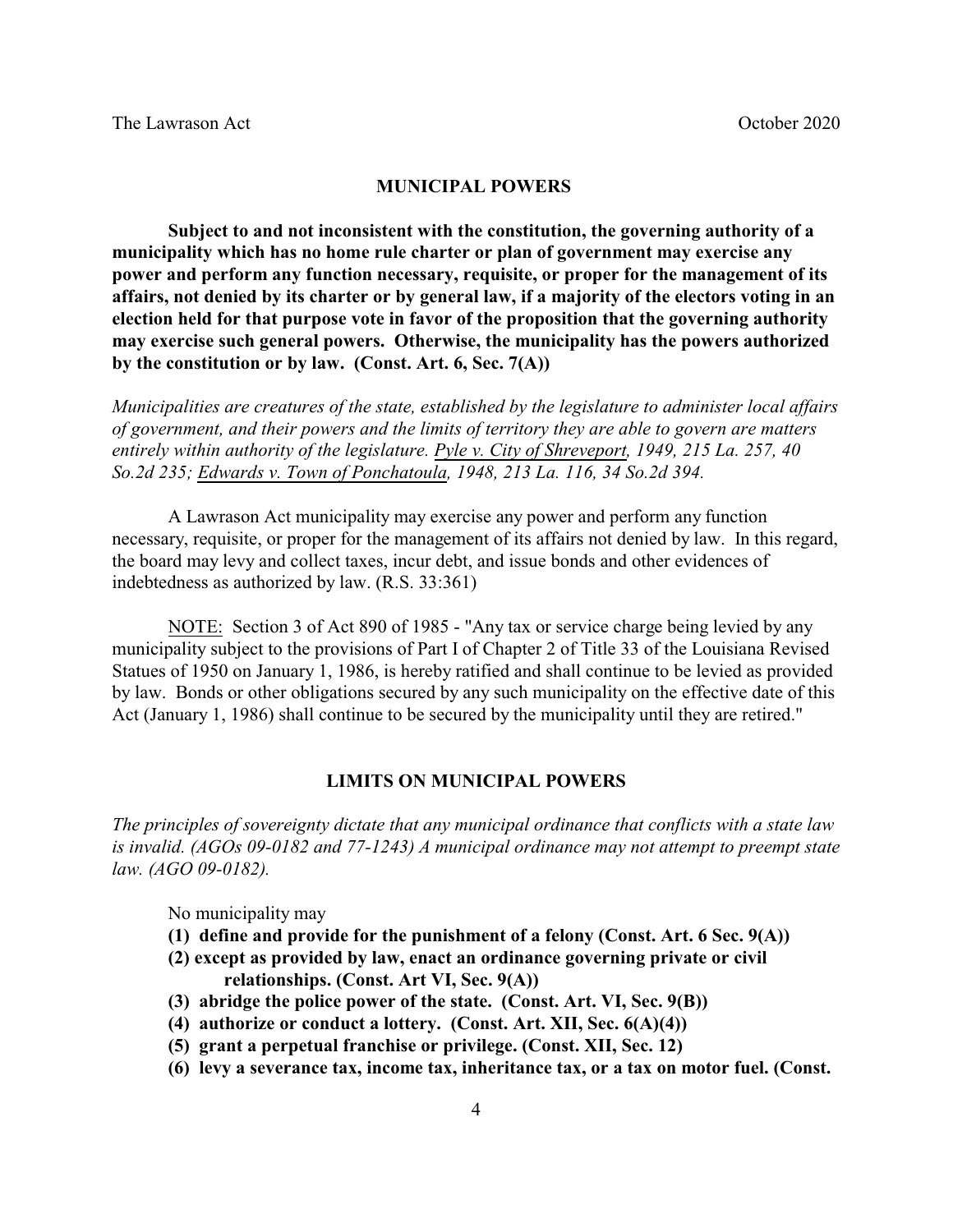# **Art. VII, Sec. 4(C)) (7) impose a license fee on motor vehicles. (Const. Art. VII, Sec. 5)**

## **ELECTIONS**

# **Electors of a municipality have the exclusive right to elect its governing authority. However, nothing prohibits the election of the members from single-member districts. (Const. Art. VI, Sec. 11)**

Elections are held every four years on the date for municipal and ward elections. The officers elected take office on the first day of July following the election and hold office for four years. (R.S. 33:383(A)(1))

The governing authority, by ordinance, may adopt an irrevocable plan for holding elections at the congressional elections. The plan must be filed with the secretary of state not less than one year prior to the opening of the qualifying period for the congressional primary election at which municipal officers are elected initially under the plan. This election must be the first congressional primary election after termination of the terms of office of the municipal officers in office. The elected officers take office on January first following their election and hold office for four years.  $(R.S. 33:383(A)(2))$ 

Any municipality having a population between 1,200 and 2,000 persons within a parish having a population between 118,000 and 125,000 persons based on the latest federal decennial census and any municipality having a population of between 6,200 and 6,600 persons within a parish having a population between 118,000 and 125,000 based on the latest federal decennial census shall hold municipal elections at the gubernatorial elections. The officers elected shall take office on the first day of July following their election and shall hold their office for four years. (R.S. 33:383(A)(3))

If no election is held on the day prescribed or if a vacancy in any elected office occurs or if an officer elected fails to qualify, the vacancy is filled according to general law. (R.S. 33:383(B))

Officers in office when a municipality elects to come under the Act retain their offices until the first election thereafter and possess the powers of like offices. (R.S. 33:383(D))

NOTE: The governing authority of any municipality with a population of not more than 1,000 persons according to the latest federal decennial census and which held municipal elections at the same time as the 2004 congressional election, was authorized, by ordinance, to adopt an irrevocable plan for holding municipal elections at the gubernatorial election. (RS. 33:383.2)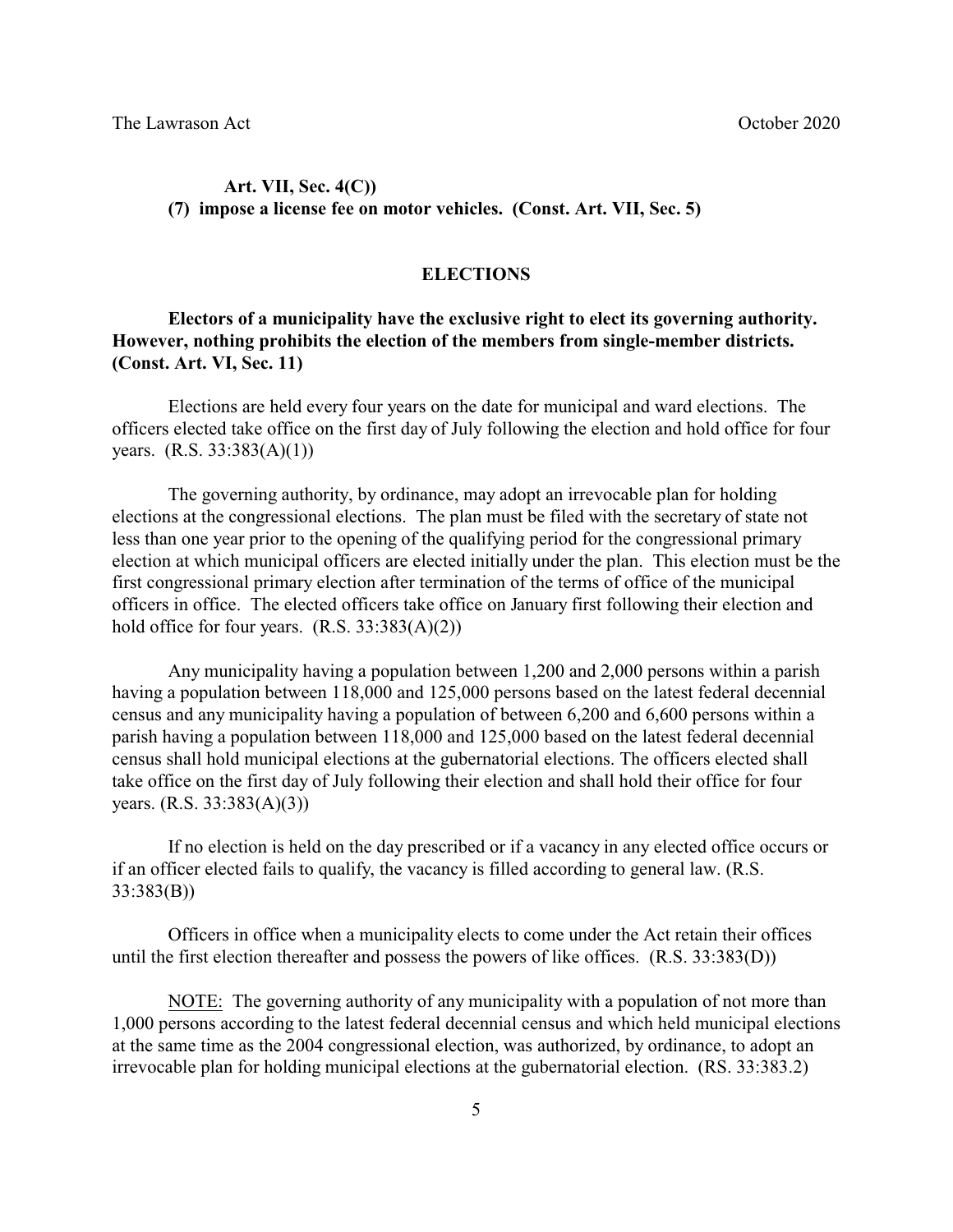## **MUNICIPAL OFFICERS**

The municipal officers are mayor, aldermen, chief of police, tax collector, and clerk.  $(R.S. 33:381(A))$ 

*Ordinance limiting terms for a municipality's elected officials approved by the voters of the municipality at an election is valid as no law, including the Lawrason Act, prohibits term limit provisions for public officials even though such ordinance is not specifically authorized by law.* (AGO 00-158)

*The remedy of mandamus is available to a municipal governing authority to compel any public officer to perform the ministerial duties of his office. (AGO 11-0143)*

#### **A. Mayor**

The mayor is elected at large. (R.S. 33:381(B)) He must be an elector of the municipality who at the time of qualification as a candidate has been domiciled and actually resided for at least the immediately preceding year in the municipality. (R.S. 33:384)

The mayor is the chief executive officer. (R.S. 33:362(B)) Upon written recommendation of the mayor, any department, other than the police department with an elected chief of police, may be created, abolished, merged, or consolidated by the board. (R.S. 33:362(C))

*Mayor can be required to appoint department heads by ordinance only if he initially made recommendation to board regarding the organization of municipal departments. (AGO 07-261)* 

NOTE: Section 2 of Act 836 of 1997 - Any mayor serving as street commissioner on July 10, 1997 may continue to serve in such capacity.

The mayor has the additional powers, duties, and responsibilities:

(1) To supervise and direct the administration and operation of all departments, offices, and agencies, other than a police department with an elected chief of police, in conformity with ordinances and law; however, no ordinance may limit the authority granted to the mayor by this provision. All administrative staff are subordinate to the mayor.  $(R.S. 33:404(A)(1))$ 

*Only mayor has power to limit access to municipal facility if such access would impede daily operations of the facility or cause safety concerns and restrict access to municipal buildings by limiting the distribution of keys based on security concerns (AGO 12-0021).*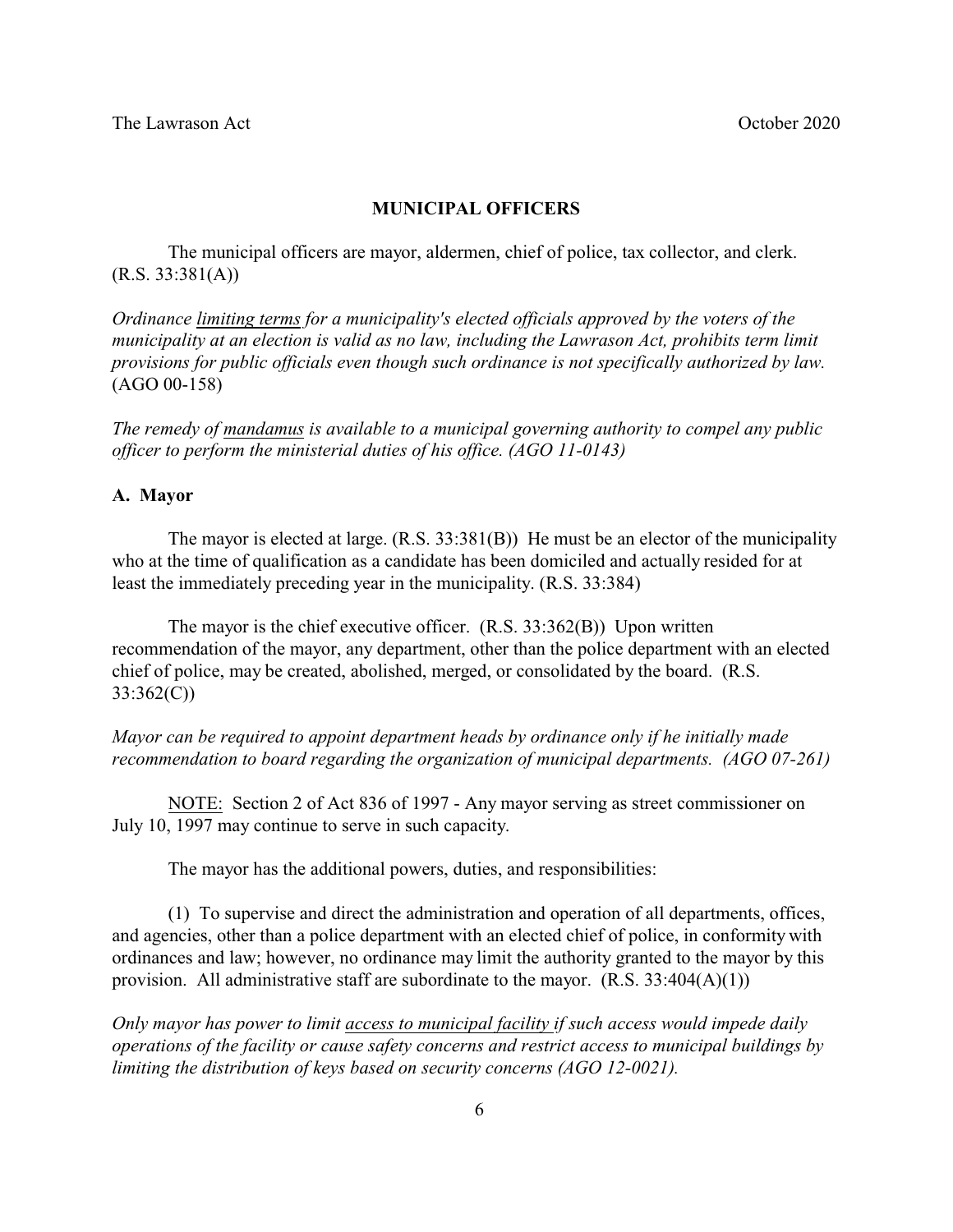The Lawrason Act **October 2020** 

*Mayor may set up advisory committees. (AGO 07-261)*

*Unless installation of audio and video recording devices in the municipal hall are regulated or prohibited by ordinance, mayor may place such devices. (AGO 18-0077)*

*Mayor may not be required, by ordinance, to rotate purchase fuel and repair vehicles and equipment on monthly basis with businesses located in the municipality as this interferes with the authority of the mayor to conduct the daily operations of the municipality. (AGO 07-0087)* 

(2) To delegate the performance of administrative duties to such municipal officers or employees as he deems necessary and advisable.  $(R.S. 33:404(A)(2))$ 

*As clerk is not an elected official, the mayor, with the confirmation of the board, may appoint someone other than the clerk to take the minutes of a board meeting. (AGO 06-0070)*

(3) Subject to applicable state law, ordinances, and civil service rules and regulations, to appoint and remove employees, other than the employees of a police department with an elected chief of police. However, appointment or removal of a nonelected chief of police, the clerk, the attorney, or any department head is subject to board approval, except that in the case of a tie vote, the mayor's recommendation prevails. Furthermore, selection or removal of any person engaged to conduct an examination, review, compilation, or audit of municipal books and accounts pursuant to R.S. 24:513, is subject to board approval.  $(R.S. 33:404(A)(3))$ 

*A position not specifically mentioned in R.S. 33:386 as an office nor specifically created by an ordinance is not an office, but employment within mayor's power to appoint and remove. (AGO 07-0122)*

*Mayor's authority to hire and fire includes the power to suspend.(Bourgere v. Anzelmo, App 5 Cir. 1988, 517 So. 2d 1121)* 

*Mayor may not abolish a civil service position (Walker v. City of Opelousas, App. 3 Cir. 2002, 817 So. 2d 1258) or terminate an elected chief of police and hire a marshal (AGO 18-0124).*

*Ordinance giving authority to appointed department heads to hire and fire municipal employees is invalid as an infringement on the powers and function of the mayor. (AGO 07-0082)*

*Only mayor may conduct annual review and determine if pay raises are warranted for municipal employees (AGO 12-0056); determine if a pay raise is to be awarded to any non-elected municipal employees who are under his supervision, provided that funds for the increase must be properly budgeted (AGO 02-276); determine if non-officer employees are to be given raises (AGO 97-492); and to maintain personnel records of nonclassified employees (AGO 95-237).*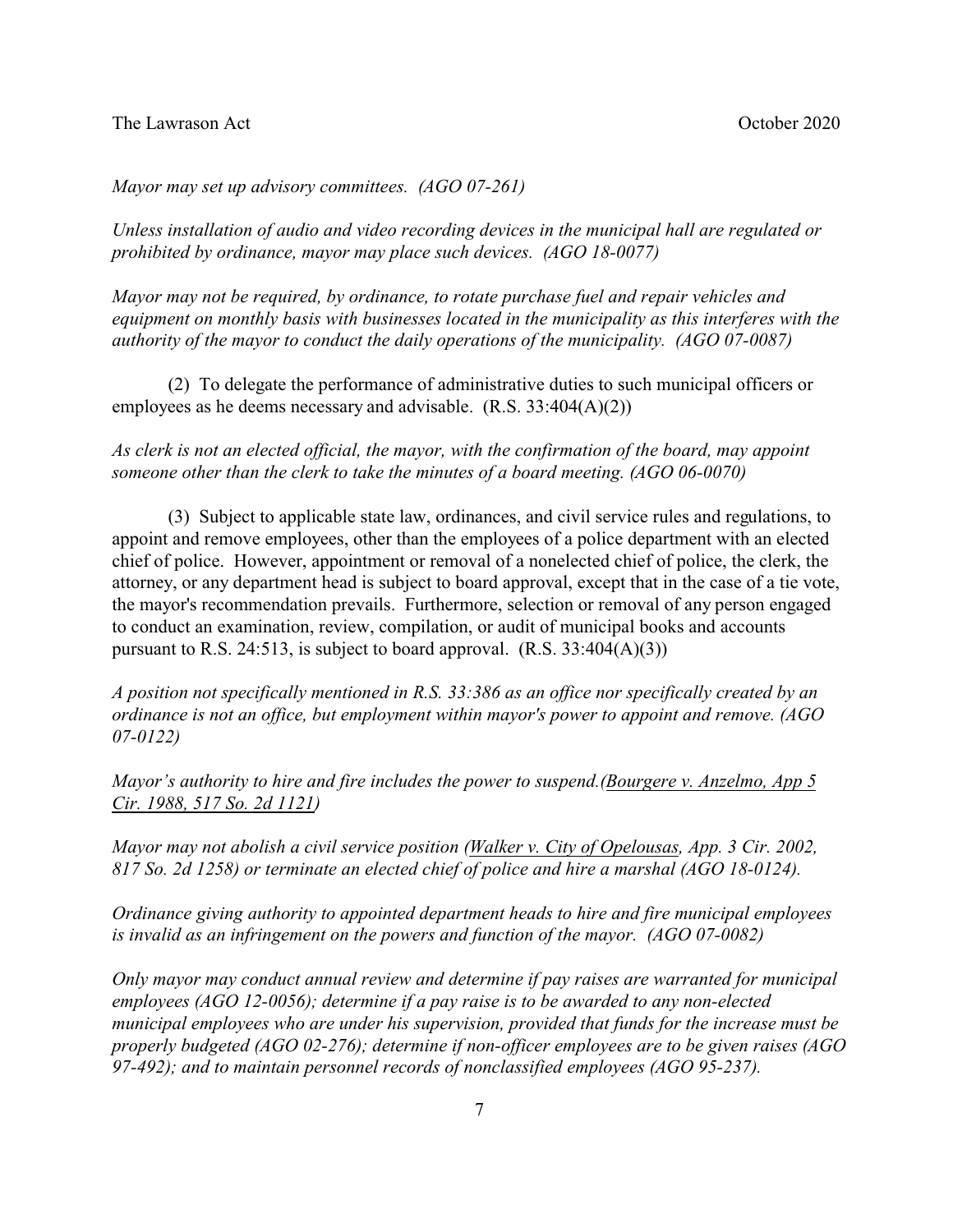#### The Lawrason Act **October 2020**

*Receiving the benefit of the Police Officer's Bill of Rights does not create the necessary property interest for the police officer to be considered a term employee when he does not have a conract with the municipality, was not a termed worker, and it was not expressed to him that he could only be fired for cause. Blakemore v. Town of Grambling. (App 2 Cir. 2020, 289 So. 3d 681)*

*When a statute provides the mayor with appointment authority over members of a board or commission, an ordinance providing otherwise is without effect. (AG 15-0122)*

*"Selection" of auditor by mayor requires that the mayor expressly state a preference among auditor applicants. (AGO 10-0083)*

(4) To sign all contracts on behalf of the municipality.  $(R.S. 33:404(A)(4))$ 

*While mayor may sign contracts on behalf of municipality, he may not enter into a contract involving expenditure of municipal funds, incurring municipal debt, or transfer of municipal property without board approval. (AGO 07-0018; 11-0084)* 

*Mayor cannot unilaterally hire and pay an attorney to defend him at the cost of municipality unless board concurs or funds have already been budgeted by board for legal services. (AGO 09- 0132)* 

*Mayor alone can select lowest bidder for a contract when authorized by ordinance or municipal policy. (AGO 01-14)* 

*Ordinance requiring board review and approval of a contract infringes upon the mayor's authority to sign all municipal contracts. (AGO 17-0159)*

*Mayor cannot unilaterally terminate a contract which has been approved by board without a vote to do so by board. However, if mayor attempts to do so, and board tacitly ratifies his action, it might be judicially determined that contract was terminated. (AGO 09-0181)*

*In order for a contract extension approved by the council to be valid, the mayor must sign the contract. (AGO 10-0245)*

(5) To prepare and submit an annual operations budget and a capital improvements budget for the municipality to the board in accordance with the Local Government Budget Act and any other supplementary laws or ordinances.  $(R.S. 33:404(A)(5))$ 

*Under this provision and the Local Government Budget Act, the annual budget submitted by the mayor must include recommended expenditures of the police department of an elected chief of police (AGO 13-0162) and the mayor and board may not alter the amount appropriated to the*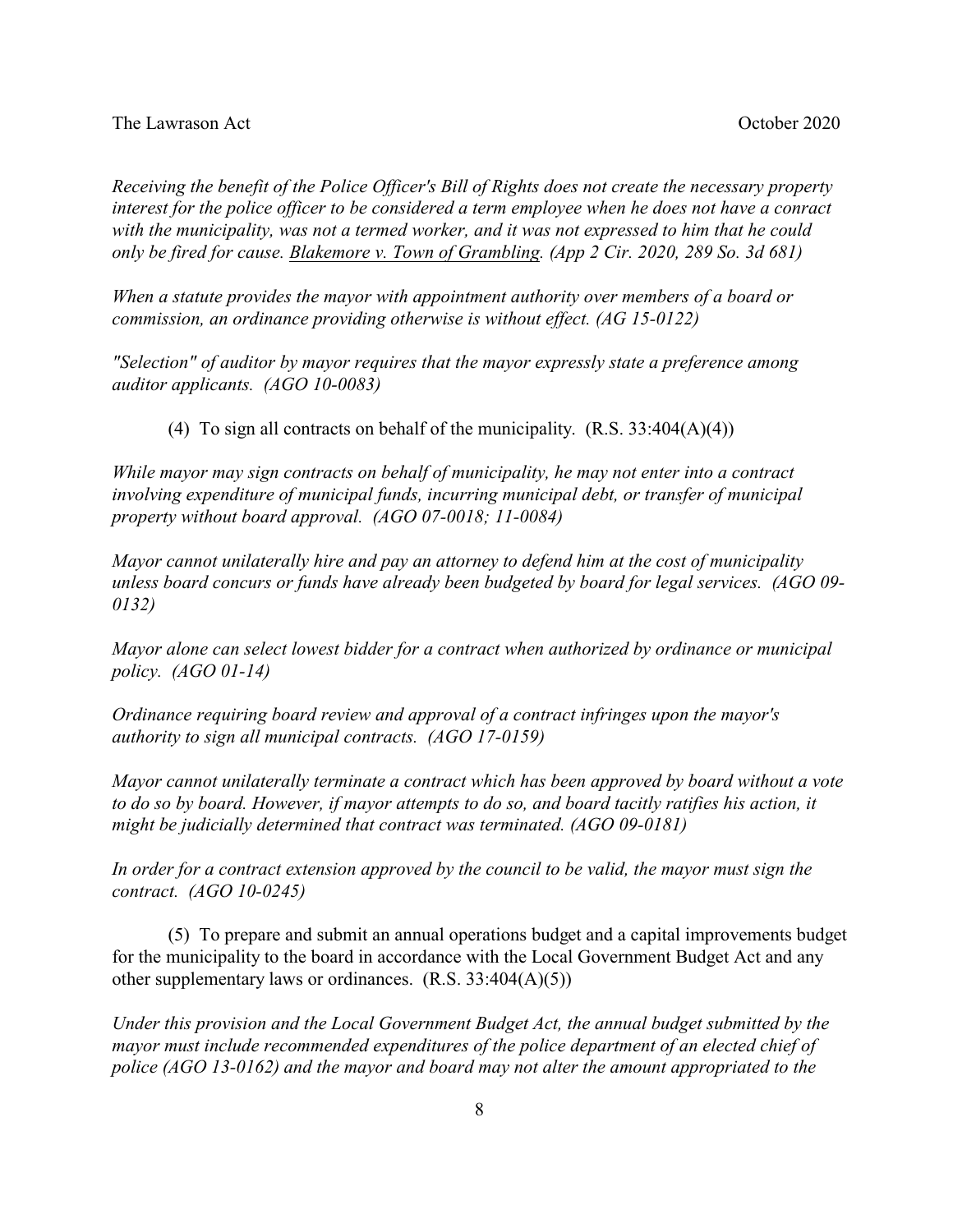*police department in a previously adopted budget except by amending the budget according to that Act. (AGO 20-0004)*

*Municipal operating budget must contain a budget for the police department when headed by an elected chief of police. (AGO 13-0162)*

*Projected ticket revenue may be included in municipal budget. (AGO 18-0058)*

(6) To represent the municipality on all occasions required by state law or ordinance.  $(R.S. 33:404(A)(6))$ 

(7) To be the keeper of the municipal seal and affix it as required by law. (R.S. 33:404(A)(7))

(8) To sign warrants drawn on the treasury for money, to require that the clerk attest to such warrants, to affix the municipal seal thereto, and to keep an accurate and complete record of all such warrants.  $(R.S. 33:404(A)(8))$ 

*Ordinance requiring all bills over \$100 be submitted to board for payment approval impinges on authority of mayor. (AGO 03-0036)* 

*Mayor can pay specific bills without board approval when the bills fall within a category on approved budget and proper appropriations were made. Board can require list of all accounts and accounts payable and purchase orders be presented to them by mayor. (AGO 03-183)*

*Mayor may require an additional signature on all checks drawn upon municipal treasury so long as mayor still signs all checks, the additional signatory has no discretion regarding signing the checks, and mayor retains authority to revoke second signature requirement. (AGO 05-0003)* 

*Mayor has authority to revoke a policy requiring a second signature on checks drawn on the treasury. (AGO 16-0193)*

*Mayor may not make changes to municipal budget unilaterally by refusing to pay salary of a Parish Council on Aging site manager after salary has been properly approved by previous mayor and board and funds have been duly appropriated. (AGO 09-0187)*

*Mayor may expend public funds to promote, encourage, and develop industry, trade and commerce, which may include the town hosting a music event, if the funding for the event does not exceed the amount allocated by the board in the funds budgeted for the purpose of entertainment and attractions. (AGO 10-0268)*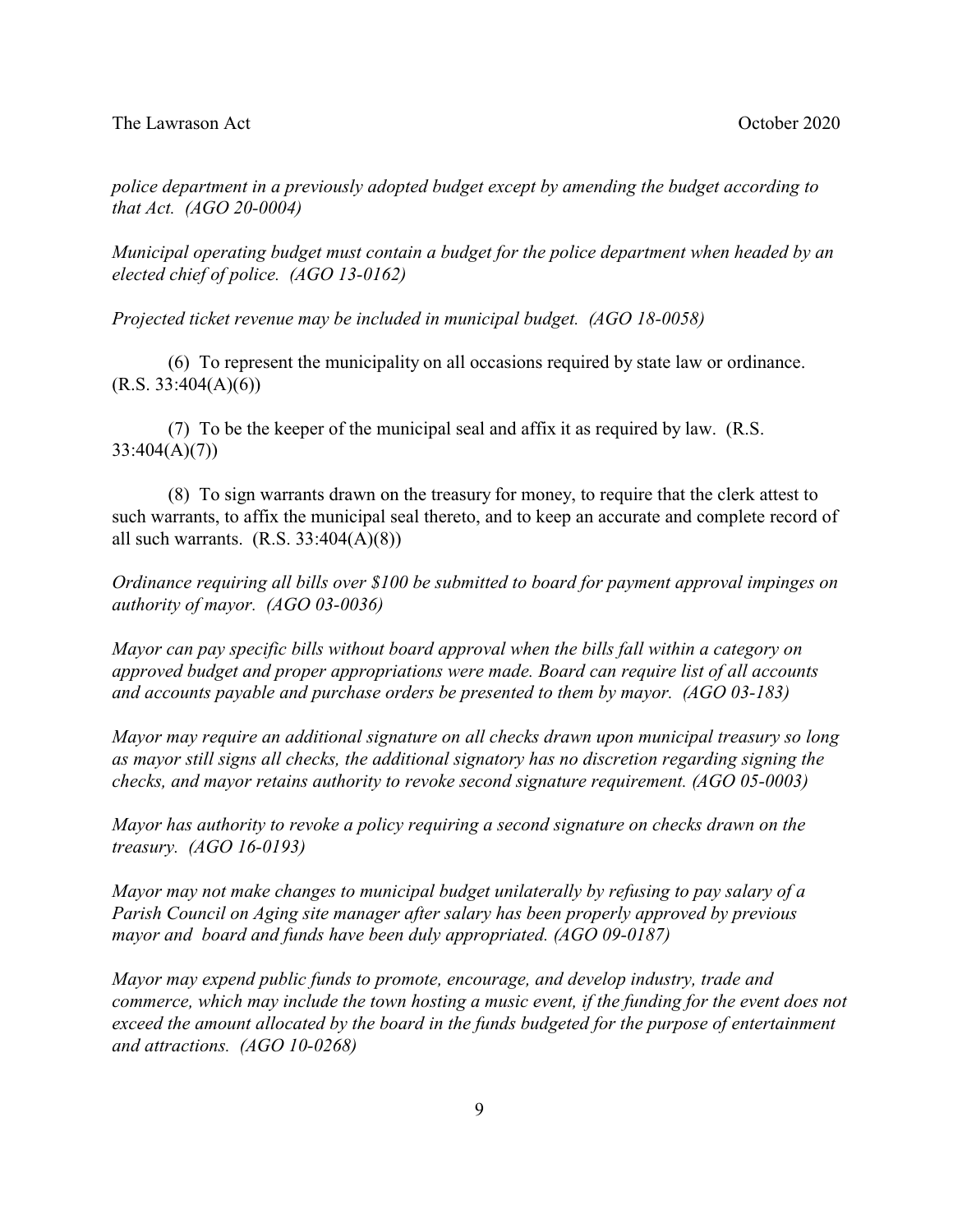(9) To have any other power or perform any other duty as may be necessary or proper for the administration of municipal affairs not denied by law.  $(R.S. 33:404(A)(9))$ 

*Control of litigation is within power of mayor, subject to budgetary control of board. (AGO 96- 34)*

*Investment of surplus monies is an executive function and mayor can transfer monies from one investment vehicle to another without prior board approval. (AGO 00-205)* 

Disability - If the mayor is unable to carry out the duties of the office by reason of physical or mental disability, as determined by a licensed physician, the mayor pro tempore shall perform all of the duties of the mayor for the duration of any such disability. (R.S. 33:405(A)(4))

## **B. Board of Aldermen**

Powers - The legislative powers of the municipality are vested in and exercised by the board. (R.S. 33:362(A)(1))

*Board has control over the municipal fisc and their express or implicit authorization is required for all public expenditures. (AGO 94-520)*

*Individual aldermen have no authority to issue work orders to a department, as this administrative task is delegated to mayor (AGO 92-454); have no express statutory authority to independently negotiate contracts on behalf of the municipality (AGO 12-0154); or, when acting alone and without board authority, cannot bind municipality to pay attorney for legal advice. (AGO 98-474)*

These powers include, but are not limited to:

(1) Enacting ordinances and enforcing the same by fine not to exceed \$500 dollars or imprisonment not exceeding 60 days, or both.  $(R.S. 33:3612(A)(2)(b))$ 

*Any ordinance that conflicts with state law is invalid. (AGO 09-0182)*

*The board, by ordinance, can terminate mayor's authorization to use a municipal credit card (AGO 04-0126); require mayor to appoint department heads but only if mayor initially made recommendation to board regarding organization of municipal departments (AGO 07-261); require all municipal vehicles, except police units, be parked at a municipal facility at close of the business day (AGO 03-183).* 

*However, the board may not adopt an ordinance requiring rotation monthly of the purchase of*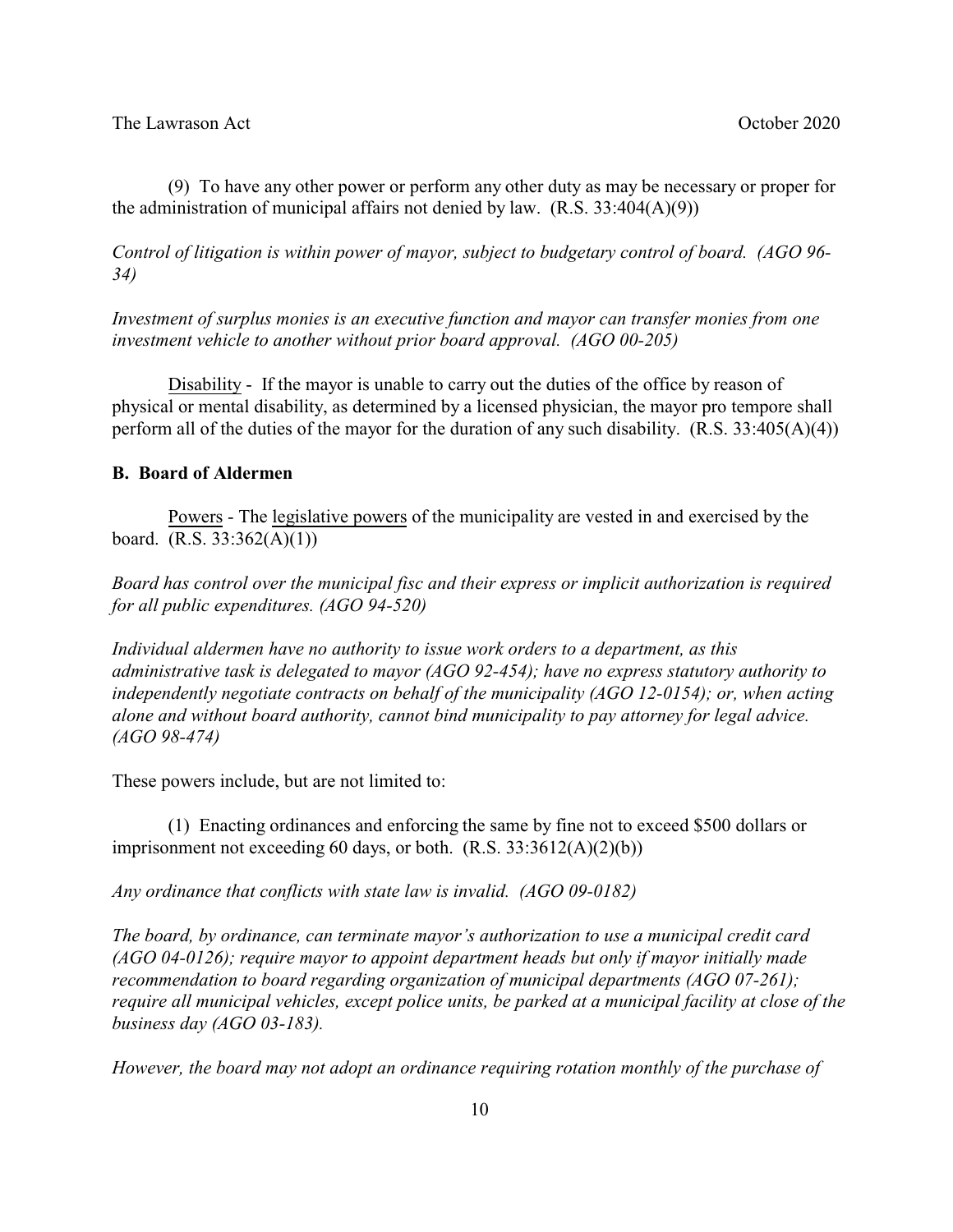#### The Lawrason Act **October 2020**

*fuel and repair of vehicles and equipment with businesses located in municipality as this interferes with authority of mayor to conduct municipal daily operations (AGO 07-0087) or giving the board final veto to veto or assent to hiring or firing of each noncivil service employee as this conflicts with the statute giving the mayor responsibility for administering municipal government (Bourgere v. Anzelmo, App 5 Cir. 1988, 517 So. 2d 1121).* 

*The board may set up advisory committees. (AGO 07-261);* 

(2) Providing by ordinance for assessing against the abutting property the cost of cutting, destroying, or removing noxious weeds, grass, or other deleterious, unhealthy, or noxious growths or accumulations on any sidewalk; assessing on the owner of such lot or place or area the cost of cutting, destroying, or removing noxious weeds, grass or other deleterious, unhealthy, or noxious growths or accumulations within the corporate limits; and on the owner of any lot or place or area within the corporate limit the cost of cutting, destroying or removing noxious weeds, grass, or other deleterious, unhealthy, or noxious growth or accumulation on the lot or place or area; and providing for the filing of notice of such cost which shall constitute a privilege upon the property and shall be prior in rank to mortgages, vendor's privileges, and all other privileges except tax privileges. (R.S. 33:362(A)(2)(c))

(3) Seeking reimbursement from a former municipal employee on whose behalf the municipality paid licensure fees for a commercial driver's license when such employee is employed for a period of six months or less from the date upon which the municipality paid such licensure fee on behalf of the employee. Reimbursement is limited to the amount of the licensure fee paid by the municipality. The former employee is liable to the municipality for an amount equal to the amount of the licensure fee paid by the municipality.  $(R.S. 33:362(A)(2)(d))$ 

(4) Subject to law and applicable civil service rules and regulations, by ordinance, providing policies and procedures regulating the employment of municipal employees including the hiring and firing of such employees.  $(R.S. 33:362(A)(3))$ 

*Board approval is required for the appointment or removal of a non-elected chief, clerk, municipal attorney, any department head and a CPA conducting the review, compilation or audit as required by the audit law. (AGO 03-0296)*

*Board may adopt personnel policy, by ordinance, that regulates the rights of at-will non-civil service employees, neither in policy-making nor confidential duties, to engage in political activity and provide that such an employee shall be terminated or required to take a mandatory leave of absence if the employee participates in any political activity or seeks political office. (AGO 11- 0215)*

*Board may establish, by ordinance, (1) office hours for municipal employees (including the fire*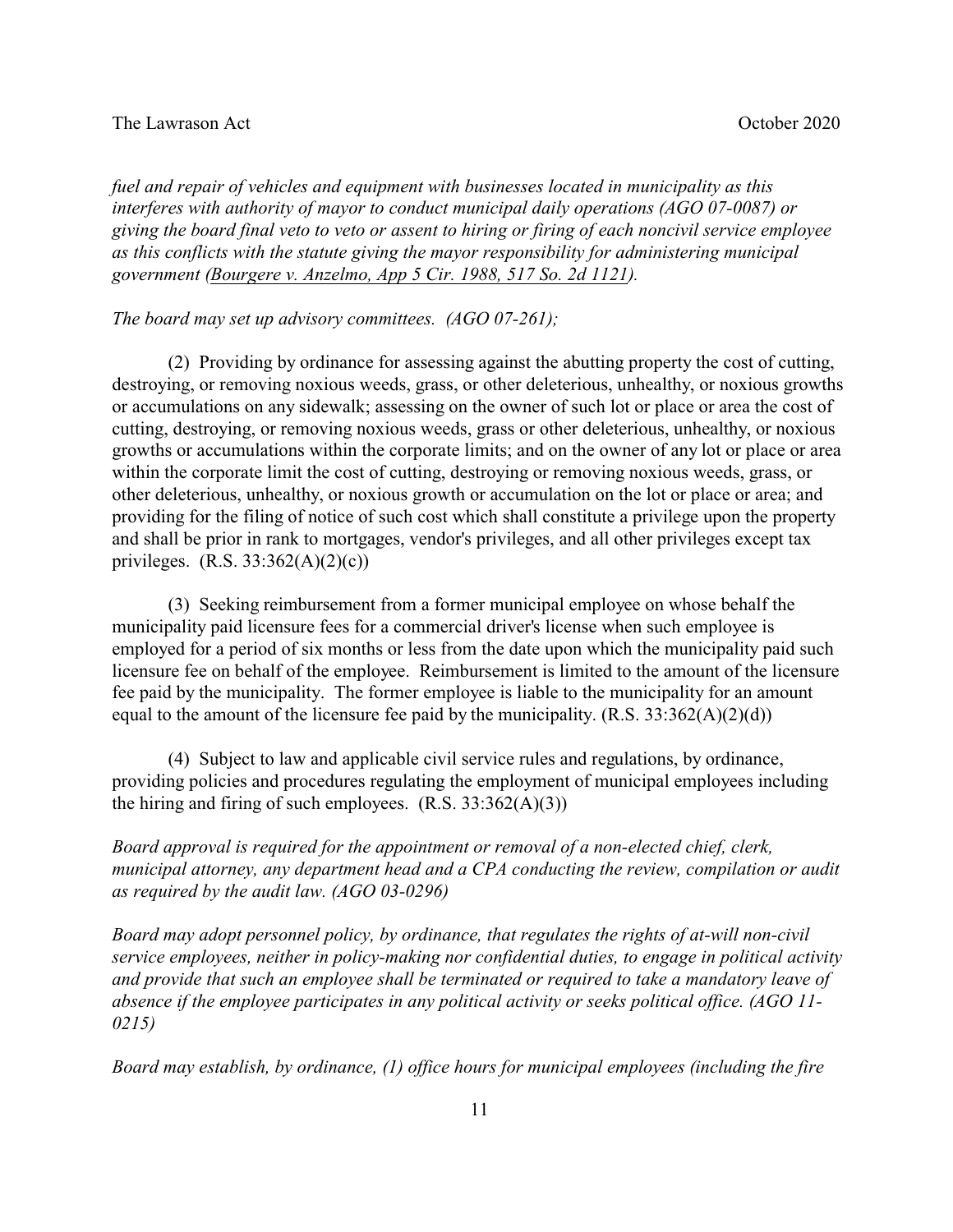*chief) and (2) regulations requiring their use of a time clock (AGO 03-0183) and may provide for the expiration of accumulated compensatory time earned by municipal employees (AGO 18- 0111).*

#### *Board may not*

*(1) Declare a vacancy in elected office. (AGO 12–0097 and 12-0045)*

*(2) Remove the mayor from office. (Higginbotham v. Flood, App. 2nd Cir. 2010, 36 So. 3rd 444)*

*(3) Authorize the removal of a non-elected chief, clerk, municipal attorney, any department head and a CPA conducting the review, compilation or audit as required by the audit law without mayor's recommendation. (AGO 03-0296)*

*(4) Outside of R.S. 33:404(A)(3), hire, fire, or discipline municipal employees or to review the termination of municipal employees made by the mayor. (AGO 12-0056)*

*(5) Initiate or conduct an investigation of an elected chief of police. (AGO 14-0126)*

*(6) Mandate cost of living salary increase to non-elected municipal employees who are under the supervision of mayor, only mayor can determine if a pay raise is to be awarded to any such employee, provided that funds for the increase must be properly budgeted. (AGO 02-276) (7) Alter rules for vacation days for municipal employees by motion as an ordinance is required. (AGO 12-0043)*

(5) Creating, abolishing, merging, or consolidating any department, other than the police department with an elected chief of police, upon written recommendation of the mayor. (R.S. 33:362(C))

*Mayor can be required to appoint department heads by ordinance only if he initially made the recommendation to the board regarding the organization of municipal departments. (AGO 07- 261)*

Number - The number of aldermen in a city must be not less than five nor more than nine; the number of aldermen in a town is five; and the number of aldermen in a village is three. (R.S. 33:382(A))

If a city has eight or more aldermen, two must be elected from each district and the remainder elected at large. If a city has seven or fewer aldermen, an equal number of aldermen are elected from each district and the remainder elected at large. If a town is divided into districts, one alderman is elected from each district and one elected at large. Aldermen in villages are elected at large. (R.S. 33:382(B))

A board not divided into districts may, by ordinance, divide the municipality into districts. Each district must contain as equal population as possible and the territory in each district must be contiguous.  $(R.S. 33:382(C)(1))$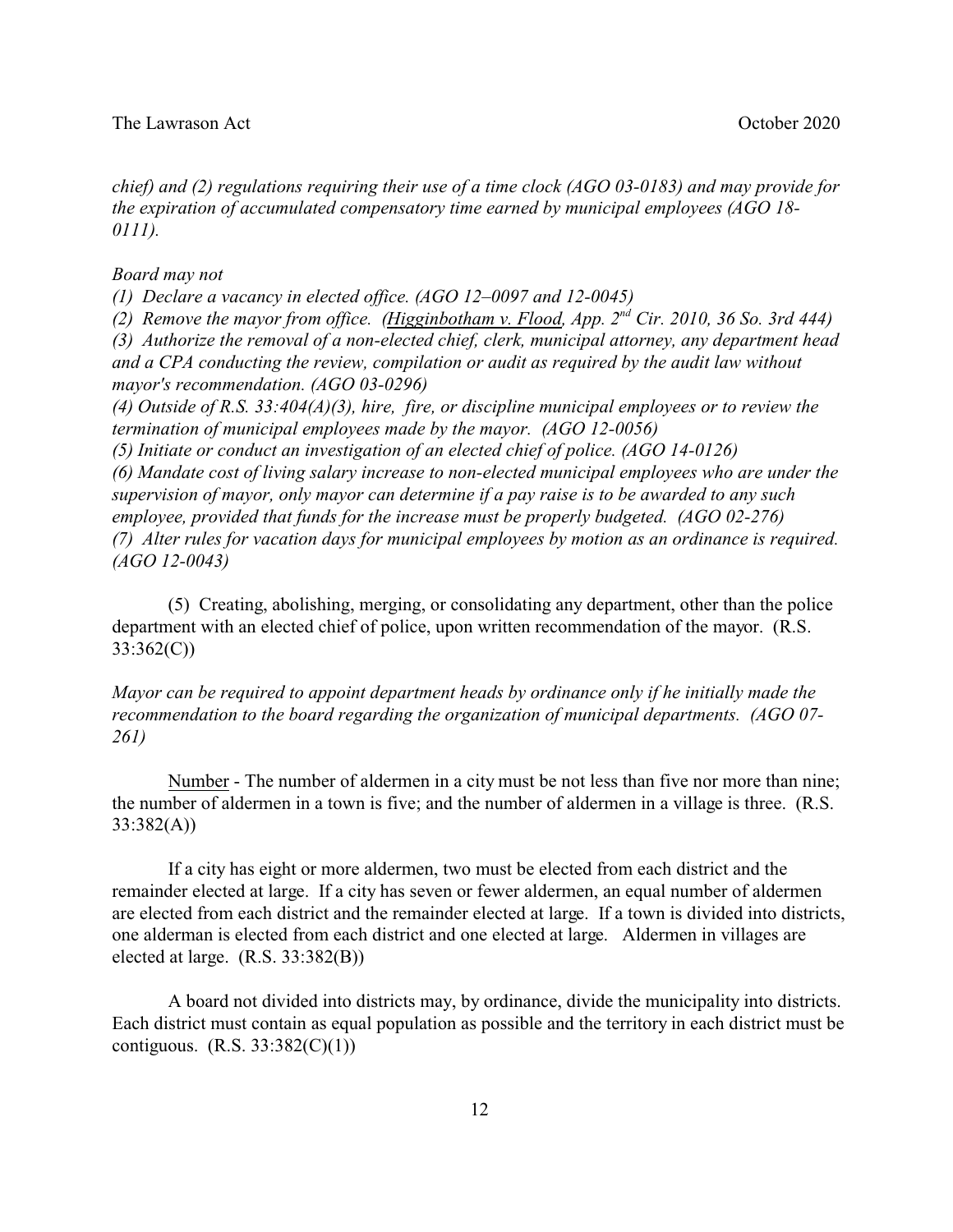The board may, by ordinance, divide the board into divisions, such that aldermen are elected at large but each alderman is elected to a specific division for the sole purpose of nomination and election and which is designated alphabetically. Of the initial aldermen to be elected under this provision, the alderman senior in point of continuous service presides over Division "A", and the other aldermen preside over the other designated divisions according to their respective periods of continuous service. If two or more aldermen in a municipality have served continuously for the same length of time, the alderman senior in age presides over the division first in alphabetical order. The successor to any alderman presides over the same division as his predecessor. A candidate for such nomination and election shall, at the time of filing his declaration as a candidate, designate the division for which he is a candidate. The electors shall elect one alderman from among the candidates for each division. (R.S. 33:382(C)(2))

The board may establish, by ordinance, that aldermen are to be elected in a manner different from that provided in R.S. 33:382. The ordinance may provide that all aldermen be elected at large, that a number of aldermen be elected at large and a number from districts in proportion other than that specified in R.S. 33:382, or that only some of the board members be elected to particular divisions. However, no ordinance changing the manner in which aldermen are elected shall be adopted within one year of the date of an election for aldermen. (R.S. 33:382(D))

Once the boundaries of districts or the divisions have been established by ordinance, they shall not be changed for two years from the effective date of the ordinance. The boundaries once established may only be changed by a vote of two-thirds of all board members. No change in the boundary of a district or the division shall be made, however, within one year of the date of an election for aldermen. (R.S. 33:382(E))

The board shall reconsider the boundaries of the districts within six months of the official publication of the federal decennial census by the Census Bureau and within six months of any annexation. The purpose of any such reconsideration shall be to determine if the boundaries of the districts continue to divide the municipality into districts of nearly equal population. (R.S. 33:382(F)(1))

If upon reconsideration, a board determines that unequal apportionment of the municipal population exists, the board shall, by ordinance, change the boundaries to reflect as nearly as possible an equal apportionment of the population. (R.S. 33:382(F)(2))

The boundaries of any election district for a new apportionment plan from which members of the governing authority are elected shall contain, to the extent practicable, whole election precincts established by the parish governing authority. (R.S. 33:382(G))

Qualifications - Qualifications of aldermen are the same as for the mayor, and in addition,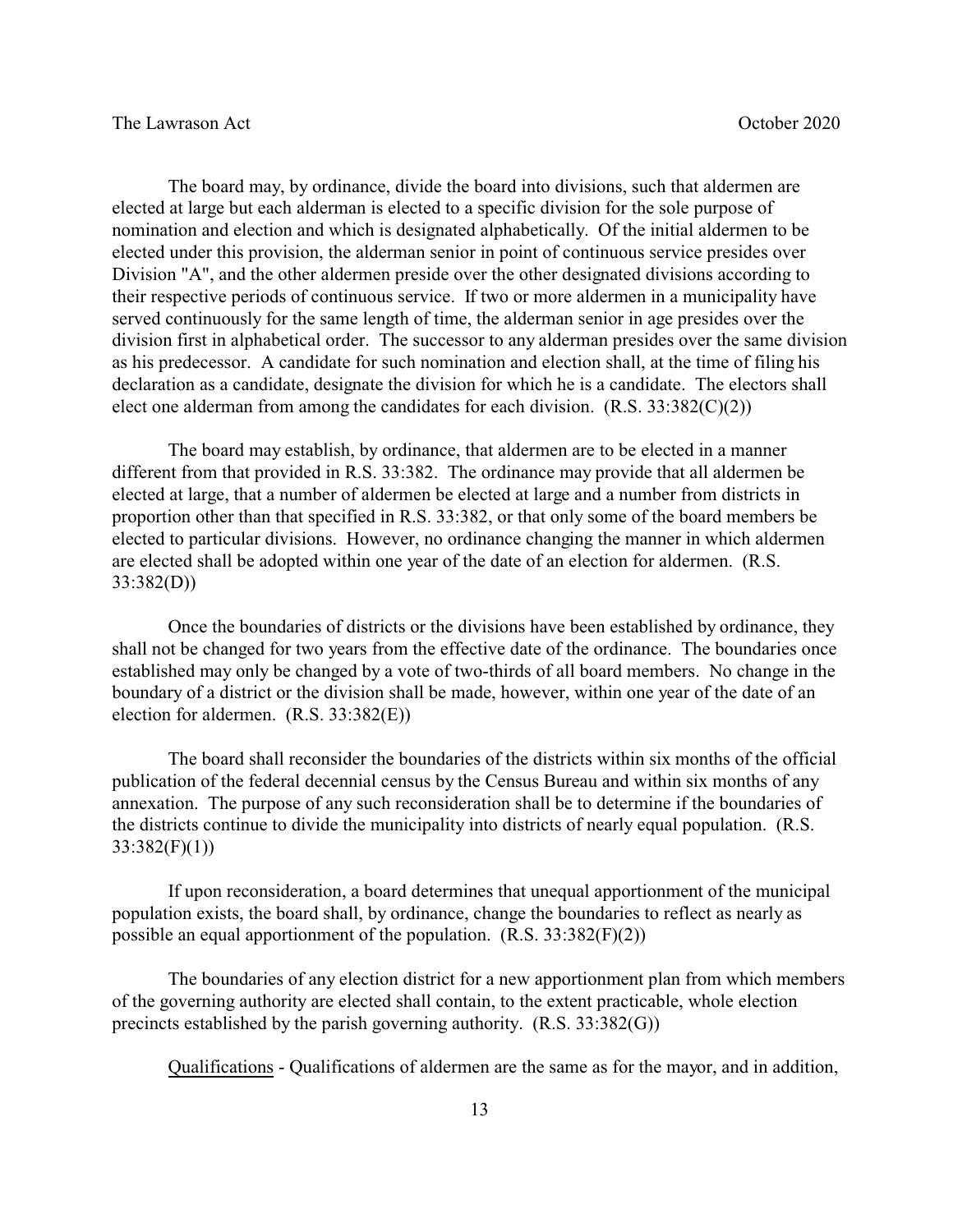those elected from wards must be residents of their respective wards. (R.S. 33:385(A))

Council - The governing authority may, by resolution, elect to be known and referred to as a village, town, or city council as appropriate. Each member of the council is known and referred to as a council member. The governing authority may make other conforming changes in naming conventions, but no change shall in any way alter the applicability of state law to the municipality, its governing authority, or the members thereof. The governing authority shall submit a copy of the adopted resolution to the secretary of state for recordation. (R.S. 33:343)

Mayor pro tempore - The board shall select one of its members to be mayor pro tempore.

*Mayor must vote to break a tie vote for mayor pro-tempore. (AGO 03-0053)*

If the mayor is unable to attend a board meeting, the mayor pro tempore shall preside with all rights and powers granted to the mayor with regard to presiding.  $(R.S. 33:405(A)(3))$ 

 If the mayor is unable to carry out the duties of the office by reason of physical or mental disability, as determined by a licensed physician, the mayor pro tempore shall perform all of the duties of the mayor for the duration of any such disability.  $(R.S. 33:405(A)(4))$ 

If a vacancy occurs in the office of the mayor, the mayor pro tempore shall perform all the duties of the mayor until such time as the vacancy is filled as otherwise provided by law. (R.S. 33:405(A)(5))

Otherwise, the mayor pro tempore has no additional authority to perform the duties of the mayor except as provided by law or upon the written consent of the mayor.  $(R.S. 33:405(A)(6))$ 

*Upon written consent of mayor, mayor pro tempore may preside over the mayor's court. (AGO 17-0092A)*

*A council member serving as mayor pro tempore does not lose his or her ability to vote, and may cast votes for or against items on the agenda. Further, the mayor pro tempore may make or second a motion on the agenda. (AGO 11-0275)*

#### **C. Chief of police (marshal)**

The chief of police (marshal) is elected at large. (R.S. 33:381(B)) He must be an elector of the municipality. At the time of qualification as a candidate, he must have been domiciled for at least the immediately preceding year in the municipality. (R.S. 33:385.1(A)) However, the elected chief of a village at the time of qualification as a candidate must have been domiciled for at least the immediately preceding six months in the village. (R.S. 33:385.1(B))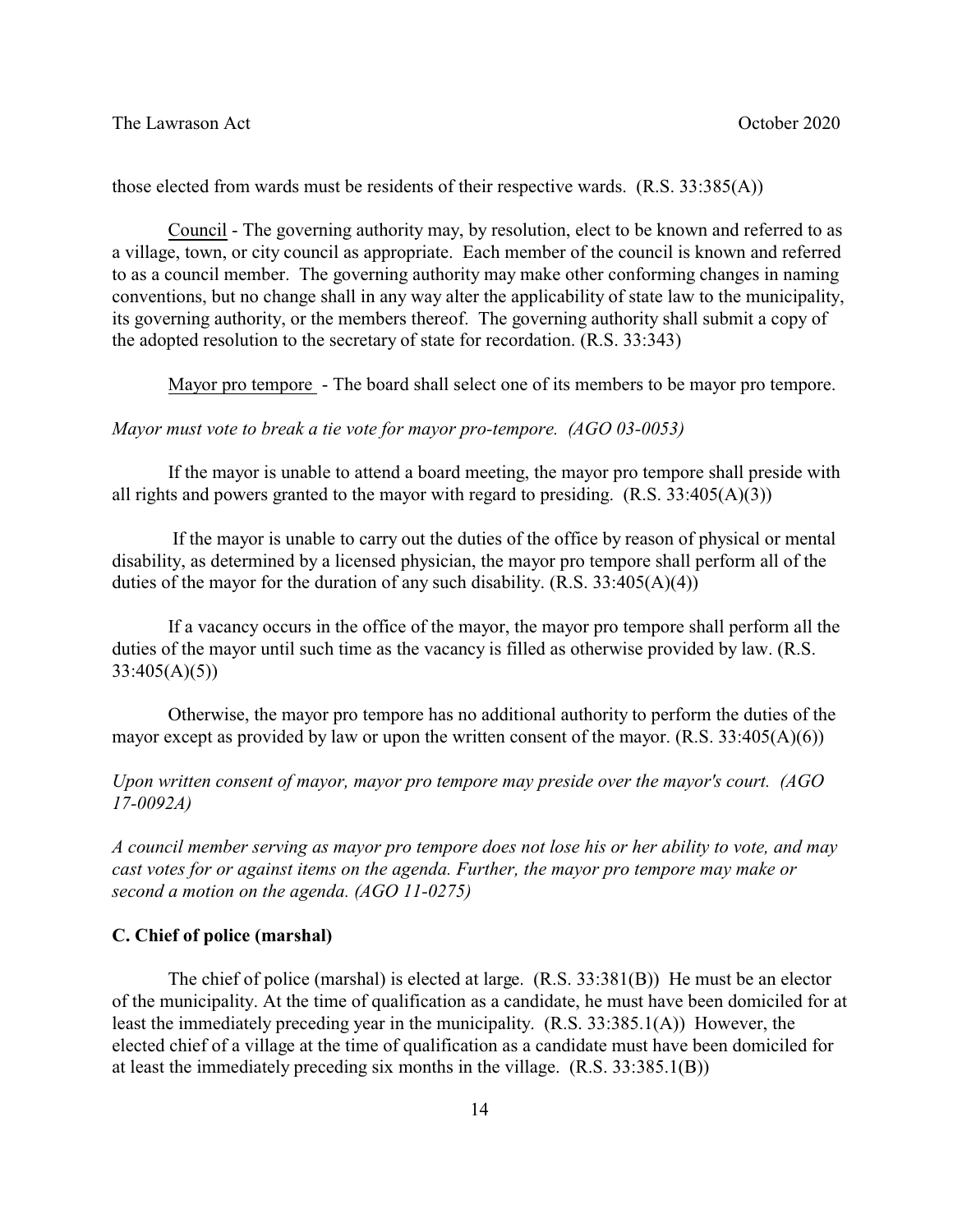Municipalities where the chief is appointed rather than elected as of August 1, 1970, may continue to operate with an appointive chief. (R.S. 33:381(B))

A majority of the qualified electors voting at a special election called by the board for that purpose, may authorize the mayor to appoint the chief, with board approval. The election must be called only upon the presentation of a petition, directed to the board and signed by at least 25% of the qualified electors of the municipality. Once the election has been called and held, no further or other election on the same question can be held for at least four years.

Upon a vote to authorize the mayor to appoint the chief, the first appointment shall be made at the end of the term of the chief in office at the time the election was held unless at that time the office of chief is vacant or the incumbent is an appointed official.

Upon the expiration of at least four years after the effective date of determination that the chief be appointed rather elected, the people may determine that the office shall be elective, but only in the same manner and procedure as described above. (R.S. 33:381.1)

A municipality with a population of 5,000 or less according to the latest federal decennial census, voters may, at a special election called by the municipal governing authority for that purpose, authorize the mayor to thereafter appoint a marshal who is the chief of police with the approval of the governing authority or provide for the election of a marshal who is the chief of police. The election is called only upon the adoption of an ordinance by a two-thirds vote of the governing authority. Once the election has been called and held, no further or other election on the same question shall be held for at least four years. If the voters authorize the mayor to appoint the marshal, the first appointment shall be made at the end of the term of the marshal in office at the time the election was held unless at that time the office of marshal is vacant or the incumbent is an appointed official. If the voters vote to elect the marshal, the term for the elected marshal shall begin at the end of the term of the marshal in office at the time the election was held unless at that time the office of marshal is vacant. Upon the expiration of at least four years after the effective date of any such determination that the marshal shall be an appointed rather than an elected official or an elected rather than an appointed official, the people of any such municipality may determine that said official shall be elected or appointed, according to the same procedure. (R.S. 33:381.2)

In addition, certain municipalities have been authorized by law to conduct an election to abolish the office of chief of police. **(See LOCAL PROVISIONS on page 45)**

Powers - The chief is ex officio a constable. He has general responsibility for law enforcement in the municipality, and is charged with the enforcement of all ordinances within the municipality and all applicable state laws. He is to perform all other duties required of him by ordinance. (R.S. 33:423) The chief of police may be tax collector or assessor, if the board so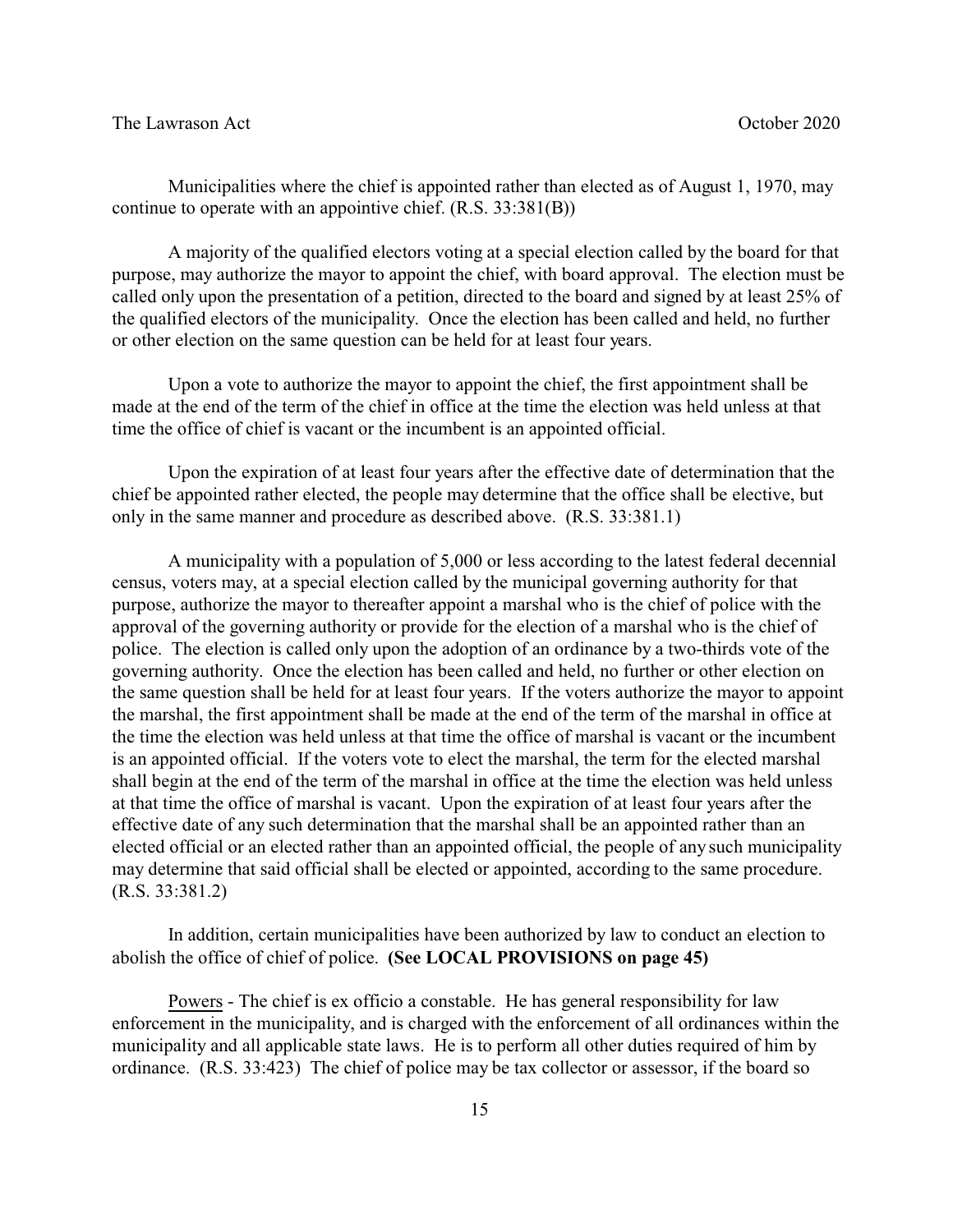decides. (R.S. 33:381(B))

General-

*Chief is chief law enforcement officer of municipality, within municipal limits and as to all offenses, and his authority may not be superseded or limited by sheriff. (AGO 97-484)* 

*Sheriff and chief of police within a municipality share concurrent jurisdiction. (AGO 05-0221)* 

*Police department is not a separate and distinct juridical entity from municipality for workers' compensation purposes. Dugas v. City of Breaux Bridge Police Department, 757 So. 2d 741 (App. 3 Cir, 2000)*

*Law does not require a specific number of police officers based on municipal population. (AGO 17-0112)*

*Absent an ordinance or civil service rule to the contrary, no state law prohibits placing a police department employee on administrative leave with pay while under investigation. (AG) 00-0254)*

The chief may:

*(1) authorize an on call reserve officer to drive police vehicle to and from home outside of municipal limits; such use does not constitute compensation. (AGO 09-0013)*

*(2) use municipal vehicles to accompany local school athletic teams to athletic events outside the municipality, as long as police officers are performing authorized off-duty detail in accordance with the Code of Governmental Ethics (R.S. 42:1123(15)) (AGO 14-0175)*

The chief may not:

*(1) by agreement, transfer any powers and duties to the mayor. (AGOs 00-0051 and 06-0105)*

*(2) contract privately for the performance of office duties. (AGO 07-0048)*

*(3) permit the use of a municipal facility during an emergency. (AGO 11-0105)*

*(4) establish a separate fund for the deposit of monies generated by the police department. (AGO 98-469) However, mayoral authority over municipal fund accounts does not extend to private funds generated by volunteer police reserve units. (AGO 91-568)*

*(5) release prisoners from jail or release them on bond, which is mayor's authority. (AGO 05-*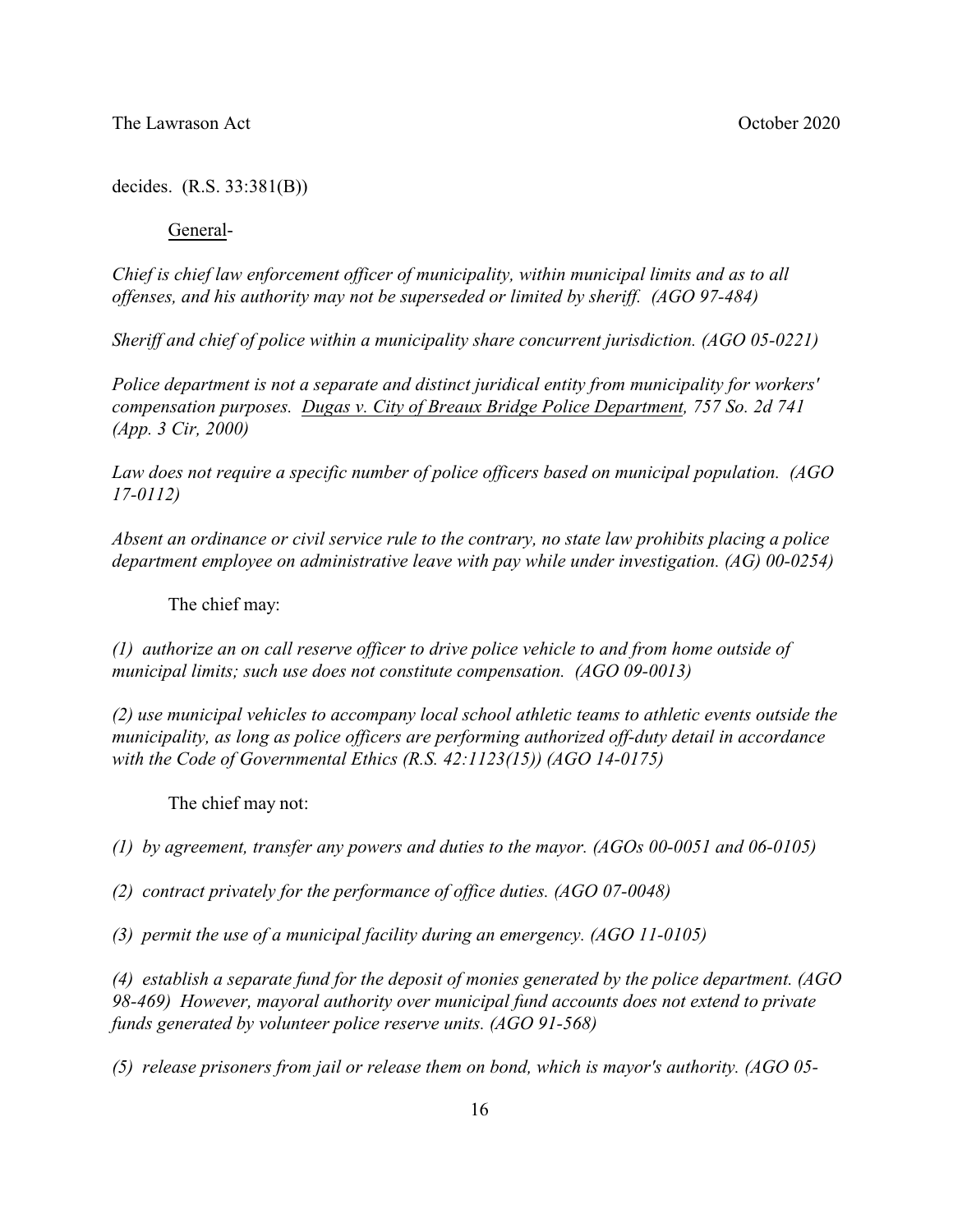#### *002)*

*(6) use a police vehicle assigned to him for personal use without authorization of mayor or board. (Lentini v. City of Kenner, 211 So. 2d 311 (La. 1968); AGO 96-475; AGO 00-398, AGO 18-0017) Mayor and board may require chief to restrict use of assigned vehicle to official business and may further require the vehicle to be parked at the police department when the vehicle is not being used for official business. (AGO 11-0125)*

*Off-duty officers may utilize department equipment for private security work. (AGO 12-0009)*

*Board may not declare police department "drug" dog surplus property and sell the dog but could by specific budgetary appropriations limit funding for the continued maintenance and use of the "drug" dog. (AGO 05-224)*

#### Elected Chief of Police -

*The mayor and board may contract with the sheriff for law enforcement and may decrease the funds originally budgeted to the police department according to law but they may not by budgetary decisions preempt the authority of the chief of police in favor of another law enforcement agency in the parish, and the sheriff may not limit the authority or responsibility of the chief of police to enforce town ordinances and state laws within the boundaries of the municipality. (AGO 97-484) If municipal law enforcement is capable of performing adequate law enforcement for the town then the mayor and aldermen must fund it within their ability to do so. They cannot refuse to fund the chief of police in order to reserve those funds for a contract with the sheriff. If no adequate law enforcement exists, the mayor and board have a duty to the people to do all they can within the law to provide those services, which could, conceivably, include a contract with the sheriff. The chief of police has primary responsibility for law enforcement within the municipality and that cannot be usurped by the sheriff.(AGO 01-0116)*

*Neither mayor nor board may suspend or dismiss an elected chief. (AGO 97-246)*

*An elected chief of police's fringe benefits which constitute compensation cannot be discontinued during the term served. An example of a fringe benefit is an automobile provided by an employer. (AGO 97-430) thus, the chief's vehicle may not legally be taken away. (AGO 01-0116)*

*Absent a specific ordinance providing so, an elected chief of police is not entitled to receive compensation for any accrued annual leave upon leaving office. (AGO 05-0007)]*

*The appointment of an individual to fill a vacancy in the elected position of chief of police does not change the position from elective to appointive and does not change the duties, powers, or benefits inherent in the position, and the individual cannot be removed without legal or just*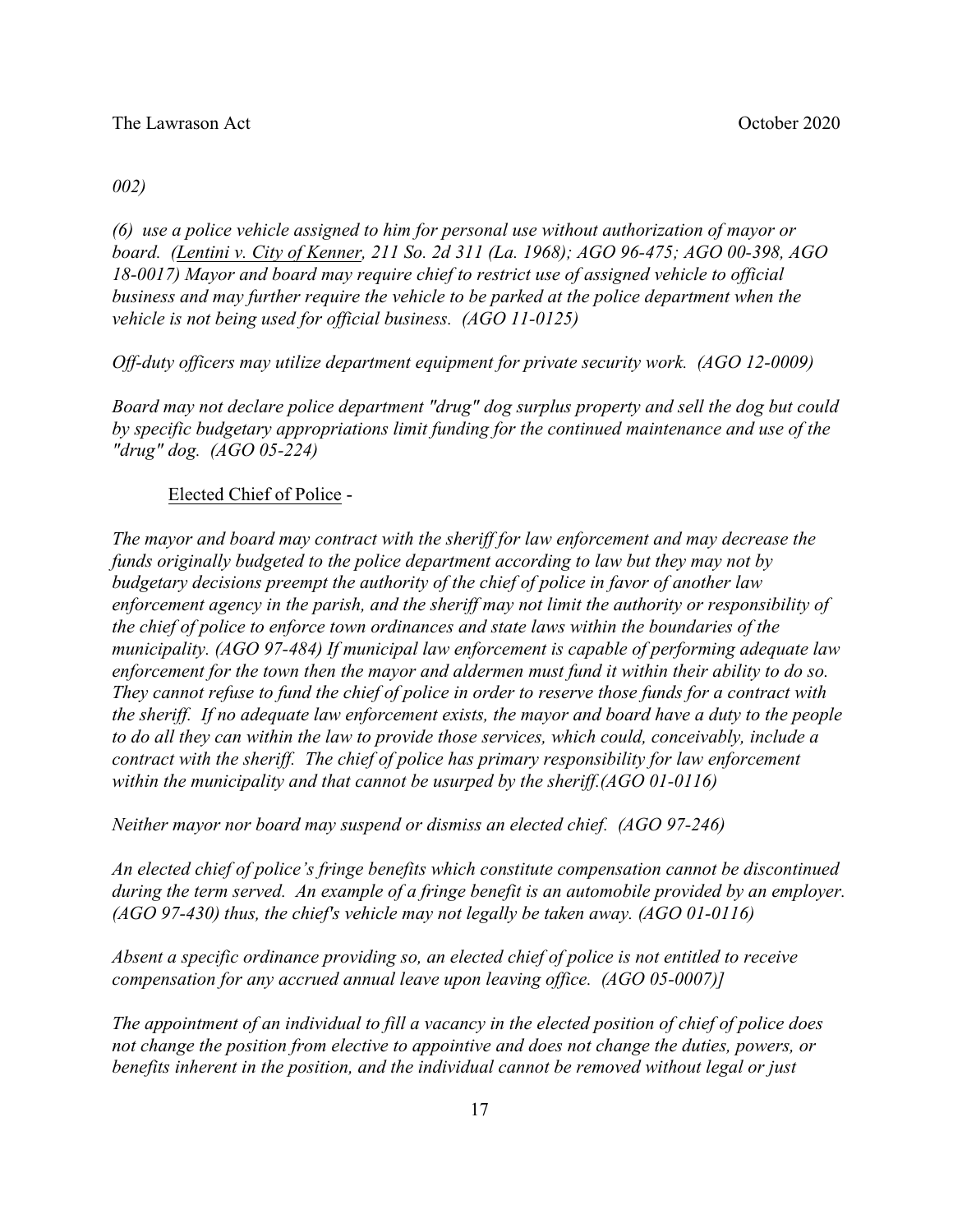*cause. (AGO 14-0003)*

*The "general responsibility for law enforcement" granted the chief of police by R.S. 33:423 means the inherent power to supervise the operation of the police department and assign its personnel and equipment. Divesting the police chief of his physical office space would usurp the chief's "inherent powers". (AGO 01-0116)*

*Mayor's refusal to obtain or pay for insurance for chief of police's official police vehicle when the funds have been properly budgeted is an infringement on the chief's inherent power to supervise the operation of his department. (AGO 18-0124)*

*Mayor may not require police officer within a department headed by an elected chief of police to issue a citation. (AGO 04-0140)* 

An elected chief is to make recommendations to the mayor and board for appointment of police personnel, for the promotion of officers, to effect disciplinary action, and for dismissal of police personnel. The nominations or recommendations are to be made regardless of race, color, disability, or creed. (R.S. 33:423)

*Council must provide its elected police chief the opportunity to make recommendations concerning the re-hiring of a police officer before the municipality acts. However, the municipality need not adopt such recommendation and may take a different course of action. (AGO 15-0033)*

*The board and the mayor, who will make the decision regarding hiring an officer, have the authority to conduct interviews of police officer candidates. (AGO 18-0158)*

*The chief may not hire or appoint an assistant chief of police without the approval of the board and the mayor. While the mayor and board are not bound to accept the chief's first recommendation, they may not hire outside that recommendation. The assistant performs only those duties assigned by the chief, not by the mayor. (AGOs 01-0007, 01-0007A, and 05-0320)*

*Reserve or auxiliary officers, whether compensated or not, are considered "police personnel" and must be approved by board. Once approved, they may not be compensated without approval of the governing authority. (AGO 02-0360)* 

*Chief is mandated by law to make personnel recommendation to mayor and board for disciplinary action. Board and mayor may seek a writ of mandamus against the chief who fails to make a recommendation. (AGO 10-0052)*

*Once a recommendation is made by chief, board may take its own action. Grant v. Grace, 870 So.*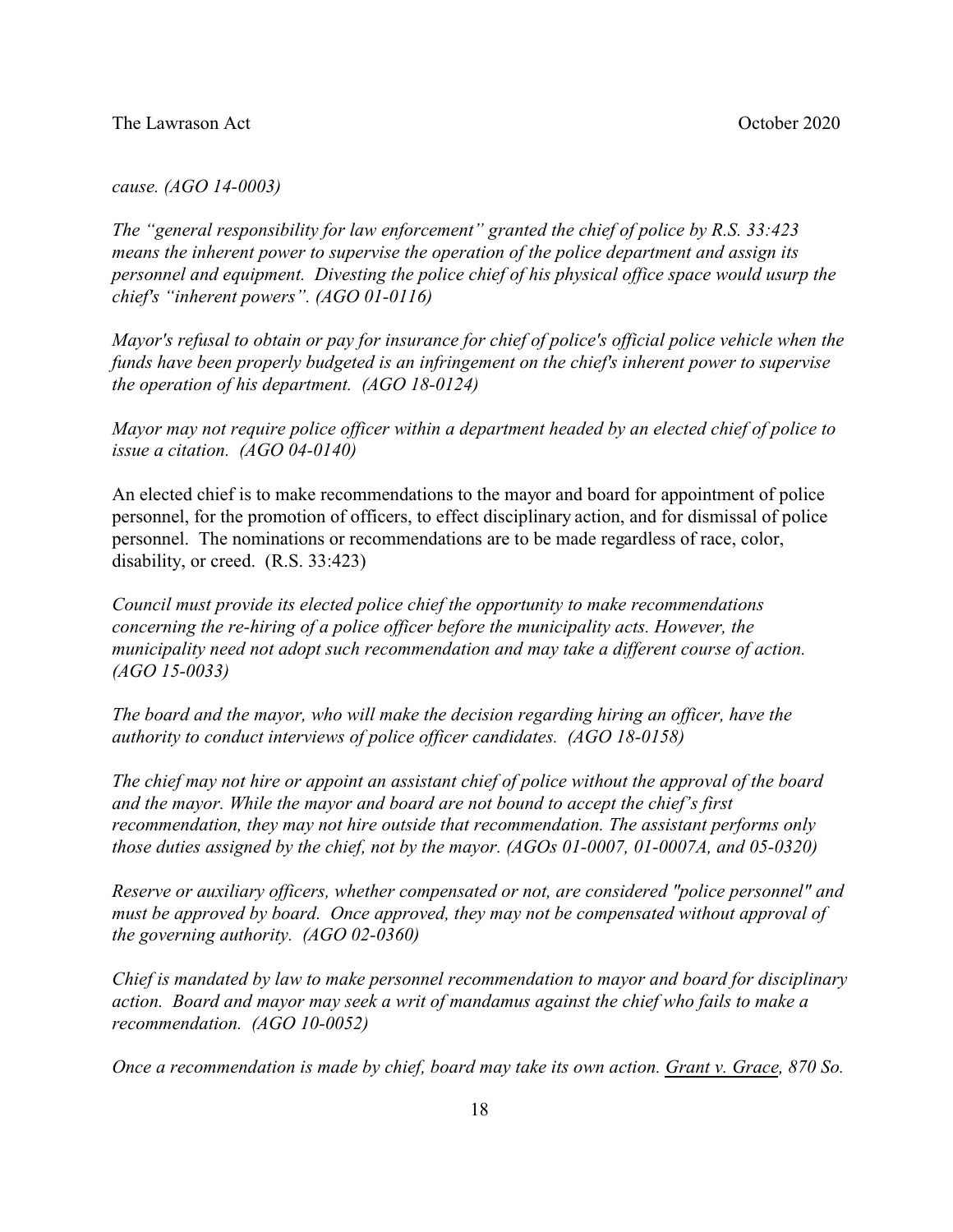*2d 1011 (La. 2004) A decision by an elected chief that "no disciplinary or corrective action ... is justified or warranted" against an officer is a recommendation. (AGO 04-0271)* 

*Mayor and board lack authority to unilaterally terminate a police employee without recommendation of elected chief. Thibodeaux v. Hernandez, App. 3 Cir. 1997, 702 So. 2d 1157.* 

*Revoking a police commission card and removing the officer from the police force is an act of discipline requiring the recommendation of the chief. Neither the mayor nor the chief may act alone to revoke a police officer's commission and withdrawal of the commission card. (AGO 19- 0167)*

*Board does not have authority to set quotas, either directly or indirectly, for amount of traffic tickets that must be issued by police department with an elected chief of police. However, establishing ticket quotas is permissible when done by the elected chief of police (AGO 05-0038)*

*An elected chief of police who instructs officers to not issue tickets violates his statutory duty to enforce municipal ordinances and state law. (AGO 18-0005)*

An elected chief may make a provisional appointment to immediately fill any vacancy in the police department occurring by reason of death, resignation, termination, or otherwise subject to the approval of the mayor. Any such action shall be deliberated at the first special or regular meeting of the board after the appointment has been approved by the mayor. Any provisional appointment shall remain in effect unless rejected by the board.  $(R.S. 33:423(C)(2)(a))$ 

 The elected chief of police in any municipality with a population of not less than one thousand persons and not more than one thousand five persons may appoint police personnel, including the authority to make provisional appointments, subject to the budgetary limitations of the chief of police pertaining to the number of allotted positions for the police department, subject to the concurrence of the mayor. R.S.  $33:423(C)(2)(b)$ 

*The authority does not provide for provisional appointments in other emergency situations. (AGO 19-0071)*

In addition, an elected chief may immediately effect disciplinary action on police personnel and dismiss any such personnel subject to board approval. Any such disciplinary action or dismissal shall be deliberated by the board at the first special or regular meeting after any such determination has been made by the chief.  $(R.S. 33:423(C)(1)(a))$ 

Finally, there are several laws that authorize the chief of police of certain named municipalities to appoint and discharge and to impose discipline unilaterally within their department. (**See LOCAL PROVISIONS on page 45**)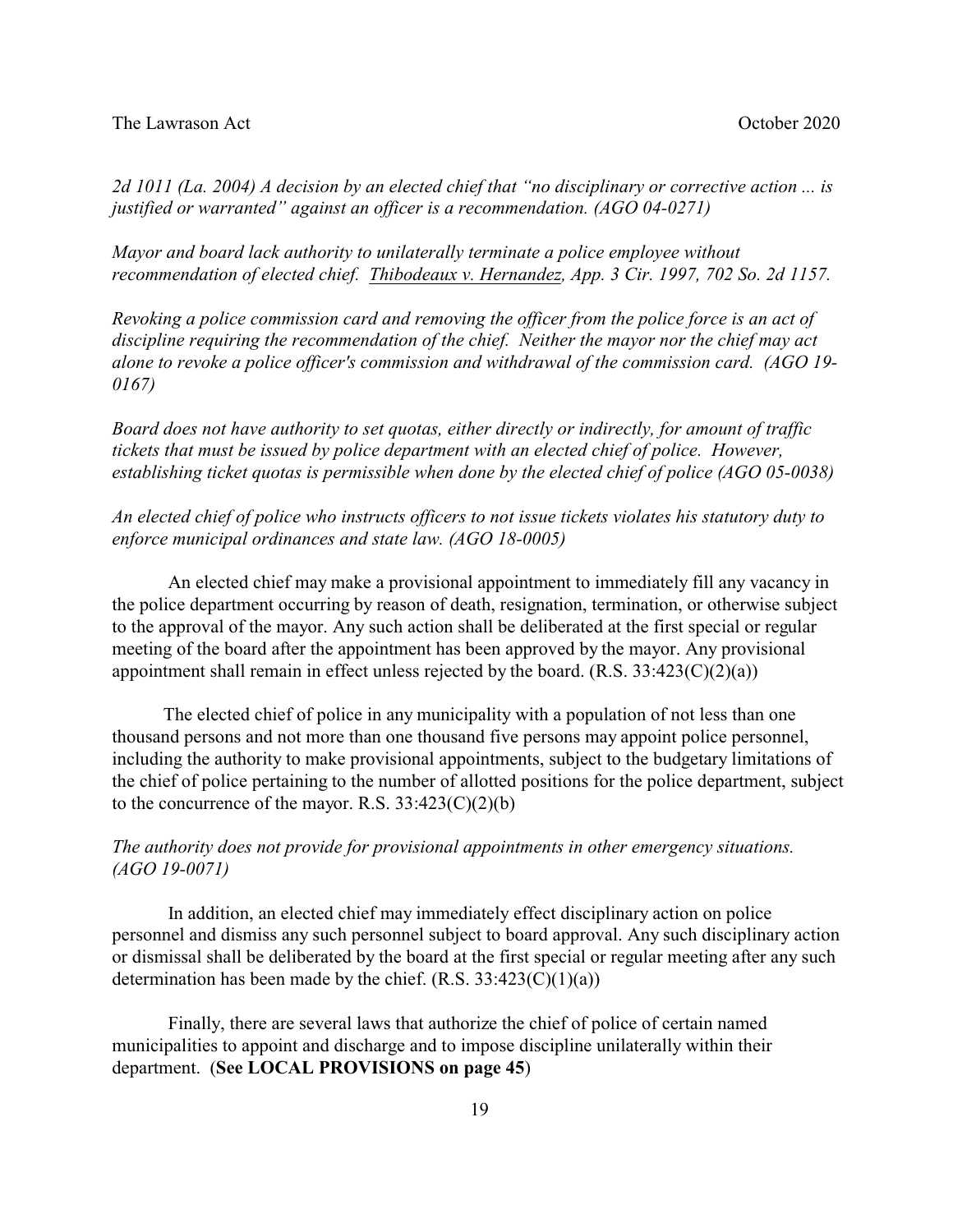An elected chief:

*(1) has the inherent power and authority to supervise and control his office, equipment, and personnel. (AGO 16-0046)*

*(2) must ensure reasonable steps are taken to recover police department property in the possession of former employees. (AGO 18-0005)*

*(3) has discretion to determine whether charges are to be referred to district court or mayor's court. (AGO 81-1312)* 

*(4) has final authority over decision regarding security of the police department. (AGO 09-0288)*

*(5) has authority to fix and determine the work schedules of police personnel. assign police vehicles, provide for regulations concerning police uniforms, and provide guidelines for the daily administration of his office. (AGO 16-0046)*

*(6) may amend an officer's work schedule from full-time to part-time without board approval unless the change is a disciplinary action. (AGO 18-0005)*

*(7) may make any expenditure and payments contained in the police department budget once funds are budgeted and appropriated (AGO 18-0058), but the authority to sign checks and access funds in the municipal treasury is provided to the mayor, clerk, and treasurer. (AGO 15-0104) The mayor has ministerial duty to sign checks for authorized expenditure by the elected chief of police. (AGO 18-0058)*

*(8) has control of accounts containing funds which are held by the police department as a fiduciary. (AGO 15-0104)*

*(9) may hire a CPA to review police department budget if funds have been budgeted and appropriated for that purpose. (AGO 18-0058)*

*(10) absent a controlling law or ordinance, department policy or custom regarding annual leave accumulation, may establish annual leave for officers. In the absence of any law, ordinance, policy, or custom, annual leave would have to be used before the end of the year or be lost. (AGO 99-0034)*

*(11) may obtain a new telephone service which is within the chief's authority to control his office and equipment. (AGO 17-0023)*

*(12) may engage in private security employment during his off-duty hours as long as there is no*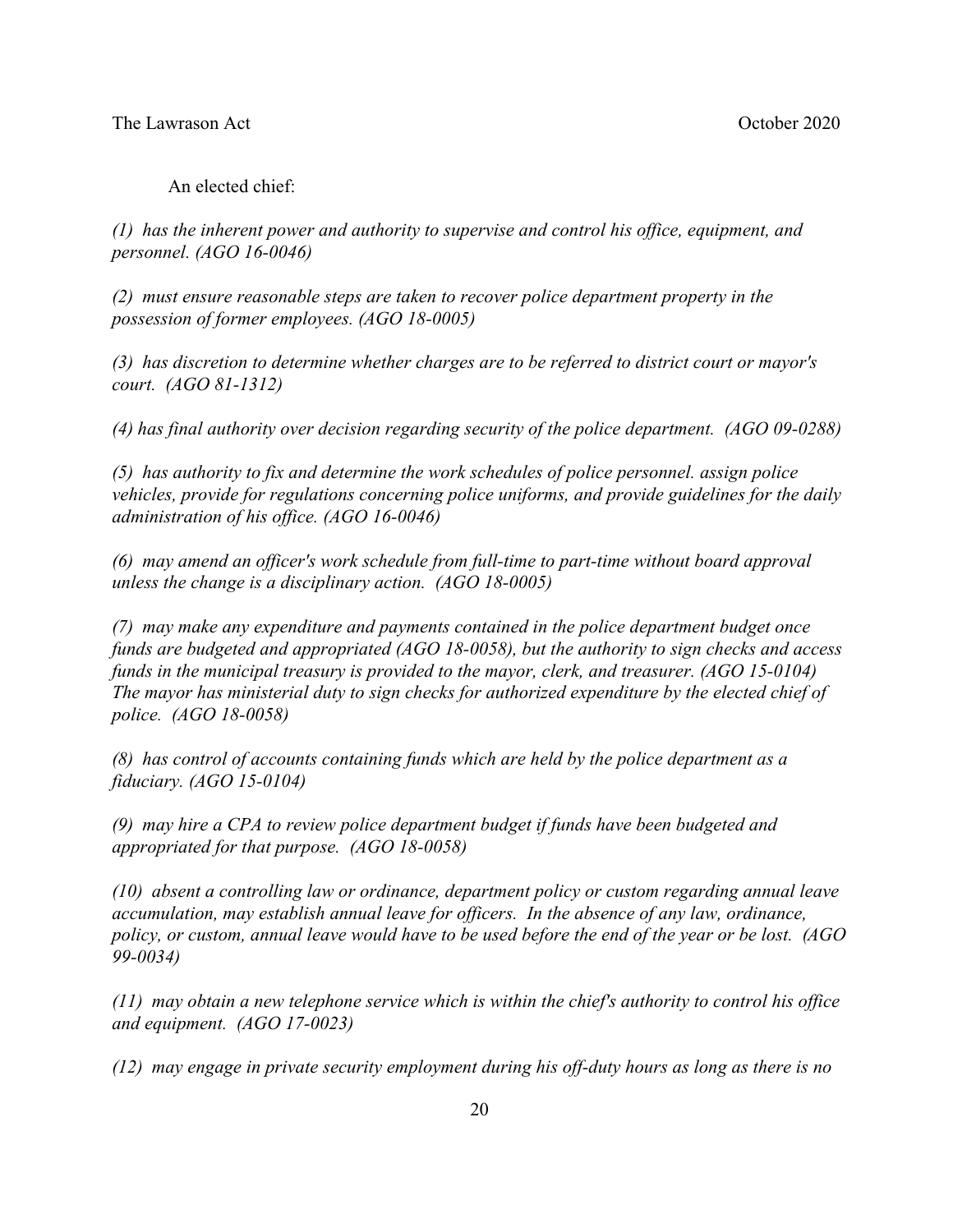*conflict with ordinance or ethical violation of the Code of Governmental Ethics. (AGO 12-0009)*

(13) *may limit or restrict the general public from bringing audio/video recording devices into the police determent including lobby and waiting areas, due to operations and security concerns exercised along with the First Amendment rights of public to gather information about government activities. (AGO 14-0090)*

As to the use of municipal vehicles, the elected chief of police may:

*(1) assign a police department vehicle to himself for police work, however, the vehicle may not be used for personal use unless authorized by the mayor and board of aldermen. (AGO 80-1280)*

*(2) use vehicle assigned on 24-hour basis for personal use so long as cost associated with the personal use does not exceed the public benefits of having the chief able to respond to emergencies on a 24-hour basis. (AGO 10-0250)*

However, the mayor and board may:

*(1) except for on-call employees, restrict the use of motor vehicles to official business (02-139 02-0282 and 00-398)*

*(2) prohibit the personal use of municipal vehicles. (AGO 00-504)*

*(3) while incidental use of a town vehicle is permissible, limit the personal use of town vehicles, so long as it does not interfere with the chiefs inherent authority to control police vehicles for official law enforcement business. (AGO 16-0049)*

*(4) regulate use of police vehicles outside of municipal limits, but may not impinge upon authority of elected chief to supervise and control his office, office equipment, and office personnel. (AGO 97-558; AGO 05-0224)*

Note: *The use of a police vehicle by an officer of a police department under an elected chief of police to travel to and from home while on call, when authorized by the chief, is not for personal use. (AGO 13-52)*

The mayor and board may not*:*

*(1) once equipment owned by a municipality has been property designated for use by a police department, take the equipment back without the approval of the chief of police. (AGO 14-0037)*

*(2) initiate or conduct an investigation of an elected chief of police. (AGO 14-0126)*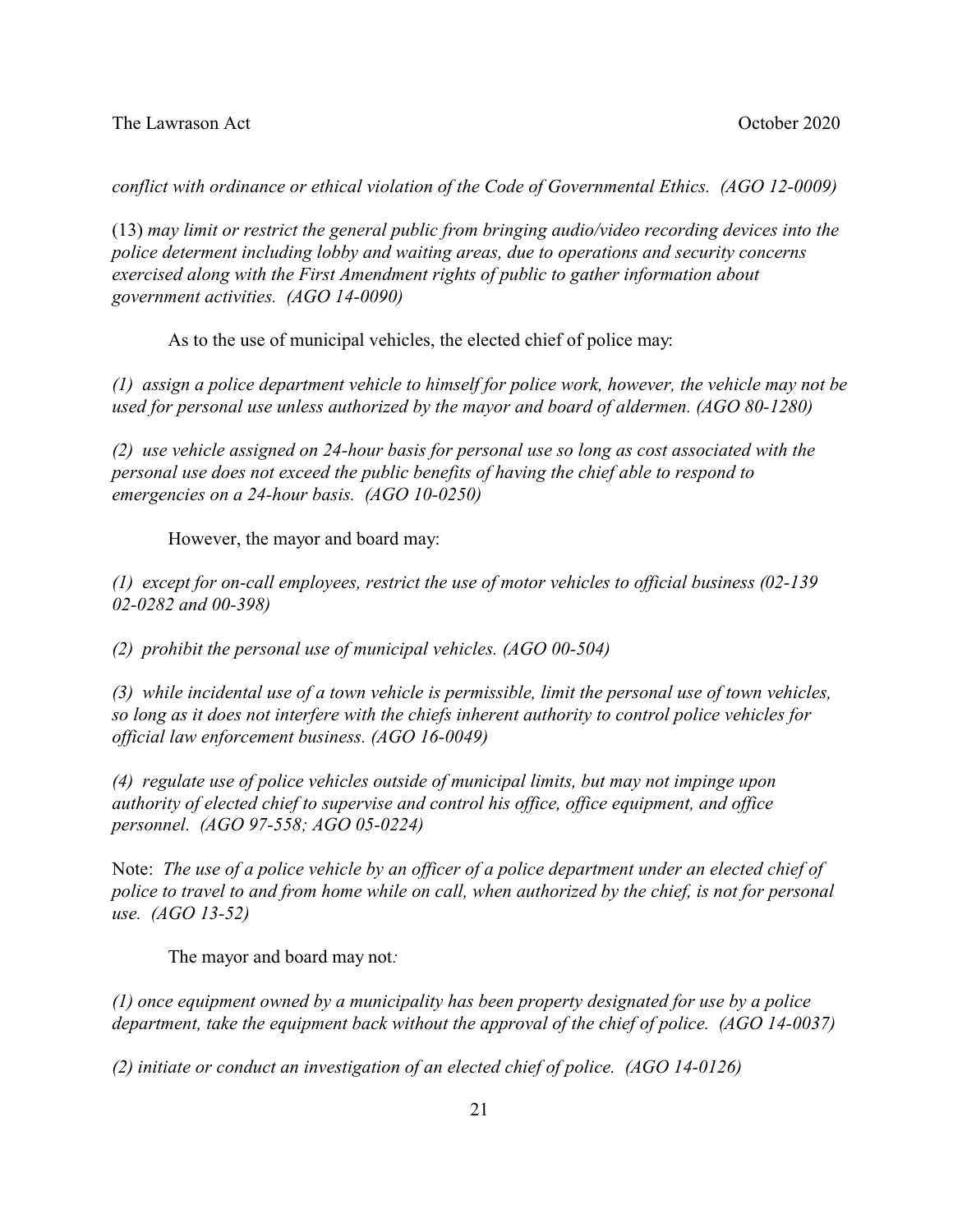*(3) grant a raise to a police officer without first giving notice to elected chief of police as law requires that chief make a recommendation. (AGO 05-250)* 

An ordinance may not:

*(1) prohibit elected chief of police or his officers, while on duty, from carrying a taser or other electrical device on their person. (AGO 13-0162)*

*(2) require police officers to use body cameras, totally prohibit removal of police department equipment from municipal hall, and ban official business use of police vehicle outside of municipality. (AGO 18-0113)*

*(3) prohibit an elected chief of police from holding employment in private sector. (AGO-11-0025)*

*(4) limit access to areas of the police department building as this improperly infringes on authority of the elected chief of police. (AGO 18-0111)*

The chief is not required to:

*(1) establish certain "working hours". (Cogswell v. Town of Logansport, 321 So. 2d 774 (La. 2 Cir. 1975); AGO 95-13; 98-469; 17-0112)*

*(2) inform the mayor when he leave town to attend mandatory police training. (AGO 13-0162)*

The chief may not:

*(1) unilaterally promote an officer. (AGO 04-0141)*

*(2) unilaterally reinstate a suspended officer. (AGO 17-0037)*

Appointed Chief of Police - *The authority granted the appointed chief of police is restricted to the territorial limits of the municipality. In order to be vested with police powers outside his jurisdiction, the chief of police must obtain a special commission from the sheriff. (AGO 10-0036)*

*The duties, responsibilities and qualifications of an appointed chief are defined by ordinance, the chief has no other authority. (AGO 05-0170)*

*Trial court order that mayor not interfere with appointed police chief was legally erroneous as contrary to clear authority granted to mayor to supervise police department' s management. (Ford v. Wycoff, App 3 Cir. 2000, 757 So. 2d 833)*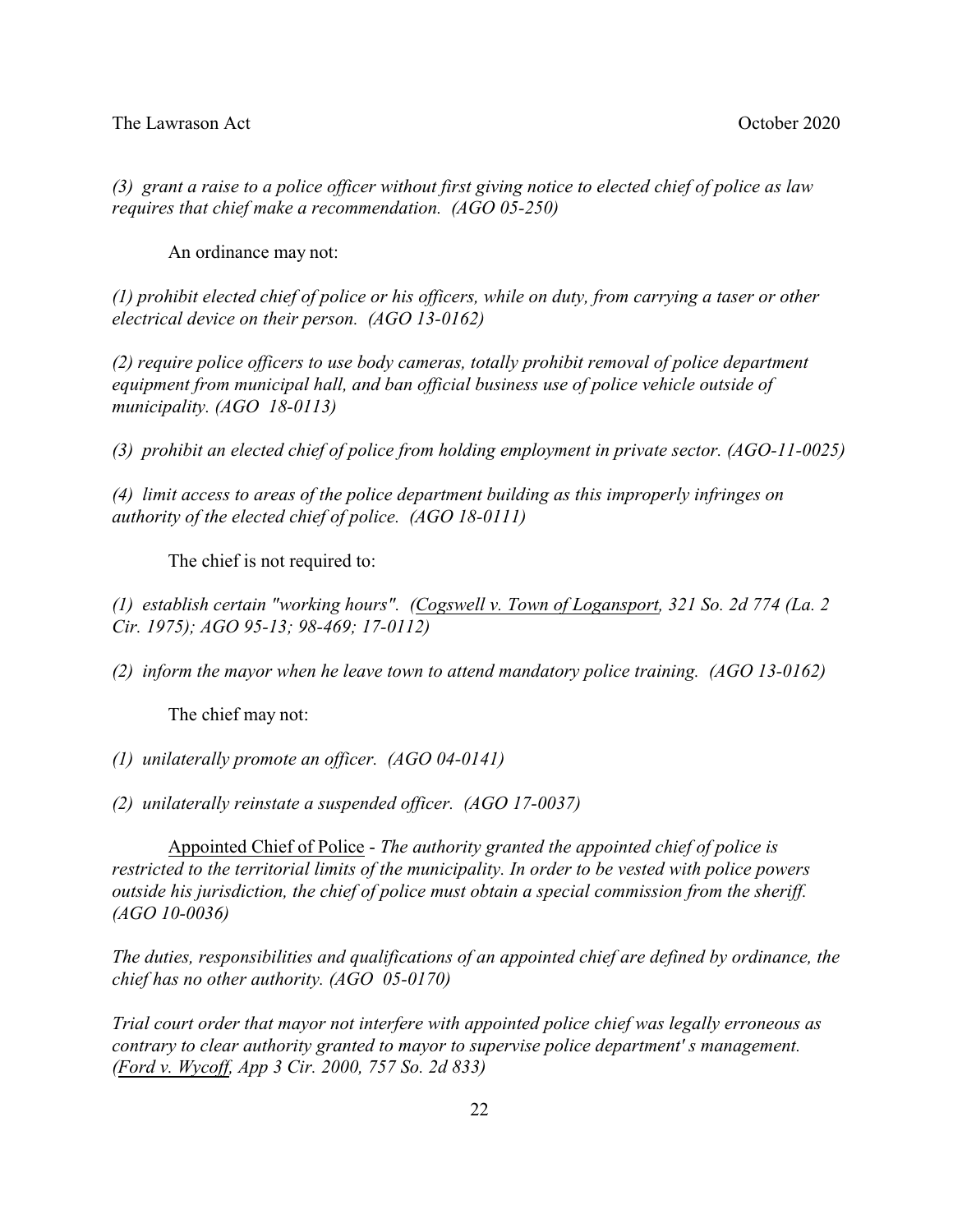*While mayor enjoys supervisory authority in administrative matters, an appointed chief of police retains the powers and duties as the chief law enforcement officer according to La. R.S. 33:423(A). Accordingly, because La. R.S. 44:3 exempt records of criminal investigations and prosecutions from public records requests, and because a mayor's authority over an appointed police chief pertains to administrative matters and not the department's law enforcement functions, an appointed chief's investigative records are not subject to a mayor's review. (AGO 16-0188)*

*Discipline of a police officer with an appointed chief is by mayor.* (AGO 96-259)

The board may not:

*(1) remove nonelected chief of police without mayor's concurrence or recommendation. (In re Dismissal of Jordan, App 2 Cir. 1994, 631 So. 2d 57)*

*(2) override the decision of the mayor following recommendation of an appointed chief of police to suspend an officer. (AGO 04-209)*

*(3) rescind the appointment of a current officer to an internal affairs investigator in the department made by the mayor together with the appointed chief of police because of the chief's power to assign police personnel and the mayor's authority to hire police personnel. (AGO 19- 0160)*

# **D. Clerk**

At the first regular meeting of the board elected at a regular municipal election, the mayor, subject to board confirmation, must appoint a clerk. In making or approving such appointments and in filling vacancies, the mayor and board shall give preference to municipal residents if all other considerations are equal. (R.S. 33:386(A))

The clerk shall serve as auditor. (R.S. 33:422) The clerk may also be tax collector or assessor, if the board so decides. (R.S. 33:381(B))

NOTE: Any alderman serving as clerk on July 10, 1997 may continue to serve in such capacity. (Section 2 of Act 836 of 1997)

*Position of clerk is not a classified civil service employee under the 1974 constitution. (Carron v City of Opelousas, App 3 Cir. 2007, 970 So. 2d 1205)*

*Ordinance may require that position of clerk is full time and, unless an ordinance requires that clerk maintain his office in municipal hall, he is to keep his records wherever he has his office. (AGO 98-418)*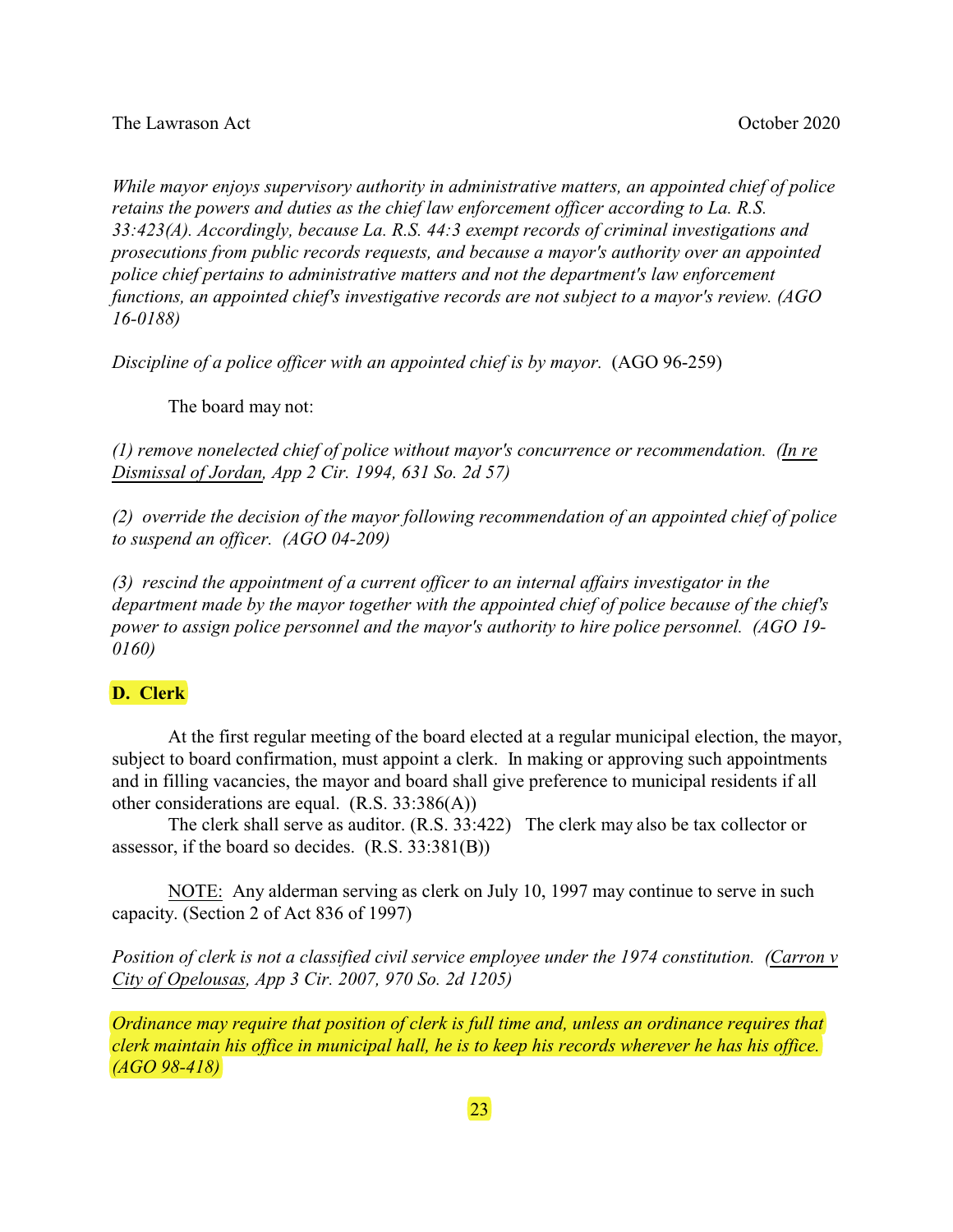*Ordinance cannot regulate the clerk's day to day activities, including requiring him to keep time sheets or having him record his coming and going in the municipal hall. However, the mayor may require the clerk to keep track of and report him time and tasks. (AGO 14-0027)*

Minute book - The clerk is to keep a book to be labeled "Municipal Minutes, City of \_\_\_\_\_," or "Town of \_\_\_\_\_," or "Village of \_\_\_\_\_," as the case may be, in which he shall record the proceedings of the mayor and board, and keep the same fully indexed alphabetically, so that all entries on the minutes can be easily found. (R.S. 33:421)

*As clerk is not an elected official, mayor, with confirmation of board, may appoint someone other than clerk to take minutes of a board meeting. (AGO 06-0070)*

Seal - The clerk is the custodian of the municipal seal. (R.S. 33:421)

Docket - The clerk is to keep a book, to be styled "Municipal Docket, City of  $\ddot{\hspace{1cm}}$ ," or "Town of \_\_\_\_\_," or "Village of \_\_\_\_\_," as the case may be, upon which he shall enter each claim against the municipality, and each subject matter to be acted upon by the mayor and board. After each meeting he shall make up such docket for the next regular meeting. He is to examine state laws and municipal ordinances to ascertain subject matter required or proper to be acted upon at the following meeting, and docket all such matters. (R.S. 33:421)

Records - He is to keep such other books and records as may be provided for by ordinance, and file in his office and preserve all records and papers appertaining to the business of the municipality. (R.S. 33:421)

Tax records - The clerk is to keep a book to be styled "Tax Record, City (or town, or village) of \_\_\_\_\_," in which he shall enter all deeds to individuals, and the list of lands sold to the municipality by the tax collector, showing (a) description of the land, (b) as whose property sold, (c) date of sale, (d) amount of taxes, costs, and damages due, and to whom the costs are owing, (e) when redeemed, (f) by whom redeemed, (g) date of redemption, and (h) amount paid therefor. (R.S. 33:421)

Auditor - The clerk is also the auditor. He must keep a book to enter and preserve accounts of each particular fund and the accounts of each municipal officer. The treasurer shall not receive money from any source until the same has been reported to the clerk and audited, and a receipt warrant issued. All fines and forfeitures are to be reported by the collecting officer, immediately after such collection, and paid into the treasury. The books of the auditor are subject to inspection by taxpayers of the municipality during business hours. (R.S. 33:422)

#### **E. Tax collector**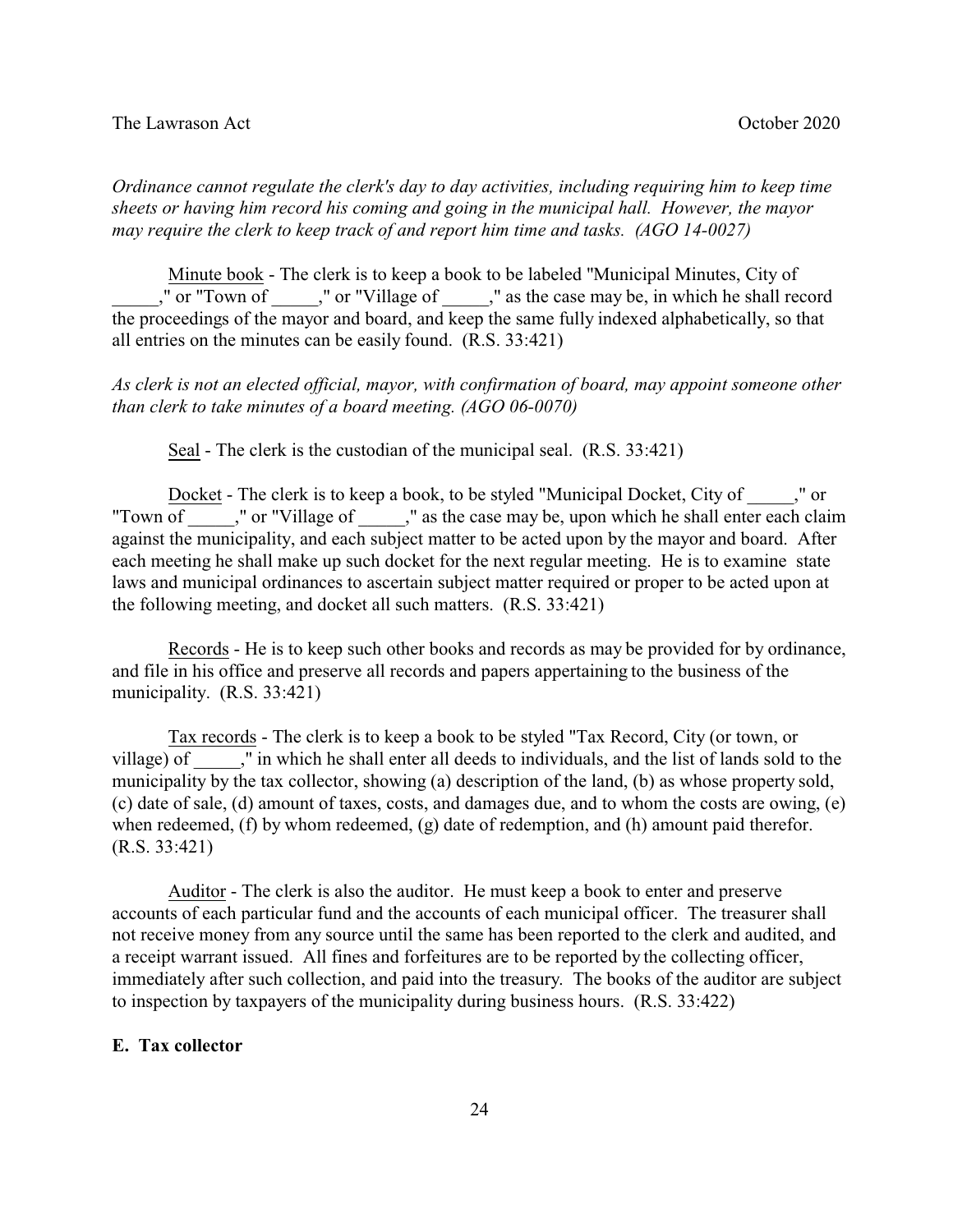## The Lawrason Act **October 2020**

At the first regular meeting of the board at a regular municipal election, the mayor, subject to board confirmation, must appoint a tax collector. In making or approving such appointment and in filling vacancies, the mayor and board shall give preference to municipal residents if all other considerations are equal. (R.S. 33:386(A))

The tax collector must collect, account for, and pay over all taxes levied by the municipality, and perform all other duties required of him by ordinance, or as may be required by law of collectors of parish and state taxes, under the same penalties prescribed by law for the collection of state and parish taxes. The tax collector, and the sureties on his official bond, are liable to the municipality for any defalcation, shortage or embezzlement of, or failure to account for, funds of the municipality collected by him, until he has obtained a quietus or discharge from the municipality for the amount of such collections, and for all public money with which he may have been entrusted.

Notwithstanding his term as tax collector may have expired, the liability of the tax collector, and the sureties on his official bond, shall be a continuing liability enforceable by the municipality against any property of the tax collector, and that of the sureties on his official bond, standing of record in his or their names at the date of the discovery of such defalcation, shortage, embezzlement or failure to account for, said funds, and until such quietus or discharge has been obtained, and regardless of whether the official bond has been placed on record or not.

If the surety on the bond is an indemnity company authorized to do business in this state, or if there are personal sureties, it or the personal sureties, or either of them, or the tax collector, may proceed by rule, taken contradictorily with the municipality in district court, to obtain a quietus from the municipality, and a cancellation of the official bond, if more than two years have elapsed from the date of the discovery of any defalcation, shortage or embezzlement of, or failure to account for, any funds of the municipality, without legal action having been taken by the municipality to collect the sum or sums representing the alleged defalcation, shortage or embezzlement of, or unaccounted for, funds, from the tax collector or his sureties.

The obligations imposed upon the tax collector, and the sureties on his official bond, and the measure of their respective liabilities on the bond and the effect thereof upon the respective properties of such tax collector, or sureties, shall be implied conditions of the bond fully binding and enforceable against the tax collector and sureties on his bond and their respective properties, as though the same had been specially written therein. (R.S. 33:424)

The clerk or chief of police may be a tax collector or assessor, if the board so decides.  $(R.S. 33:381(B))$ 

*Position of tax collector is not a classified civil service employee under the 1974 constitution. (Carron v City of Opelousas, App 3 Cir. 2007, 970 So. 2d 1205)*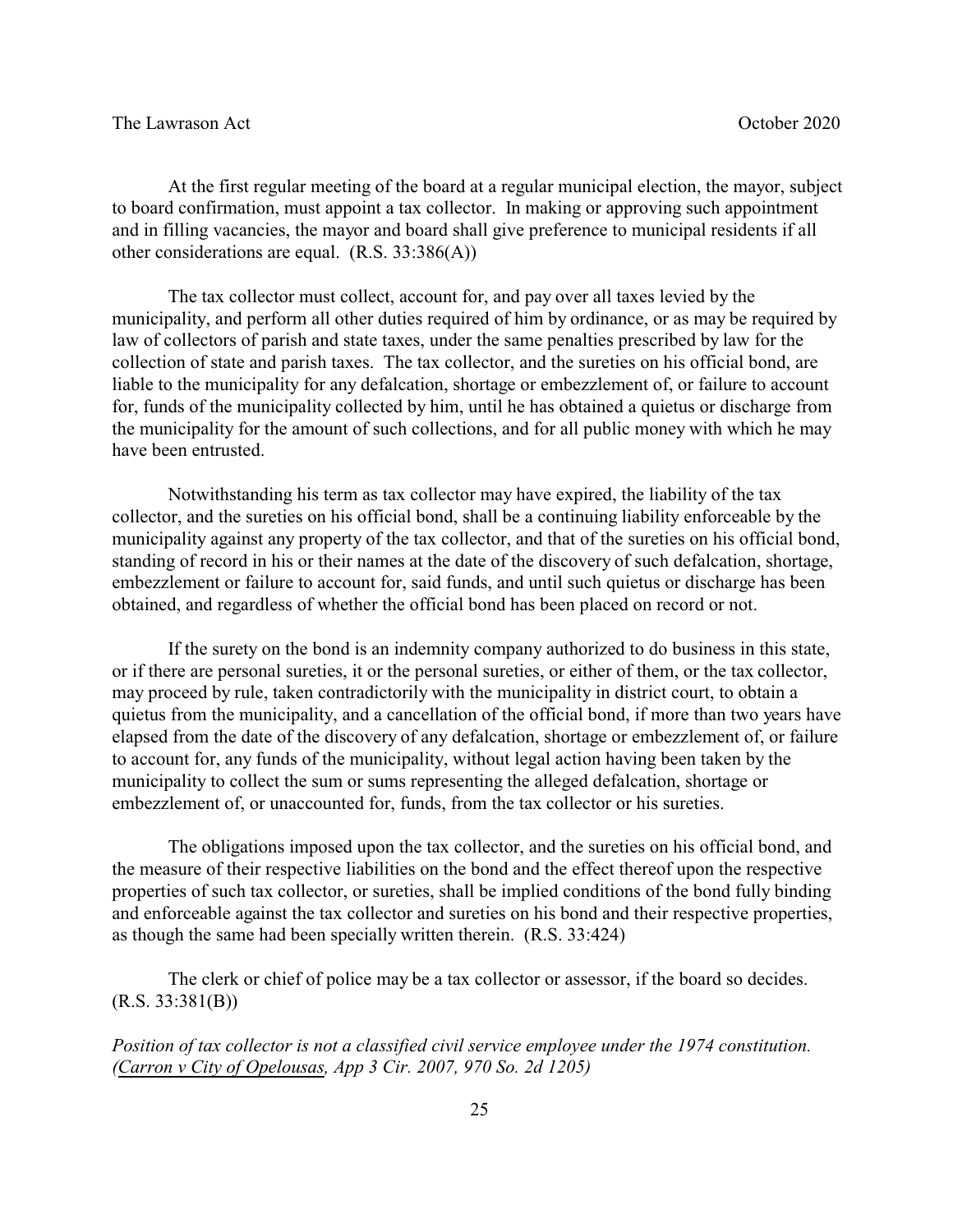# Some municipalities have been exempted from having a tax collector. **(See LOCAL PROVISIONS on page 45)**

# **F. Treasurer**

The treasurer is to receive, safely keep, and pay out according to law, all monies belonging to the municipality. He must keep accurate accounts of all receipts and disbursements, and make written report of municipal finances to the mayor and board, at each regular meeting; perform all other duties prescribed by ordinance; and pay out money only on the warrant issued by the order of the mayor and board. (R.S. 33:425)

*Fines collected for violation of municipal ordinances are to be deposited into the treasury unless provided otherwise by governing authority. (AGO 13-0229)*

*Absent an ordinance, establishing a separate account presumably to be designated for the use of law enforcement purposes is prohibited. (AGO 05-0096)*

## **G. Street commissioner**

The mayor may appoint a street commissioner, subject to board confirmation. The street commissioner, under the direction of the mayor and board, has general control of the streets, alleys, avenues, and sidewalks; sees that they are always in proper repair; has them worked, repaired, altered, paved, lighted, sprinkled, and everything else done that ought to be done to keep them in good repair and condition; and performs all other duties as directed by the mayor. (R.S. 33:426)

NOTE: Any mayor or alderman serving as street commissioner on July 10, 1997 may continue to serve in such capacity. (Section 2 of Act 836 of 1997)

# **H. Attorney**

The mayor, subject to board confirmation, may appoint and fix compensation for an attorney for the municipality, whose duties may include representation of all municipal officers in actions against them in connection with and arising out of their functions as such officers, and other duties as prescribed by the mayor. The municipality may also employ counsel to represent its interest should the occasion require. (R.S. 33:386(C))

*A mayor may not replace the municipal attorney unless the removal is confirmed by the board. (AGO 17-190)*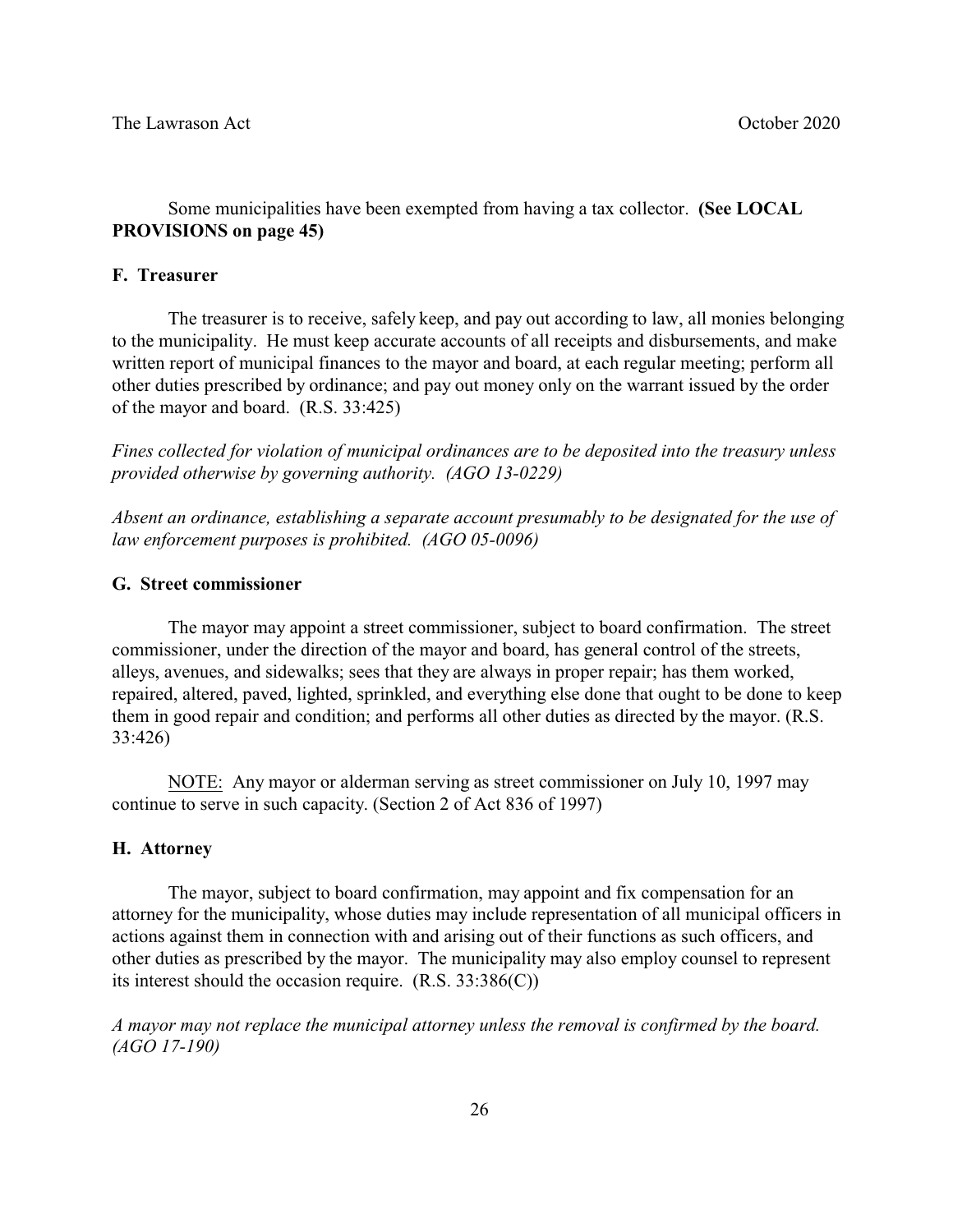*A municipal attorney is a public officer because he was not under the direct supervision or control of an employer. (Ardoin v. Rougeau, App. 3 Cir. 1996, 670 So. 2d 441)*

*Board may pass resolution employing an attorney to file suit on behalf of the municipality without the mayor's concurrence subject to the proper expenditure of municipal funds, if any. (AGO 13- 0186)*

## **I. Matters Regarding Officers**

Appointment - At the first regular meeting of the board elected at a regular municipal election, the mayor, subject to board confirmation, must appoint a clerk, tax collector and all other necessary officers whose election is not provided for in R.S. 33:381. In the event of a vacancy, the mayor, subject to board confirmation, will appoint a successor. In making or approving such appointments and in filling vacancies, the mayor and board shall give preference to municipal residents if all other considerations are equal. (R.S. 33:386(A))

*A mayor must appoint a new city clerk and tax collector upon expiration of the prior clerk's and tax collector's appointment. Carron v. City of Opelousas, App. 3 Cir.2007, 970 So.2d 1205, 2007- 506 (La. App. 3 Cir. 11/21/07), rehearing denied.* 

NOTE: Section 2 of Act 836 of 1997 provides that "Any alderman serving as clerk and any mayor or alderman serving as street commissioner on July 10, 1997 may continue to serve in such capacity."

Bond - The clerk and tax collector must execute bonds to the municipality in such amounts and with such surety and conditions as may be prescribed by ordinance and hold their offices until their successors are appointed and qualified. (R.S. 33:386(B))

Compensation - The compensation or method of fixing the compensation of an elected official of a Lawrason Act municipality shall be provided by law. Compensation of a local official shall not be reduced during the term for which he is elected. (Const. Art. 6, Sec. 12)

The board shall, by ordinance, fix the compensation of the mayor, aldermen, clerk, chief of police, and all other municipal officers. The board may, by ordinance, increase or decrease their compensation and the compensation of any nonelected municipal officer and may increase the compensation of other elected officials. However, the board shall not reduce the compensation of any elected official during the term for which he is elected. (R.S. 33:404.1)

*The prohibition established by La. Const. art. X, §23 and La R.S. 33:404.1 on reducing an elected public official's salary during the term for which he is elected begins when the official qualifies and is elected to office, not when he takes the oath or office. (AGO 16-0161) Salary of an elected*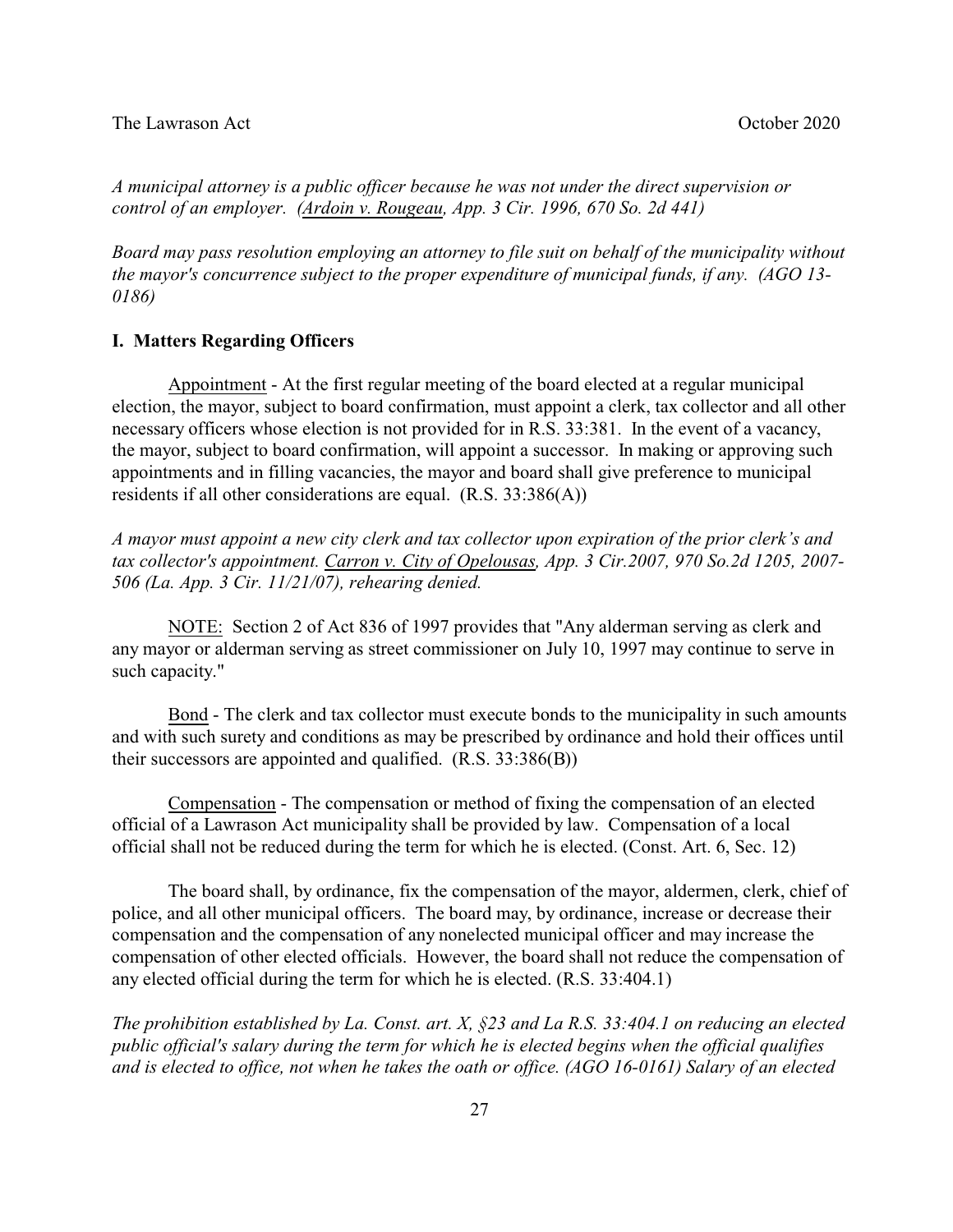*official may be reduced after official is elected but before he begins his term, so long as the reduced salary is reasonable. (Smith v. Town of Cotton Valley, App. 2 Cir. 1991, 584 So. 2d 1199, writ denied 589 So. 2d 1057); however, the Third Circuit Court of Appeal has held that salary of an elected official is fixed on date of the official's election. (Avoylles Parish Justice of the Peace v. Avoyelles Parish Police Jury, App. 3 Cir. 1999, 758 So. 2d 161, writ denied 754 So. 2d 217)*

*Annual salary of an elected official is not reduced by adoption of a budget which does not clearly indicate an intent to do so. (Matt v. Town of Eunice, App. 1 Cir. 1927, 6 La. App. 465)*

*Compensation of an individual appointed to fill a vacancy in the office of mayor must remain the same as that of the person elected to the office during the remainder of that term. (AGO 14-0051)*

*When board compensation is based upon a per diem per meeting, no compensation is due when meeting does not occur due to a lack of a quorum. (AGO 05-0179)*

*An expense account is not considered compensation. (AGO 18-0056)*

*The fixing of compensation for non-elected municipal officers may be by ordinance. An increase in the salary of a non-elected officer may be accomplished through the adoption of a budget ordinance, although this is not the "preferred practice" to do so. When a salary of a non-elected officer is set in an ordinance, the best practice would be to amend that ordinance to accurately reflect the compensation of the officer. (AGO 18-0099)*

Term - The term of the clerk, tax collector, nonelected chief of police, street commissioner, attorney, and court magistrate ends at the time of the first regular meeting of the board elected at the succeeding each regular municipal election. (R.S. 33:386(D))

Vacancies - **Except as otherwise provided by the constitution, a vacancy in any municipal office filled by election shall be filled by appointment by the governing authority in which the vacancy occurs, until it is filled by election as provided by law. (Const Art. 6 Sec. 13)**

A vacancy in the office of alderman is filled pursuant to R.S. 18:602. [The governing authority, within 20 days, appoints a person to fill the vacancy who meets the qualifications of the office. The presiding officer is not be required to vote on such an appointment unless a tie vote occurs, in which case he must vote to break the tie; however, in no case shall he vote more than once on the appointment. If a vacancy is not filled within the time specified, the governor fills the vacancy. If the unexpired term of an office is 18 months or less, the person appointed to fill the vacancy or designated to assume the duties of the office serves for the remainder of the unexpired term. If the unexpired term exceeds 18 months, the governing authority, within 20 days after the vacancy occurs, must issue a proclamation ordering a special election to fill the vacancy and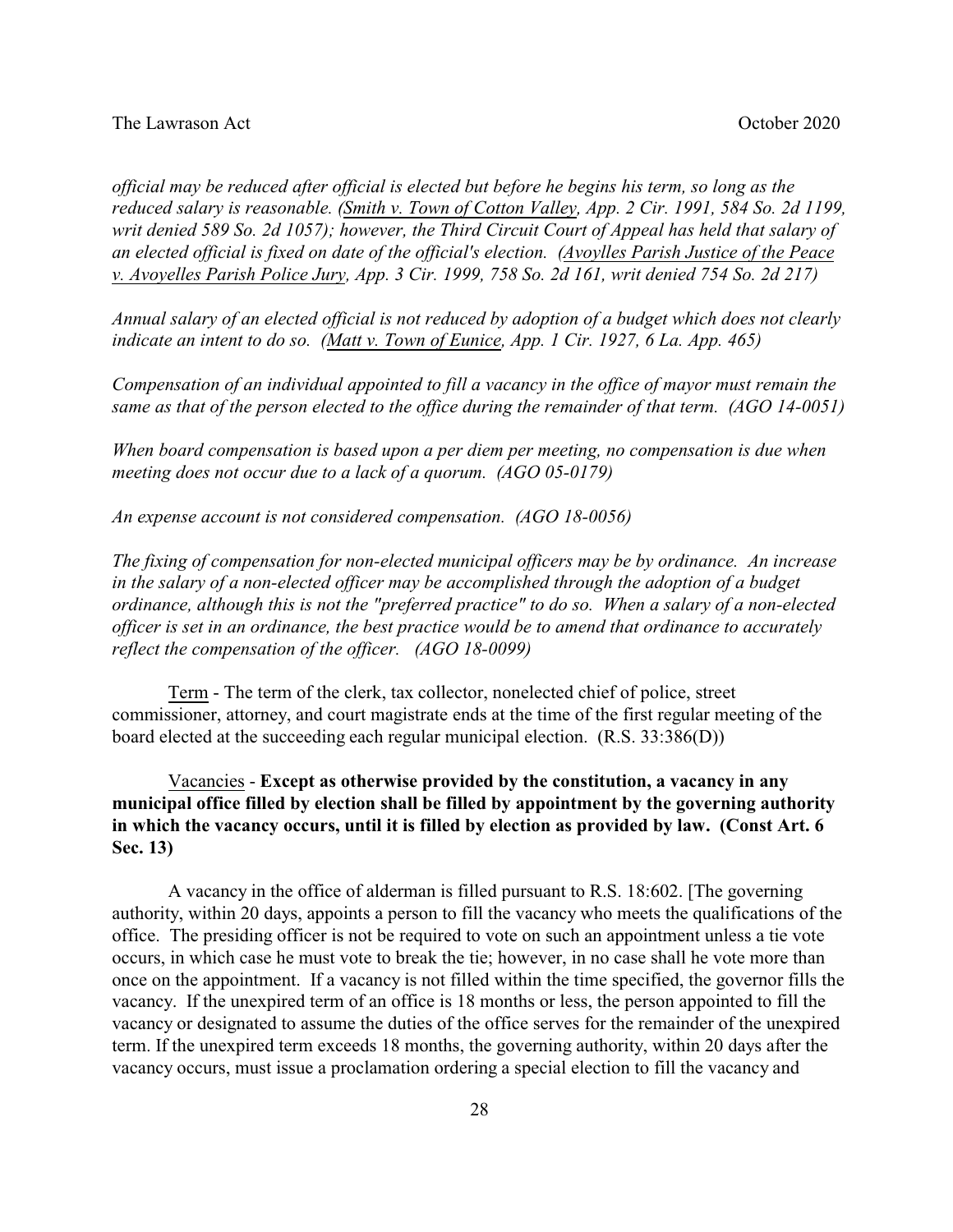specify in the proclamation, the dates on which the primary and general elections will be held and, the dates of the qualifying period for candidates in the special election. In selecting the dates for such special elections, the governing authority may choose a gubernatorial or congressional election date, if such date is available within 18 months of the occurrence of the vacancy or may select an election date in accordance with state law. If the governing authority fails to issue the proclamation within 20 days after the vacancy occurs, the governor issues the proclamation. In the event of a tie vote in filling a vacancy, the mayor as the presiding officer shall vote to break the tie.] If the mayor fails or refuses to do so, the members of the board must notify the governor of the existence of the vacancy, and within **10** days after he receives the notice, the governor shall make an appointment to fill the vacancy.  $(R.S. 33:385(B))$ 

Any vacancy to which the officer is elected or appointed by the mayor and board may be filled for the term by the mayor and board at any regular or special meeting. (R.S. 33:383(C))

Dual officeholding - In addition to the Dual Officeholding and Dual Employment Law (R.S. 42:61 et. seq), the Act provides that no board member shall hold any other office or employment under the municipal government while a member of the board, except as is provided for in R.S. 33:381 and R.S. 33:386. (R.S. 33:385(C)). However, the Dual Officeholding and Dual Employment Law does not prohibit a deputy sheriff from holding the office of either mayor or alderman, provided the municipality has a population of 2,500 or less, according to the latest federal decennial census. (R.S. 42;66(L)

NOTE: Section 2 of Act 836 of 1997 - Any alderman serving as clerk or as street commissioner on July 10, 1997 may continue to serve in such capacity.

# *Board member cannot also be a member of municipal planning commission or municipal board of adjustment. (AGO 07-0109)*

Conflict of interest - In addition to the Code of Governmental Ethics (R.S. 42:1101 et seq.), the Act provides that no board member or any other officer, shall be directly or indirectly interested in any work, business, or contract the consideration of which is to be paid from the treasury, nor be surety for any person having a contract, work, or business with the municipality, for the performance of which security may be required, nor be surety for any officer or employee.  $(R.S. 33:385(D))$ 

*The same individual contemporaneously holding the offices of city attorney, public defender, and mayor's court magistrate raises significant questions about the propriety of allowing a city attorney to simultaneously preside as magistrate, however specific questions concerning any possible conflict of interest within the judiciary should be referred to the Judicial Commission of the Louisiana State Bar Association. (AGO 95-235)*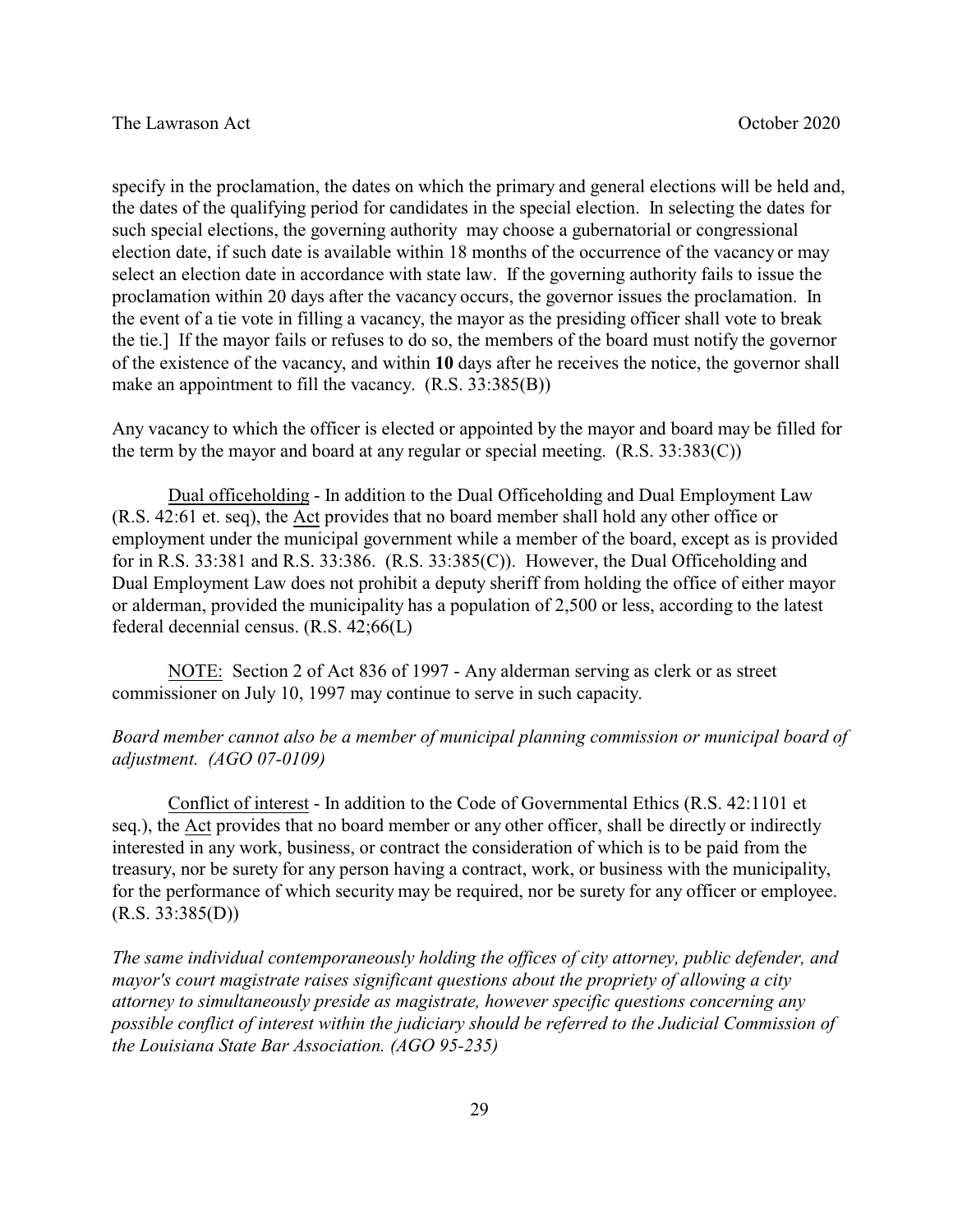#### **BOARD MEETINGS**

## **A. Meetings Public**

All meetings are subject to the Open Meetings Law. (R.S. 33:405(G))

*Board may, by resolution, adopt rules for participation in meetings and mayor is bound by the rules. (AGO 08-0325)*

# **B. Types of Meetings**

Initial meeting - The governing authority of a newly incorporated municipality may hold its first meeting at such time and place as may be most convenient, but thereafter must meet regularly at a specified date, place, and hour formally designated by ordinance. (R.S. 33:405(B))

Regular meetings - The mayor and board must hold not less than one regular meeting in each month on a date and at a place and hour to be fixed by ordinance.  $(R.S. 33:405(A)(2))$ 

*Mayor cannot unilaterally move a regular monthly meeting of board (AGO 08-254) or, on his own, cancel a regular meeting of board, which the meeting is set by ordinance. (AGO 93-644)*

Special meetings - Special meetings may be called by the mayor or a majority of the board. The board is to establish, by ordinance, how notice of special meetings is to be provided to board members and the mayor. The notice must specify the business to be considered at the special meeting. No business, except that specified in the notice, is to be considered at the meeting only after a unanimous vote of consent by the board and only after announcing the purpose of the item and allowing anyone in the audience to speak on the item. (R.S. 33:405(C))

*Mayor may not refuse to hold a special meeting that has been called by a majority of the board. (AGO 13-46)*

Emergency meetings - In cases of extraordinary emergency, as defined in the Open Meetings Law, the mayor or any alderman may call an emergency meeting of the board. The board members and the mayor must be notified in the most practical manner available, and the purpose of the meeting may be stated in general terms. The board may adopt an ordinance at an emergency meeting that it has not previously considered. The ordinance shall specify the nature of the emergency, and a two-thirds vote of members of the board is required for its adoption. No emergency ordinance can continue in force for more than 60 days and any emergency ordinance that specifies a longer duration or no duration becomes void 60 days after it becomes effective.  $(R.S. 33:405(D))$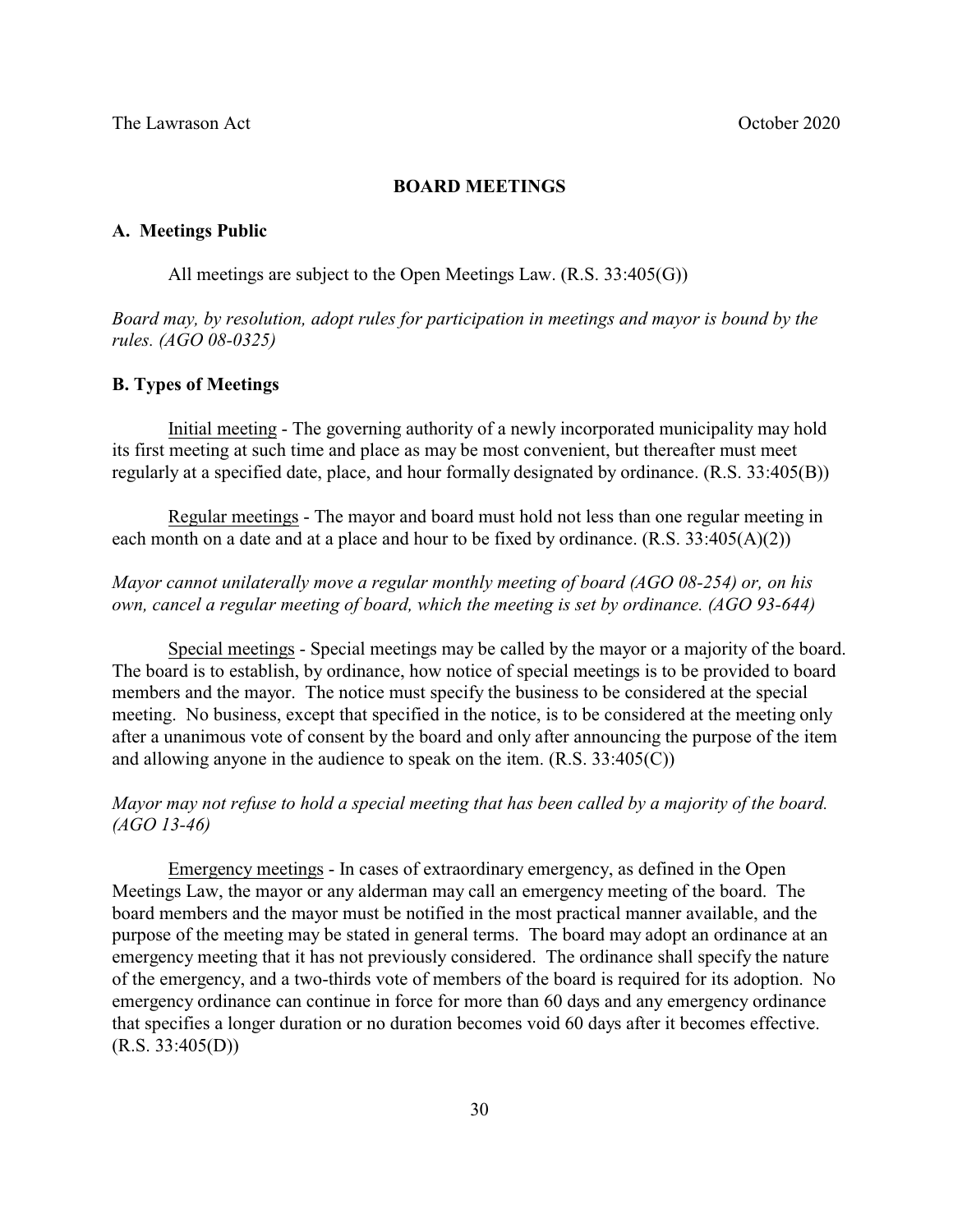#### **C. Presiding Officer**

The mayor presides at all board meetings, and in case there is an equal division, he shall give the deciding vote.  $(R.S. 33:405(A)(1))$  If the mayor is unable to attend a board meeting, the mayor pro tempore shall preside with all rights and powers granted to the mayor with regard to presiding. If both the mayor and mayor pro tempore are unable to attend a board meeting, the board may select another alderman to preside with all rights and powers granted to the mayor with regard to presiding at any such meeting.  $(R.S. 33:405(A)(3))$ 

# **D. Agenda**

*Mayor has authority to control which items appear on the meeting agenda and the mayor may delegate this authority, subject to the authority of the board to add an item at the meeting. (AGO 13-0221)* 

*Mayor may adopt procedures for placing items on the meeting agenda and for conducting meetings of board so long as these procedures conform to ordinances. Mayor may instruct clerk to add or remove items from the agenda if not in conflict with clerk's duties or any other procedures adopted by board. Clerk does not have authority to refuse to place items on the agenda requested by mayor when no written rules have been adopted regarding the agenda and since mayor is supervisor of the clerk. (AGO 05-0145)* 

*By ordinance, board may bind mayor and limit his authority to place items on the agenda of board meetings, except in two circumstances, when mayor calls a special meeting or when mayor calls an emergency meeting. (AGO 06-0083)*

*Board may adopt procedure governing its meetings with allows individual members to place items on the agenda, provided the request complies with the timelines set forth in ordinance and the notice provisions of the Open Meetings Law. (AGO 15-0122)*

## **E. Quorum**

A majority of the members of the board constitutes a quorum at any meeting. (R.S. 33:405(E))

*The mayor pro tempore is included in the number of board members for quorum purposes. (AGO 04-0359; AGO 11-0275)*

*Failure to hold at least one meeting each month with a quorum may be considered malfeasance in office, but no state law requires a member to attend meetings. (AGO 15-0198)*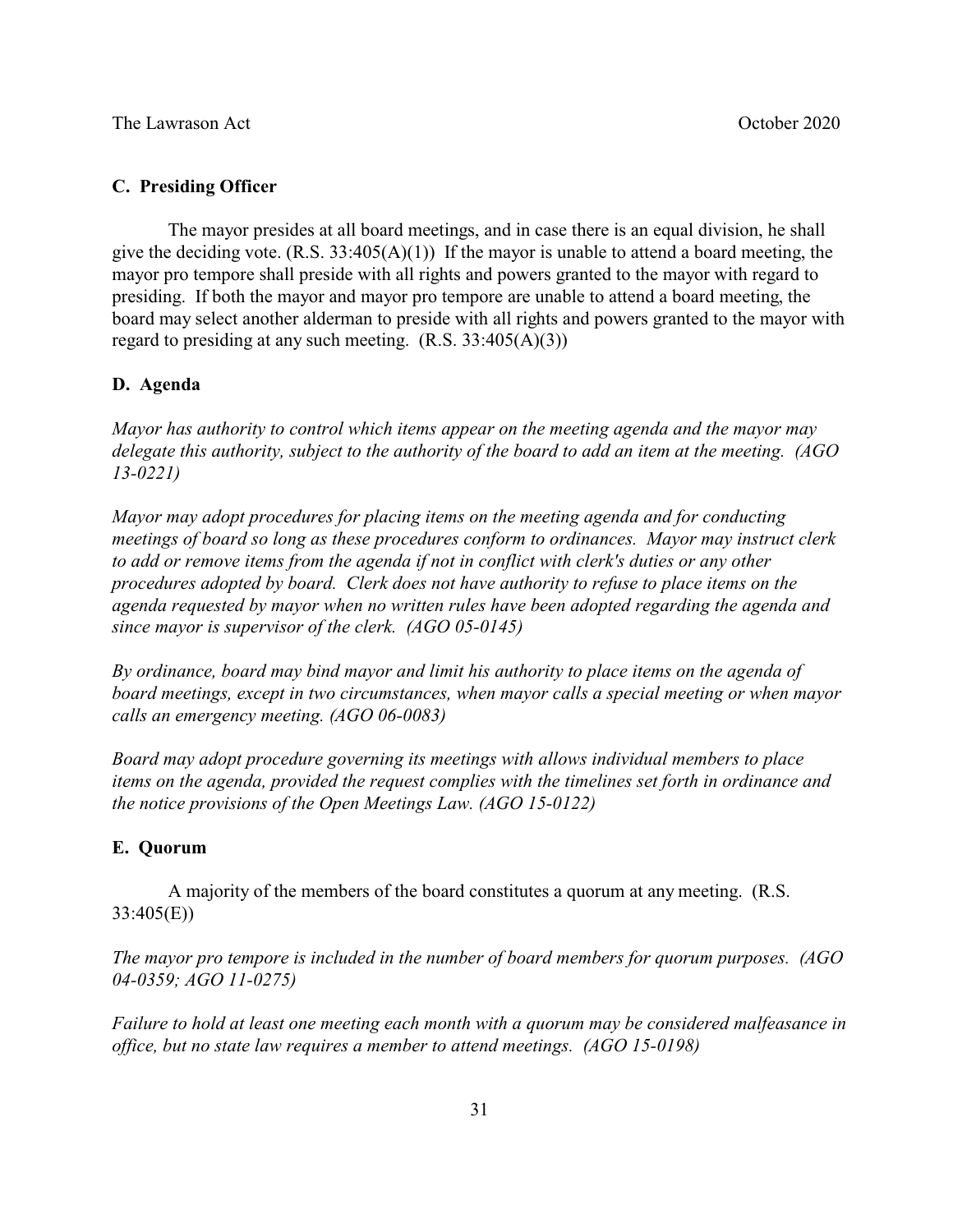## **F. Continuance**

Any meeting may be continued to another date announced at the meeting with the consent of a majority of the board members. Any meeting that fails for want of a quorum may be continued to a date announced at the meeting with the consent of the majority of aldermen present or, if only one alderman is present, to the date he announces. However, a meeting that fails for want of a quorum can not be continued but once. (R.S. 33:405(F))

## **G. Parliamentary Procedure**

The Lawrason Act does not provide a set of rules for conduct at meetings that allows everyone to be heard and to make decisions without confusion.

*Lawrason Act does not require motion and second for introduction of an ordinance or resolution. (AGO 91-518)*

## **ORDINANCES AND RESOLUTIONS**

Ordinances - Any law enacted by a board must be by ordinance. The style of all ordinances shall be: "Be it ordained by the board of aldermen of the City (or Town or Village, as the case may be) of ......." No ordinance can be adopted except by the affirmative vote of a majority of the board members.  $(R.S. 33:406(A)(1))$ 

Procedure for ordinance - A proposed ordinance may be introduced by an alderman at any board meeting. Each proposed ordinance is to be in writing. An ordinance can contain only one subject which is to be indicated in its title except for ordinances involving the annual operating budget, a capital improvements budget, or a codification of municipal ordinances.  $(R.S. 33:406(B)(1))$ 

After a proposed ordinance has been introduced, copies are to be provided to all board members and the mayor. The title of a proposed ordinance, except those specifically authorized by R.S. 33:405(D), must be published once in the official journal. The notice must indicate the time and place where the board will consider its adoption. No ordinance, except one authorized by R.S. 33:405(D), is to be adopted until a public hearing on it has been held. No ordinance, except one authorized by R.S. 33:405(D), can be adopted at the meeting at which it is introduced.  $(R.S. 33:406(B)(2))$ 

Each proposed amendment to an ordinance is to be presented in writing or reduced to writing before its final consideration. An amendment to a proposed ordinance shall not nullify the purpose of the proposed ordinance nor, except for ordinances involving the annual operating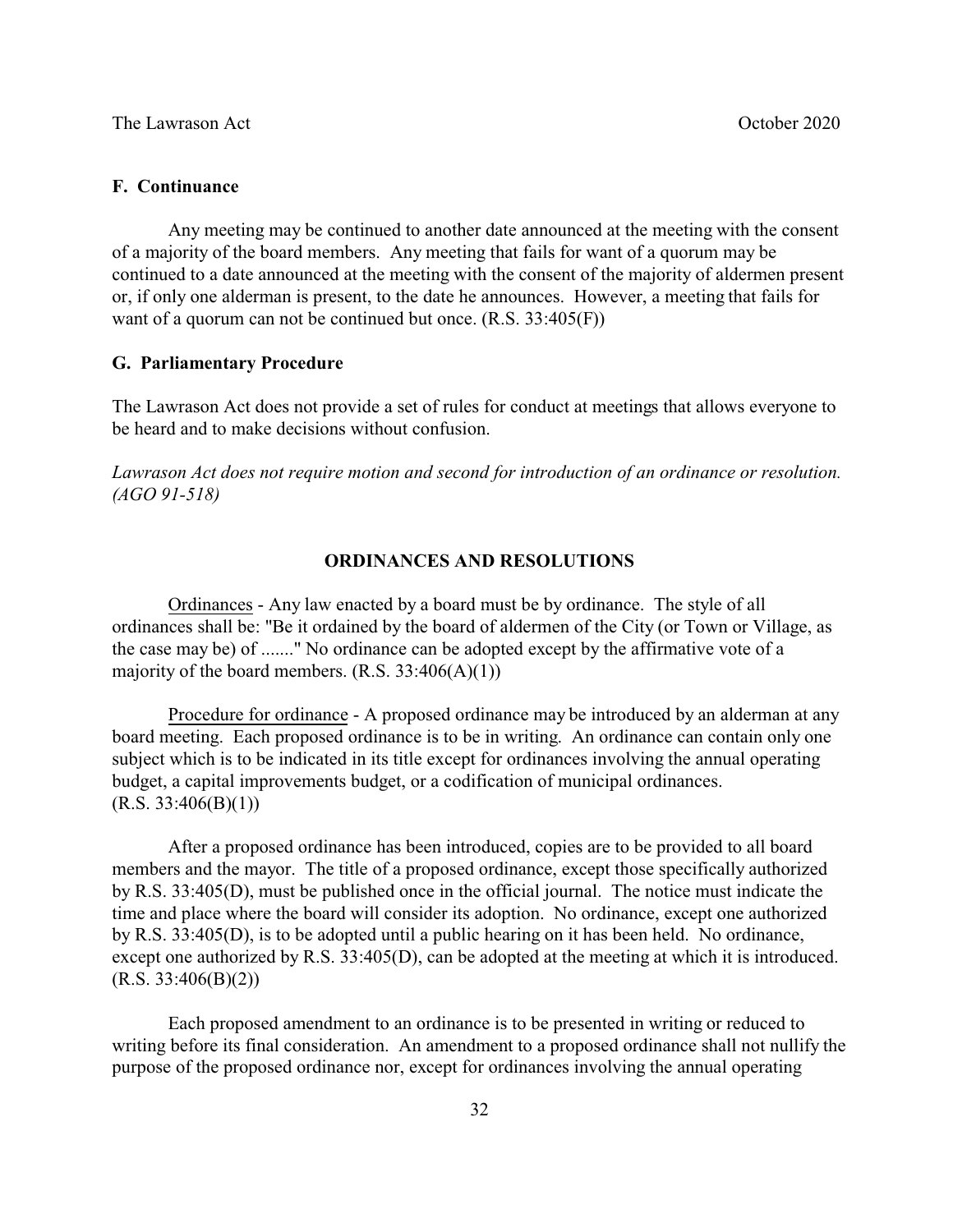budget, a capital improvements budget, or a codification of ordinances, add a new subject matter to it.  $(R.S. 33:406(B)(3))$ 

## *An ordinance can not be amended by a resolution or motion. (AGO 93-616)*

A proposed ordinance must be read by the title when called for final passage. The vote on an ordinance at final passage shall be taken by "yeas" and "nays", and the clerk is to enter the names of the aldermen voting for and against each proposed ordinance or amendment on the minutes. (R.S. 33:406(B)(4))

Every ordinance adopted by the board must be signed by the clerk and presented by him to the mayor within three days after its adoption.  $(R.S. 33:406(C)(1))$ 

The mayor, within 10 days of receipt of an ordinance, must return it to the clerk with or without his approval, or with his disapproval. If the ordinance is approved by the mayor or is returned by the mayor with neither his approval nor disapproval, the ordinance becomes law upon its return to the clerk. If the mayor fails or refuses to return an ordinance to the clerk within 10 days of its receipt, it becomes law at midnight of the tenth day after the receipt of the ordinance by the mayor. If the mayor disapproves the ordinance, he shall, within 10 days after its receipt, return the ordinance along with his written statement of the reasons for his veto to the clerk for transmittal to each board member. The clerk is to record upon each ordinance the date of its delivery to the mayor and the date of receipt from the mayor, if any.  $(R.S. 33:406(C)(2))$ 

# *Mayor's written reasons for veto of an ordinance is proper and valid if returned through electronic format and without a formal handwritten signature. (AGO 09-0016)*

An ordinance vetoed by the mayor must be considered again by the board at its next regular meeting after the veto. The board may vote on the ordinance at that meeting or at a continuance of that meeting. If a board consists of three members, an affirmative vote by all board members is required to override a mayor's veto. If a board consists of more than three members, an affirmative vote of two-thirds of the board's members is required to override a mayor's veto. If a board overrides an ordinance vetoed by a mayor, the ordinance becomes law upon its enactment by the board.  $(R.S. 33:406(C)(3))$ 

# *Two-thirds of a five member council is four members. (AGO 11-0275)*

The clerk is to keep a book entitled "Ordinances, City (or Town, or Village) of ......." in which he shall file the original of every ordinance which has been adopted by the board immediately after its passage and attach a note to the ordinance stating the date of its enactment and a reference to the book and page of the board's minutes containing the record of its adoption.  $(R.S. 33:406(D)(1))$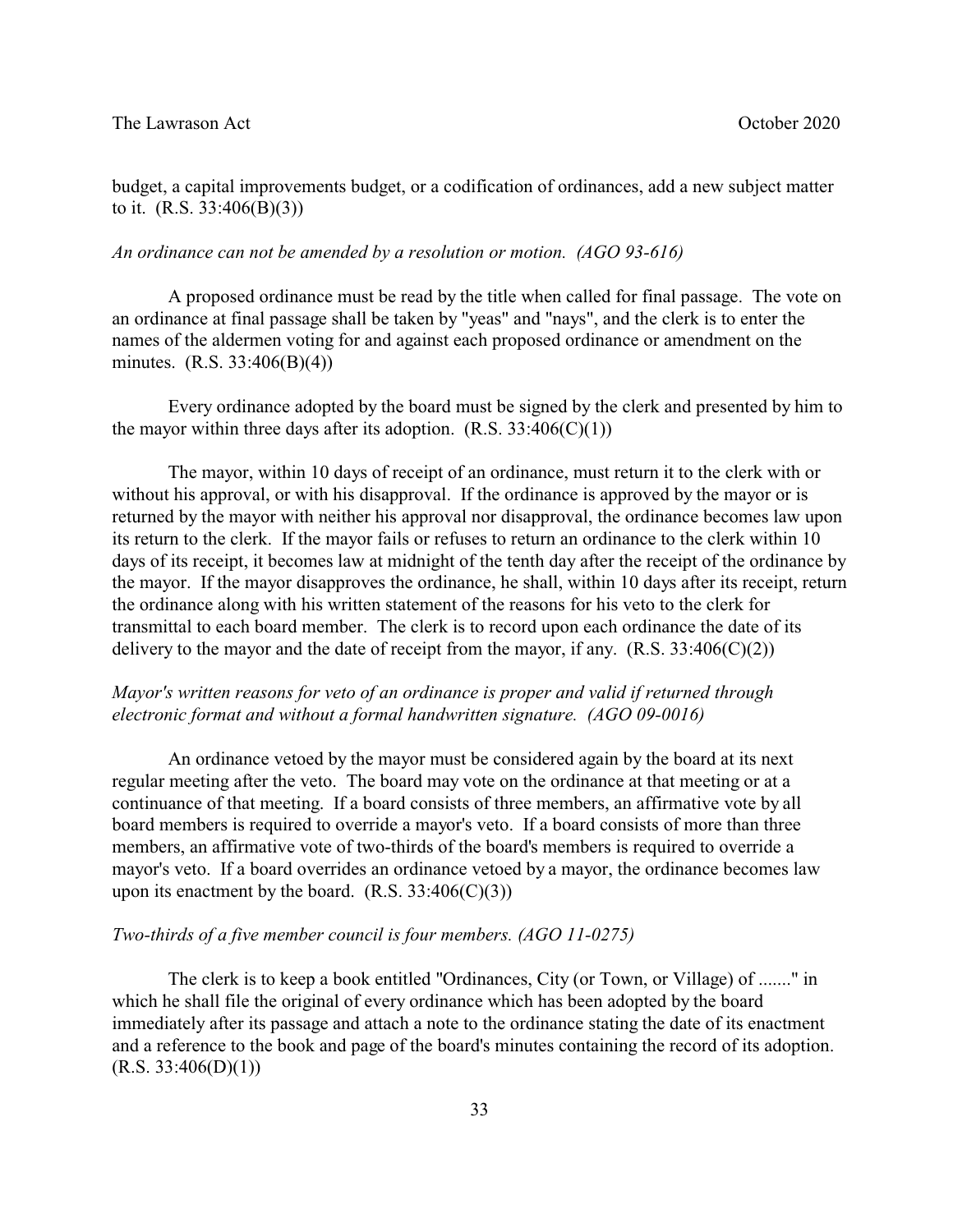The clerk is to publish each adopted ordinance once in the official journal within 20 days of its adoption and prior to its effective date, except as otherwise provided in R.S. 33:405(D).  $(R.S. 33:406(D)(2))$ 

Unless an ordinance specifies an earlier or later effective date, the ordinance takes effect on the thirtieth day after the meeting in which the ordinance was adopted. (R.S. 33:406(E))

Only the board may suspend an ordinance, and then only by the same vote and, except for mayoral veto, according to the same procedures and formalities required for enactment of that ordinance. After January 1, 1986, every resolution suspending an ordinance shall fix the period of suspension, which can not exceed beyond one year and 30 days after the date of the meeting in which the ordinance was suspended. (R.S. 33:406(F))

# *Mayor is not allowed to cast his vote to break a tie vote of board in the enactment of an ordinance. (AGO 93-441)*

Appropriations, etc - Any act of the board which would provide for the appropriation of funds, the incurrence of debt, or the issuance of bonds or other evidences of indebtedness must be by ordinance. However, the board may, by resolution, adopted by the affirmative vote of a majority of the board members, require the expenditure of funds previously appropriated. The resolution must be presented to the mayor within three days after its adoption for his approval or disapproval.

*An amendment to annual operating budget must be made by ordinance. (AGO 00-462)*

*Salary fixed by ordinance cannot be increased by resolution, but only by amending ordinance. (Smith v. Town of Cotton Valley, App. 2 Cir. 1991, 584 So. 2d 1199, writ denied 589 So. 2d 1057)*

*Appropriation ordinance which has a line item "Administrative Salary" under the "Police Dept."does not fix the compensation of chief of police "with sufficient certainty" as required by law. At a bare minimum, ordinance to be valid for such purpose must state some version of "the salary of the chief of police is hereby fixed at \$ ." (Rogers v Town of Arcadia, App 2 Cir. 2002, 813 So. 2d 1110)* 

Resolutions - Any act of the board which is not law is by resolution. A resolution must be approved by an affirmative vote of a majority of the board members present at a meeting. No resolution requires the signature or other action of the mayor to become effective. (R.S. 33:406(A)(2))

*Mayor may vote to break a tie vote to adopt a resolution when there is equal division of votes among board members present. When there is a tie vote, with a board member abstaining,*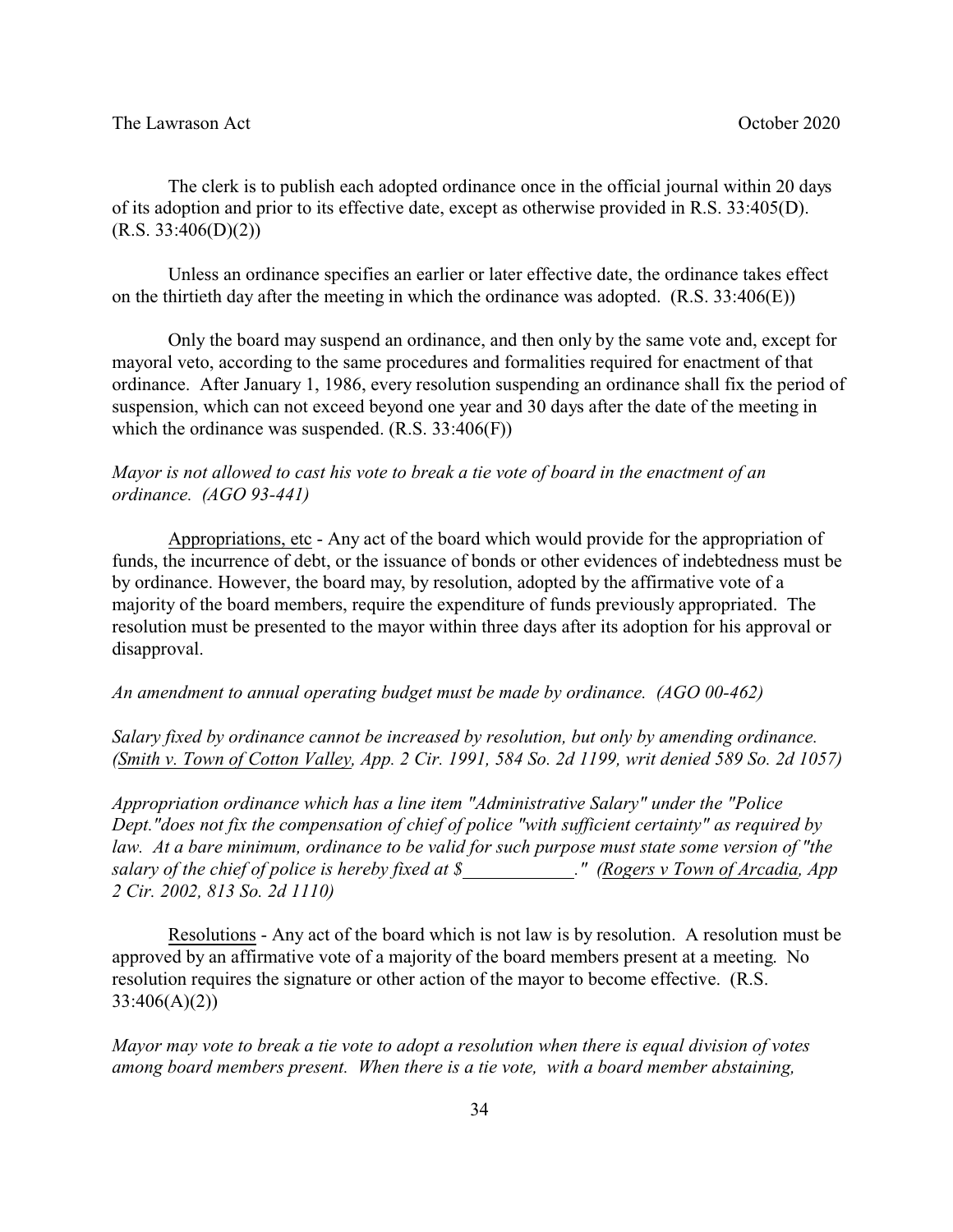*mayor has no authority to cast the deciding vote. (City of Pineville v. American Federation of State, County, and Municipal Employees, 791 So. 2d 609 (La. 2001))*

*Mayor may not break a tie vote on a resolution by submitting his vote in writing after the meeting at which the tie vote occurred has adjourned. (AGO 07-0040)*

Motions - A motion is a formal proposal by a member of the board on which the body may taken action, other than an ordinance or resolution.

*Mayor may not veto a motion adopted by the board. (AGO 13-95)*

#### **MAYOR'S COURT**

**Courts and their officers may be established or affected only as provided in Article V of the constitution. (Const. Art. VI, Sec. 25) Mayors' courts existing on January 1, 1975 are continued, subject to change by law. (Const. Srt. V, Sec. 20)**

Authorization; Jurisdiction - Except where a city court exists, there shall be a mayor's court in the municipality, with jurisdiction over all violations of municipal ordinances. (R.S. 33:441 (A)) Since 1974, the legislature has created several specific mayor's courts by law **(See LOCAL PROVISIONS on page 45).** 

*A municipality may reactivate a mayor's court that was deactivated after effective date of constitution. (AGO 94-160)*

*A municipality created after 1973 cannot create a mayor's court. (AGO 96-141)* 

*Mayor's court has concurrent (not exclusive) jurisdiction over violation of municipal ordinances with district court. (AGO 81-1339)* 

Except in Jefferson Parish, a mayor's court has concurrent jurisdiction with the district court of civil suits to collect utility debts owed to the municipality or to a utility system owned or operated by the municipality, where the good faith amount in dispute does not exceed \$5,000, exclusive of penalties, interest, court costs, attorney fees and penalties, whether provided by agreement or by law. If the demand asserted in a good faith original, amended or supplemental pleading, cross claim, or in any good faith incidental demand or any other pleading, exceeds the jurisdiction of the mayor's court, the court must transfer the action to a court of proper jurisdiction.  $(R.S. 33:441(A)(5)(a)$  and  $(b))$ 

Any person against whom a utility debt judgment is rendered may appeal to the district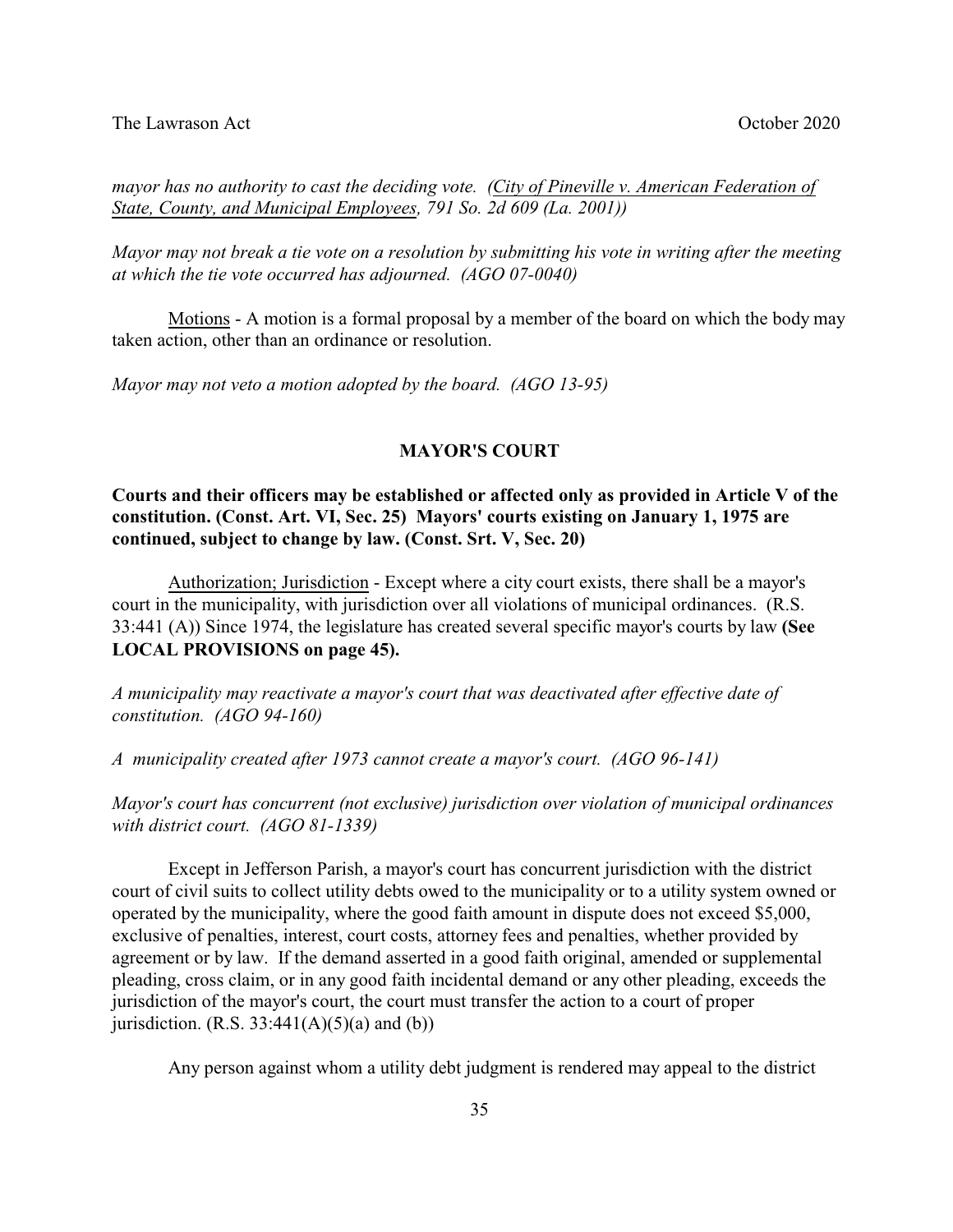court for the parish in which the mayor's court is situated which shall be tried de novo. The party against whom a judgment is rendered shall be given written notice of his right to appeal within the time specified. The delay for appeal shall not run until the day after notice has been provided to the party. The appeal must be filed within 10 days of the date of the judgment and notice of the appeal must be given within the ten-day period to the magistrate who adjudicated the matter, the district court to which the matter is being appealed, and the municipality in whose favor judgment was rendered. The appeal from a decision of the district court shall be the same as provided by law for appeals of civil matters adjudicated by a district court. The district court may assess costs as authorized by law to the party against whom judgment is rendered. There shall be no prepayment of court costs on behalf of the appellant. The judge shall inform the defendant of the right to appeal at no prepayment of costs after a determination that the appellant is indigent. The judge shall inform the appellant of his right to appeal. The municipal law enforcement authority in which the mayor's court is located may effectuate service of process within the parish of the court for any civil suit before the court.  $(R.S. 33:441(A)(5))$ 

Presiding officer - As presiding officer of the court, the mayor may try all breaches of the ordinances and impose fines or imprisonment, or both, provided for the violation (R.S. 33:441(A)) and has the power of a committing magistrate (R.S. 33:441(C)).

*Under R.S. 33:405(A), the mayor pro tempore may preside over the court with the written consent of the mayor. Under R.S. 33:441(B), upon the mayor's request, the board may appoint a court magistrate, who must be an attorney.(AGO 17-0092A)*

*Mayor cannot validly issue an executive order compelling the referral of all misdemeanors "arising under" municipal ordinance to mayor's court. (AGO 81-1312)* 

*Presiding officer of the court has sole discretion on whether or not to issue arrest warrants for persons who commit contempt of court by failing to appear pursuant to a subpoena. (AGO 98- 235)*

*The magistrate does not have authority to reduce a moving violation to a nonmoving violation. (AGO 11-0129)*

Costs - The mayor may also impose court costs not to exceed \$30 for each offense, as defined by ordinance, on any defendant convicted of a violation. The mayor may authorize that a portion of court costs assessed be deposited into a special account and transmitted to the Louisiana Association of Chiefs of Police to be used for law enforcement education and training as required by state law.  $(R.S. 33:441(A)(1))$  In addition, the mayor may impose additional court costs not to exceed \$20 for each offense, as defined by ordinance or traffic violation, on any defendant convicted of a violation of a municipal ordinance, provided that \$10 of such additional court costs collected shall be remitted to the local public defender's office. (R.S. 33:441(A)(2) In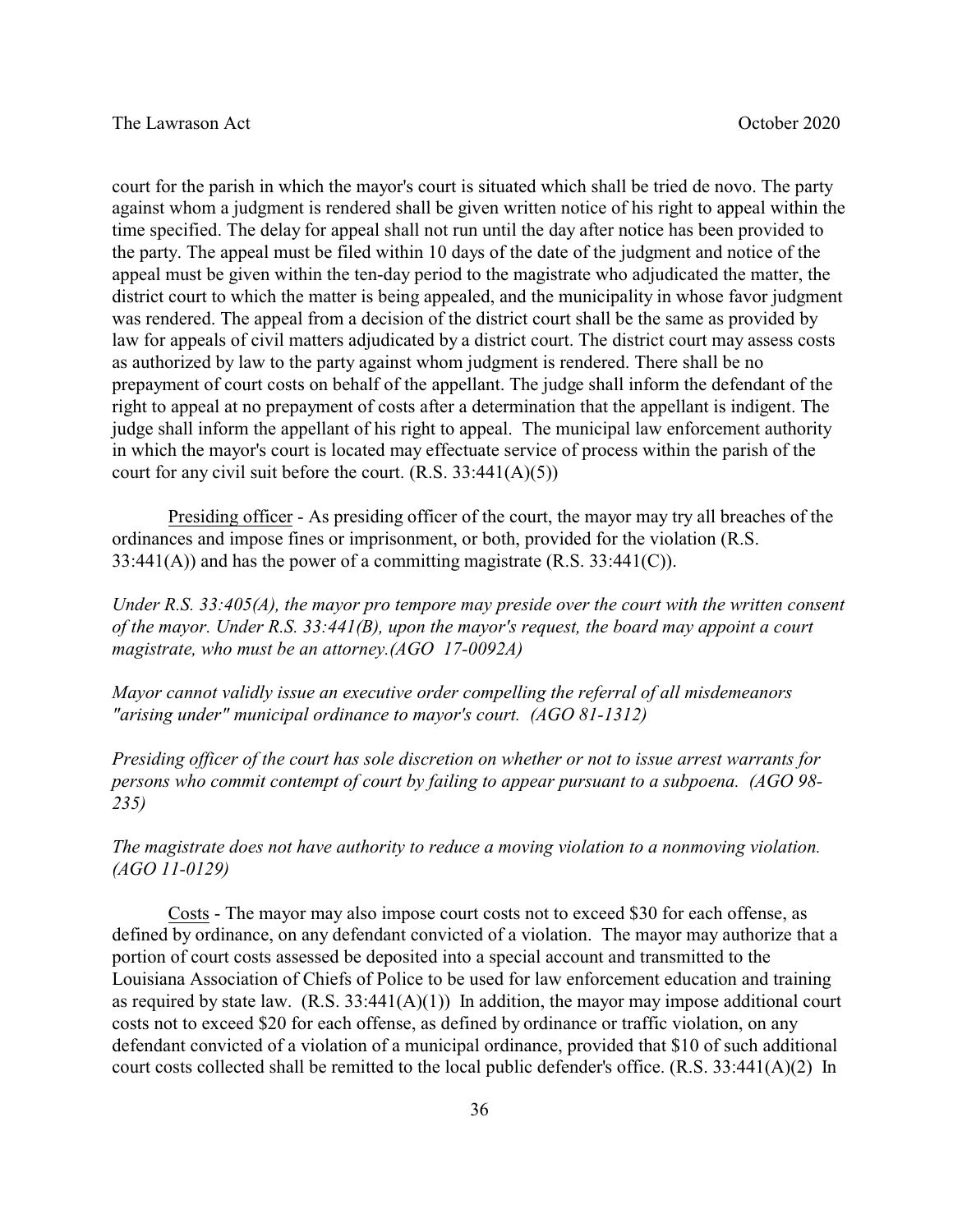addition, there are several laws which authorize specific mayor's courts to impose additional local costs (**See LOCAL PROVISIONS on page 45**). Finally, the court is required by law to assess additional costs due the state.

With regard to civil utility suits, upon adoption of municipal ordinance, and upon a finding by the magistrate that a civil utility debt is owed and delinquent, the magistrate may impose court costs against the debtor, not to exceed \$35 for each civil suit. Costs received pursuant to this authority shall be deposited into the municipal general fund.  $(R.S. 33:441(A)(5)(d))$ 

# *Mayor may impose the statutory maximum cost and the board may not limit mayor's authority in this respect. (AGO 97-118)]*

# *A violator who requests his citation be amended to a nonmoving violation may not be charged an "administrative fee" for the reduction. (AGO 11-0129)*

Suspension of sentence; probation - When a defendant has been convicted of violation of an ordinance, the mayor may suspend the imposition or the execution of the whole or any part of the sentence and place the defendant on unsupervised probation upon such conditions as the mayor may fix. The suspension of sentence and probation shall be for a period of six months or such shorter period as the mayor may specify. However, in no case shall the probationary period imposed exceed the maximum penalty of imprisonment that may be imposed for violation of a particular ordinance. Further, the mayor may suspend the execution in whole or in part of a fine or imprisonment, or both, imposed for violation of an ordinance and place the defendant on unsupervised or supervised probation with such conditions as the mayor may fix and, at any time during the probation, modify, add, or discharge. The probation shall be for a period as the mayor shall specify up to one year. The mayor may terminate or revoke the probation at any time. At the termination of the probation, the mayor may set the conviction aside and dismiss the prosecution.  $(R.S. 33:441(A))$ 

Immunity - The presiding officer of a mayor's court is entitled to judicial immunity for his official acts as presiding officer in the same capacity as a judge in this state. (R.S. 33:441(D))

Appointed magistrates - The board may, upon request of the mayor, appoint one or more attorneys to be designated as court magistrate to serve at the pleasure of the mayor and who may from time to time be designated by the mayor to serve in his stead as the presiding official over the mayor's court. Whenever the magistrate is so designated by the mayor to preside over the mayor's court, he exercises the powers and authority of the mayor over the court. The board is to fix and pay the salary of each magistrate. (R.S. 33:441(B)(1) The term court magistrate ends at the time of the first regular board meeting succeeding each regular municipal election. (R.S. 33:386(D)) In addition, there are several laws authorizing appointment of magistrates for specific mayor's courts. (**See LOCAL PROVISIONS on page 45**)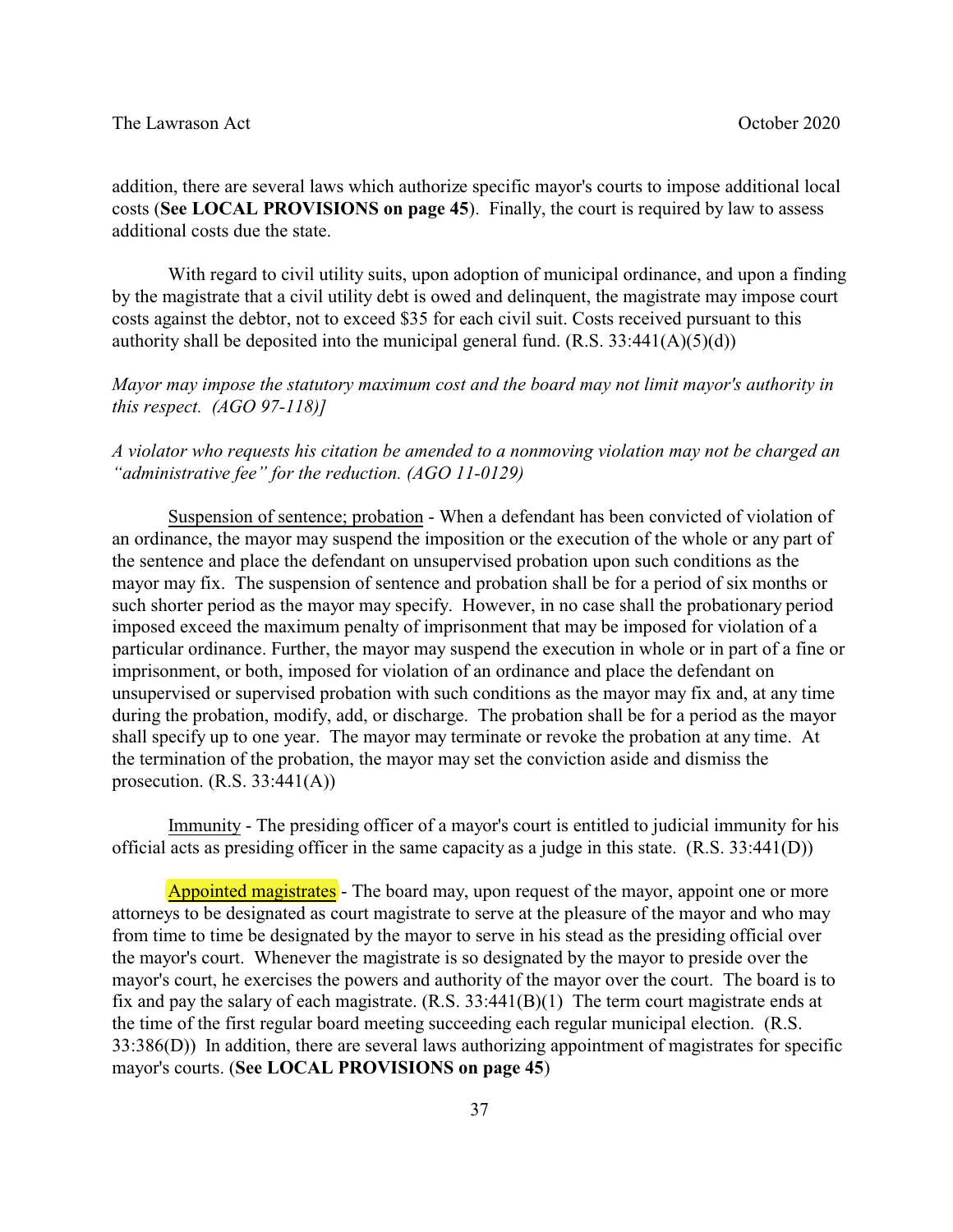Upon request of the mayor, the board shall appoint one or more attorneys who shall be designated as a court magistrate to hear all civil utility debt suits. The board shall fix and pay the salary of each such magistrate.  $(R.S. 33:441(A)(5)(c))$ 

*A magistrate does not have authority by law to perform marriage ceremonies. (AGO 06-219)*

Appointed prosecutors - The board may, upon request of the mayor, appoint one or more attorneys who shall be designated as prosecutor and who shall serve at the pleasure of the mayor. The board is to fix and pay the salary of each prosecutor. (R.S. 33:441(B)(2))

*The authority to reduce a moving violation to a nonmoving violation rests with the town attorney. (AGO 11-0129)*

*The fine assessed for the original moving violation must be reduced to the fine assessed for the nonmoving violation, in the event the town attorney elects to reduce the moving violation to a nonmoving violation. (AGO 11-0129)*

Docket - The mayor shall keep a regular docket, on which he shall enter the causes arising under the ordinances and to be tried by him. He shall keep a perfect record of all cases tried. (R.S. 33:442)

Sessions - The mayor may hold his court at any time. (R.S. 33:442)

Marshal - The marshal is to attend the court and serve its process and act as its executive officer. (R.S. 33:442)

Collection and disposition of fines, forfeitures, penalties, and costs - Except in Lincoln Parish, the mayor's court, or a private collection agency as authorized by contract with the municipal governing authority, may collect all fines, forfeitures, penalties, and costs, and all funds so collected are to be paid into the municipal treasury. The amount owed shall not be reduced if collected by a private collection agency. (R.S. 13:1898(A))

The mayor's court may accept payment by credit card or electronic check for all fines, forfeitures, penalties, and costs. The mayor's court shall collect a fee for processing the payments in an amount that is reasonably related to the expense incurred by the court in processing the payment by credit card, not to exceed five percent of the amount being paid. The fee is in addition to the amount of fines, forfeitures, penalties, or costs. (R.S. 13:1898(C))

#### **TAXES AND OTHER REVENUE**

## **A. Ad Valorem Taxes**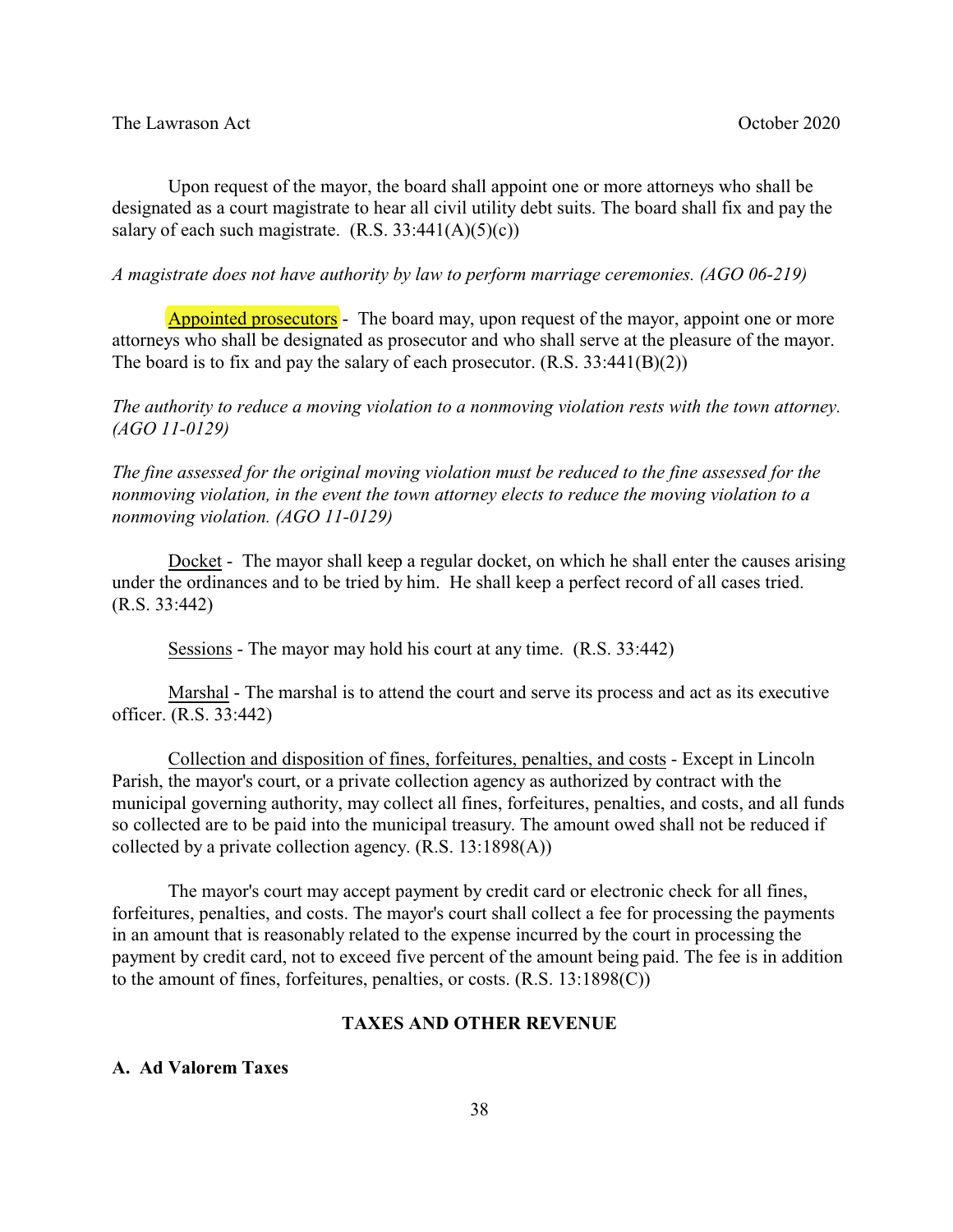**The board may levy annually an ad valorem tax for general purposes not to exceed seven mills on the dollar of assessed valuation. Millage rates may be increased in a municipality when approved by a majority of the electors voting thereon in an election held for that purpose. (Const. Art. VI, Sec. 27(A))**

Funding for education - **A municipality actually operating, maintaining, or supporting a separate system of public schools, shall levy annually an ad valorem maintenance tax not to exceed five mills on the dollar of assessed valuation on property subject to such taxation within the municipality. (Const. Art. VIII, Sec. 13(C)(First) For giving additional support to public elementary and secondary schools, a municipality which supports a separate city system of public schools may levy an ad valorem tax for a specific purpose, when authorized by a majority of the electors voting in an election held for that purpose. (Const. Art. VIII, Sec. 8(C)(Third))**

Assessment - The assessment of property for taxation is made by the clerk or tax collector, by copying from the parish assessment rolls that portion which embraces property or persons within the corporate limits. The copy may be made at any time after the assessment rolls are approved, and all changes in the parish assessment thereafter made shall likewise be made in the copy. The copy must be placed in the hands of the municipal tax collector, and be his warrant for the collection of municipal taxes.

In all cases where persons or property have escaped taxation for a previous year, the clerk shall assess the same for taxation, and his assessment, when approved by the mayor and board, on notice to the person assessed, shall be binding and conclusive, unless appealed from within five days after their approval.

Exemptions - **The homestead exemption does not extend to municipal taxes, except for municipal taxes levied for school purposes. (Const. Art. VII, Sec. 21(A)(9))**

**Municipal property tax exemptions specifically do apply to medical equipment leased for a term exceeding five years to such a nonprofit corporation or association which owns or operates a small, rural hospital and which uses the equipment solely for health care purposes at the hospital, provided that the property shall be exempt only during the term of the lease to such corporation or association, and further provided that "small, rural hospital" shall mean a hospital which has less than fifty Medicare-licensed acute care beds which is located in a municipality with a population of less than ten thousand which has been classified as an area with a shortage of health manpower by the United States Health Service. (Const. Art. VII, Sec. 21(B(1)(a))**

Levy - The mayor and board shall levy the municipal taxes at the regular meeting in September of each year, or, in case of failure to do so, at any other regular meeting thereafter.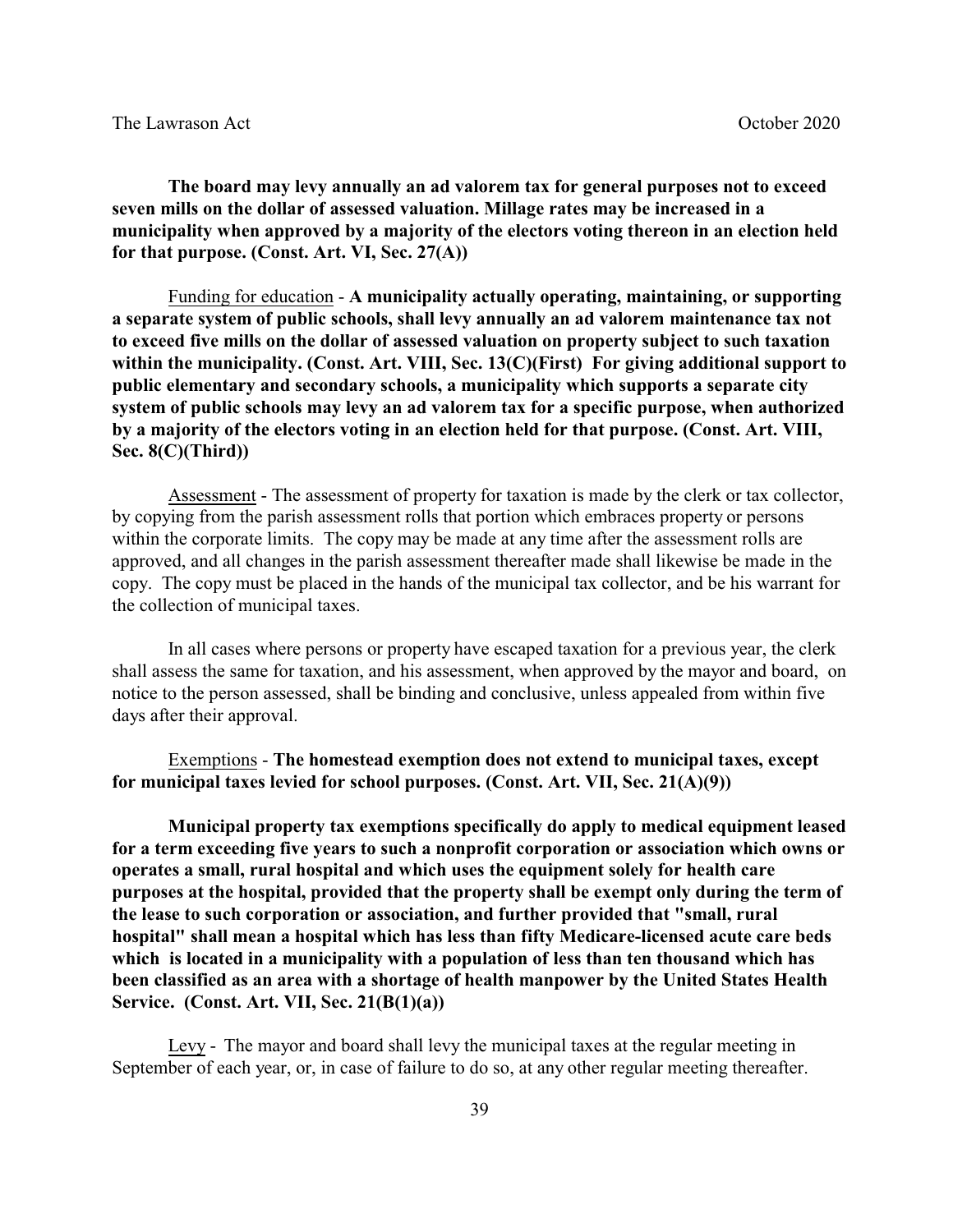Collection - The tax collector is to collect municipal taxes during the time and in the same manner and under the same penalties as the state and parish taxes are collected. He must, where not otherwise provided, be governed by the general revenue laws of the state, so far as applicable, in making such collection; but he is to make the required reports to the mayor and board, pay over the money collected to the municipal treasurer; and receive only such commission or compensation as may be allowed by ordinance.

Nonpayment - **While there is no forfeiture of property for nonpayment of taxes. there is a procedure for the sale of property on which taxes are due that have not been paid. (Const. Art. VII, Sec. 25(A)(1)) The property sold shall be redeemable for three years after the date of recordation of the tax sale, by paying the price given, including costs, five percent penalty thereon, and interest at the rate of one percent per month until redemption. (Const. Art. VII, Sec. 25(B)(1)) However, in any parish other than Orleans, when such property sold is vacant residential or commercial property which has been declared blighted, as defined by R.S. 33:1374(B)(1) on January 1, 2013, or abandoned, as defined by R.S. 33:4720.59(D)(2) on January 1, 2013, it shall be redeemable for eighteen months after the date of recordation of the tax sale. (Const. Art. VII, Sec. 25(B)(3)**

Sales for the nonpayment of municipal taxes are made by the tax collector at such place, within the corporate limits as the mayor and board may direct. The sale of real estate and the distraint and sale of personal property shall be made upon the same notice, at the same time, and in the same manner as provided by law for sale of like property for unpaid state and parish taxes.

The deed to the purchasers for lands so sold shall be filed with the parish clerk of court, and remain subject to redemption for the same length of time, and in the same manner as prescribed for the redemption of land sold for state and parish taxes.

Where lands are offered for sale for unpaid municipal taxes, and a person will not bid therefor, the amount of taxes, damages, and costs due the same shall be struck off to the municipality, and otherwise dealt with as lands which are sold to the state for delinquent state and parish taxes. The board may pay the state and parish taxes on lands thus acquired by it, and collect the money thus paid, with the damages and interest allowed individuals in similar cases under the general revenue laws of the state, from the date of such payment, upon the redemption of the lands from the municipal sale.

The deeds of the tax collectors to individuals and a list of the lands sold to the municipality, which shall be made as required to be made by the state and parish collector, shall be filed within 10 days after the tax sale, with the municipal clerk. Each shall have the same force and effect, and confer the same right, and be entitled to the same remedies, as deeds and lists made for delinquent taxes by the state and parish tax collector, but such title shall be subject to a title acquired under a sale for state and parish taxes. (R.S. 33:461)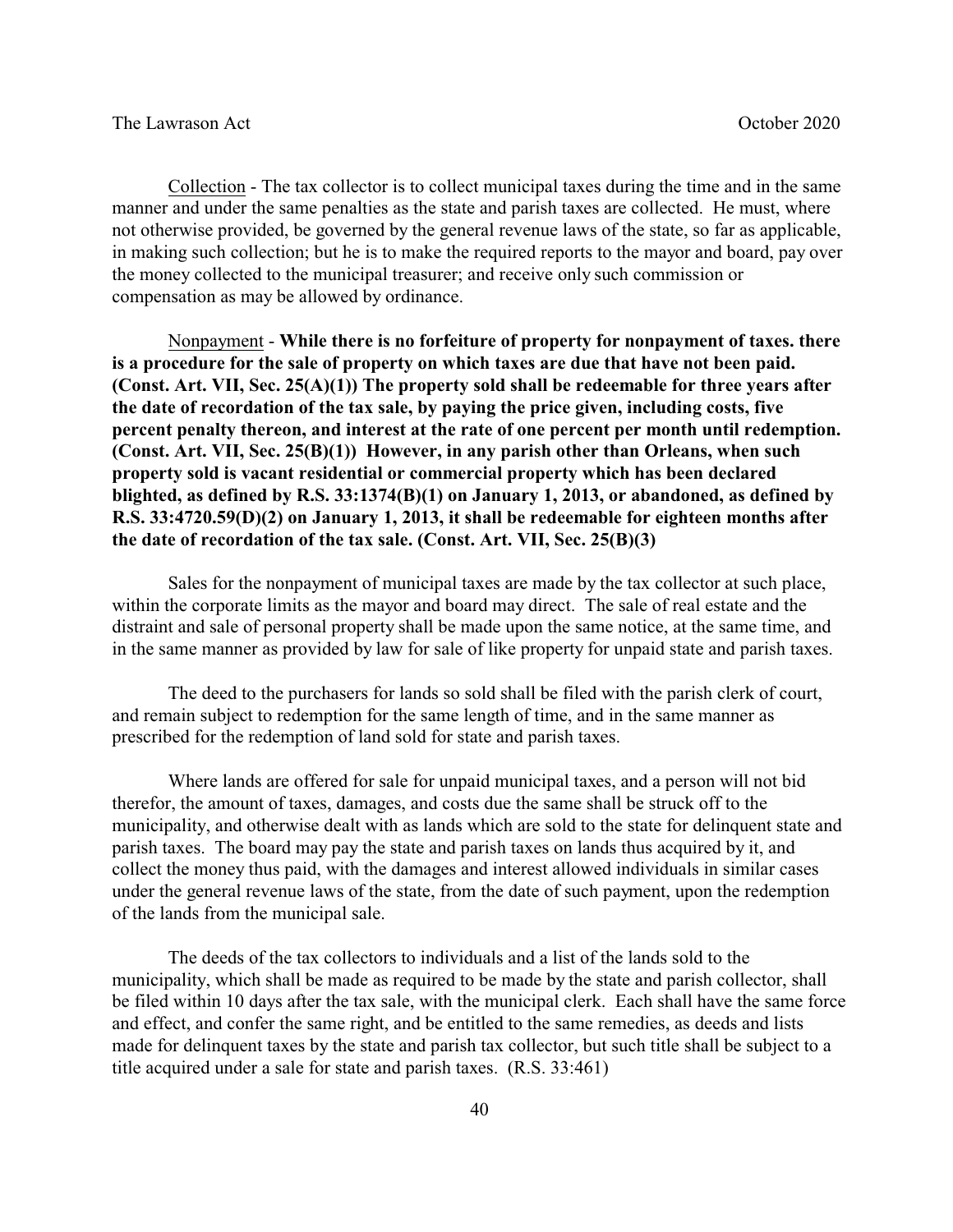#### **B. Occupational License Tax**

**The board may impose an occupational license tax not greater than that imposed by the state. (Const. Art. VI, Sec. 28)**

#### **C. Sales and Use Tax**

**The board may levy and collect a tax upon the sale at retail, the use, the lease or rental, the consumption, and the storage for use or consumption, of tangible personal property and on sales of services as defined by law, if approved by a majority of the electors voting thereon in an election held for that purpose. The rate thereof, when combined with the rate of all other sales and use taxes, exclusive of state sales and use taxes, levied and collected within the municipality, shall not exceed three percent. (Const. Art. VI, Sec. 29(A)) However, the legislature, by general or by local or special law, may authorize the imposition of additional sales and use taxes, if approved by a majority of the electors voting thereon in an election held for that purpose**. **(Const Art. VI, Sec. 29(B))** 

#### **D. Special Taxes**

**For the purpose of acquiring, constructing, improving, maintaining, or operating any work of public improvement, a municipality may levy special taxes when authorized by a majority of the electors in the municipality who vote thereon in an election held for that purpose. (Const. Art. VI, Sec. 32)**

## **E. General Obligation Bonds**

**Subject to approval by the State Bond Commission, general obligation bonds may be issued only after authorization by a majority of the electors voting on the proposition at an election in the municipality. (Const. Art. VI, Sec. 33(A))**

**The board shall levy and collect or cause to be levied and collected on all taxable property in the municipality ad valorem taxes sufficient to pay principal and interest and redemption premiums, if any, on such bonds as they mature. (Const. Art. VI, Sec. 33(B))**

#### **F. Certificates of Indebtedness**

**Certificates of indebtedness may be issued to cover the cost of any such public improvement secured by the pledge of the local or special assessments levied therefor and may be further secured by the pledge of the full faith and credit of the municipality. (Const. Art. VI, Sec. 36(B))**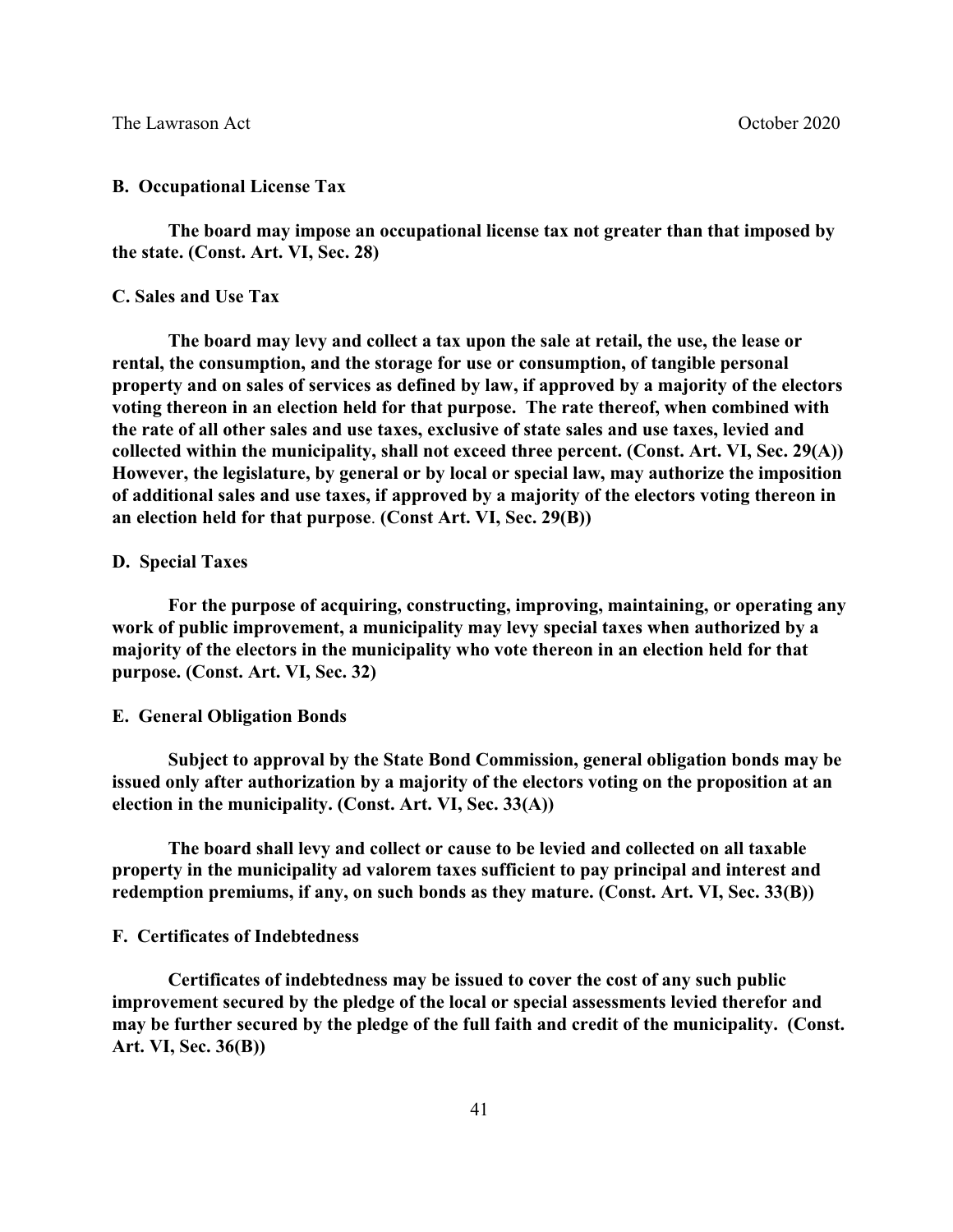#### **EXPENDITURES AND WARRANTS**

All expenditures of money for any purpose whatever shall be in pursuance of a specific appropriation made by order and in accordance with the Public Bid Law. Every warrant drawn on the treasury shall express on its face to whom issued and for what purpose allowed; and the ordinance authorizing its issue shall be cited by minute book and page, in or upon it. (R.S. 33:462)

*Board has no duty to approve payment of bills by mayor. (AGO 89-90)]*

*Mayor may not expend municipal funds without a specific appropriation. (AGO 00-439)] Once funds are budgeted and appropriated to police department pursuant to ordinance, authority to allocate expenditure of these funds rests with elected chief of police. (Doyle v. City of Harahan, App. 5 Cir. 1992, 610 So. 2d 272; AGO 99-406)* 

*As all monies belonging to municipality are subject to control of the mayor and board, chief of police is subject to municipal regulations concerning the issuance of purchase orders. (AGO 93- 75)* 

*For enterprise funds to be spent by a Lawrason Act municipality the enterprise funds must be approved and appropriated either through their annual budget process or pursuant to La. R.S. 33:462. (AG O 12-0074)*

#### **ANNUAL FINANCIAL STATEMENT**

The mayor and board are to produce an annual municipal financial statement in accordance with generally accepted accounting principles. The board's minutes must acknowledge that the financial statements have been produced and are available for public inspection. A copy of the annual financial statement must be transmitted to the legislative auditor within six months of the close of the fiscal year. (R.S. 33:463)

#### **GENERAL LAWS**

Audit Laws (R.S. 24:511 et seq.) - **The audit of the municipal fiscal records is performed by legislative auditor as provided by law. (Const. Art. III, Sec. 11)**

Civil Service Laws - **The state civil service does not include persons holding offices and positions of any municipality. (Const. Art. X, Sec. 1(A)) The legislature or a municipal governing authority may establish a municipal civil service system as provided by law.**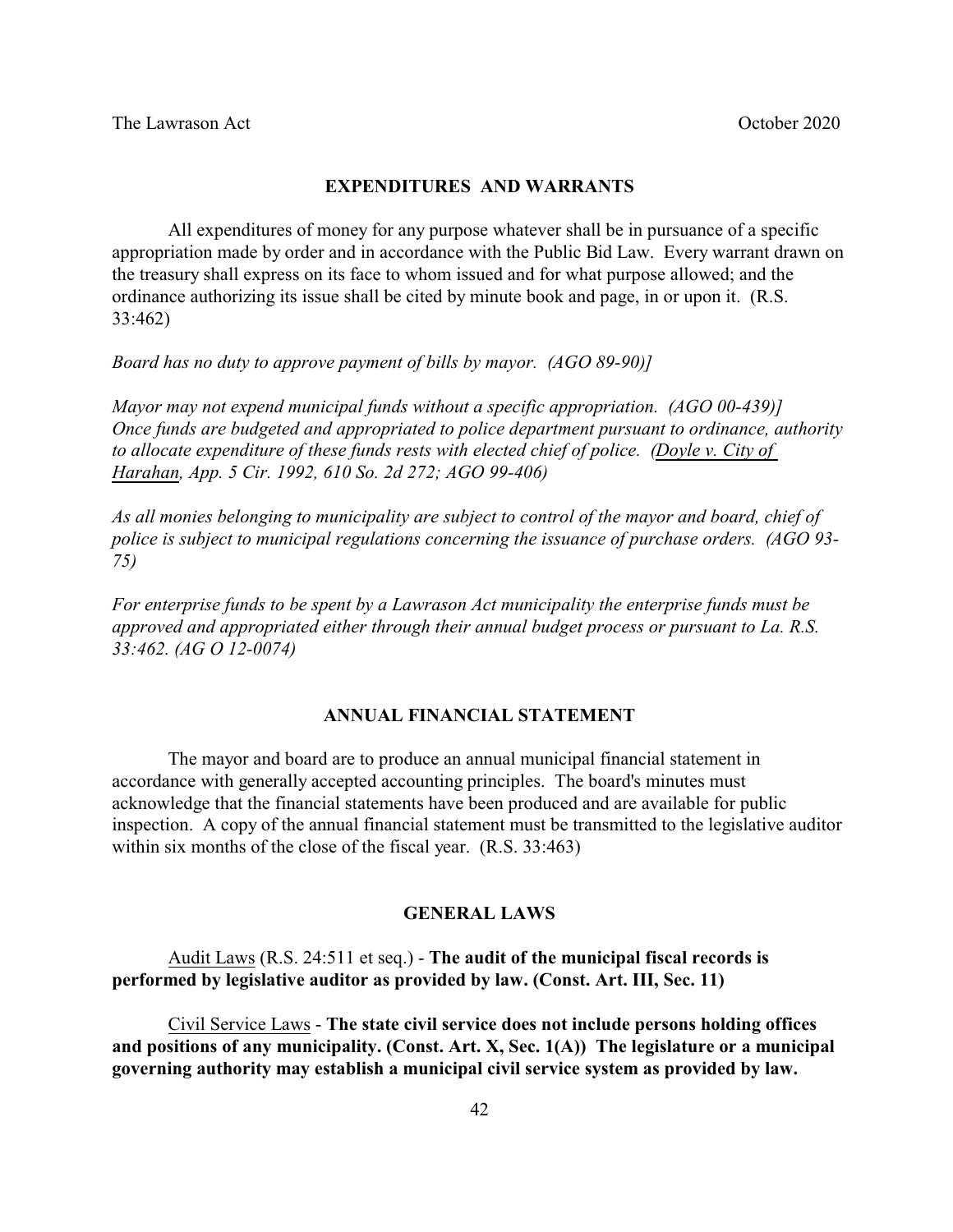**However, paid firemen and paid municipal policemen in a municipality operating a regularly paid fire and police department and having a population exceeding 13,000 are expressly excluded from such a civil service system. No law enacted establishing a civil service system applicable to one or more municipalities having a population of less than four hundred thousand is effective until approved by ordinance adopted by the municipal governing authority. (Const. Art. X, Sec. 15)** 

**A system of classified fire and police civil service exists for all municipalities having a population exceeding 13,000 and operating a regularly paid fire and municipal police department. (Const. Art. X, Sec. 16)** 

**Municipal civil service systems of a municipality having a population greater than 13,000 but fewer than 400,000 and operating a regularly paid fire and municipal police department whether created by election, act of the legislature, or ordinance may not include firemen and policemen in the system. (Const. Art. X, Sec. 19)** 

Fire and Police - There is a civil service system by law for municipalities which operate a regularly paid fire and police department and have a population of not less than 13,000 nor more than 250,000. (R.S. 33:2471 et seq.) Similarly, there is a civil service system by law for municipalities having a population of not less than 7,000 and not more than 13,000. (R.S. 33:2531 et seq.)

Code of Governmental Ethics (R.S. 42:1101 et seq.) - **The legislature shall enact a code of ethics for all officials and employees including a municipality. (Const Art. X, Sec. 21)** 

Codification of Ordinances (R.S. 33:1361 et seq.) - **By January 1, 1977, the municipal governing authority had to have a code prepared containing all of its general ordinances. All general ordinances adopted after the approval of the code are to be amendments or additions to the code. Once the code is prepared, the governing authority is to make copies available for public distribution. (Const. Art. VI, Sec. 10)**

Fiscal Depository Law (R.S. 39:1211 et seq.)

Immunity - **The municipality is not immune from suit and liability in contract or for injury to person or property. (Const. Art. XII, Sec. 10(A)) In other suits, the legislature may authorize suit against the municipality waiving immunity from suit and liability. (Const. Art. XII, Sec. 10(B))**

Local Government Budget Act (R.S. 13:1301 et seq.) - The board may amend the proposed budget and attendant budget adoption instrument only to the extent that the amendments do not substantially change the proposed budget or the attendant budget adoption instrument.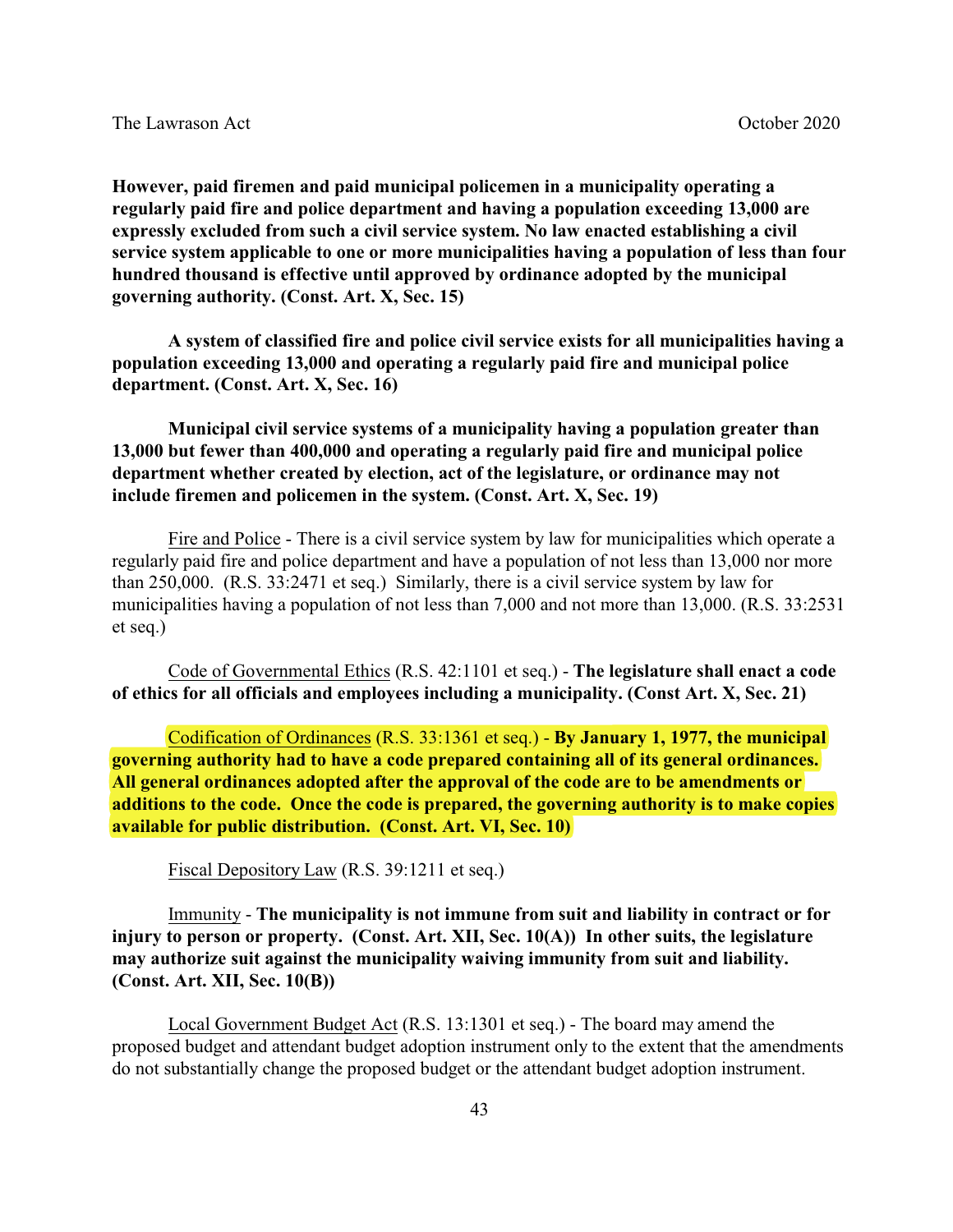(R.S. 39:1305(F)(2)) *This restriction regarding amendments to the proposed budget does not affect the provisions governing amendment of the adopted budget or the notice requirements of the Act. The board shall adopt a budget amendment when it has received notice of a shortage or overage in the adopted budget as contemplated by La. R.S. 39:1311(A). (AGO 19-0129)*

Money Judgments Against Municipality - **No judgment against the municipality is exigible, payable, or paid except from funds appropriated therefor by the municipality. (Const. Art. XII, Sec. 10(C))**

Official Journal and Publications (R.S. 43:140 et seq.)

Open Meetings Law (R.S. 42:11 et seq.) - **No person shall be denied the right to observe the deliberations of public bodies, except in cases established by law. (Const. Art. 12, Sec. 3)**

Public Bid Law (R.S. 38:2181 et seq.)

Public Records Law (R.S. 44:1 et seq.) - **No person shall be denied the right to examine public documents, except in cases established by law. (Const. Art. 12, Sec. 3)**

*When public entities, such as a municipality, contract with private entities for the performance of public functions, and not merely services, the Public Records Law will likely apply to those public duties undertaken by the private entity. New Orleans Bulldog Society v. Louisiana Society for the Prevention of Cruelty to Animals, (La.) 222 So. 3d. 679.*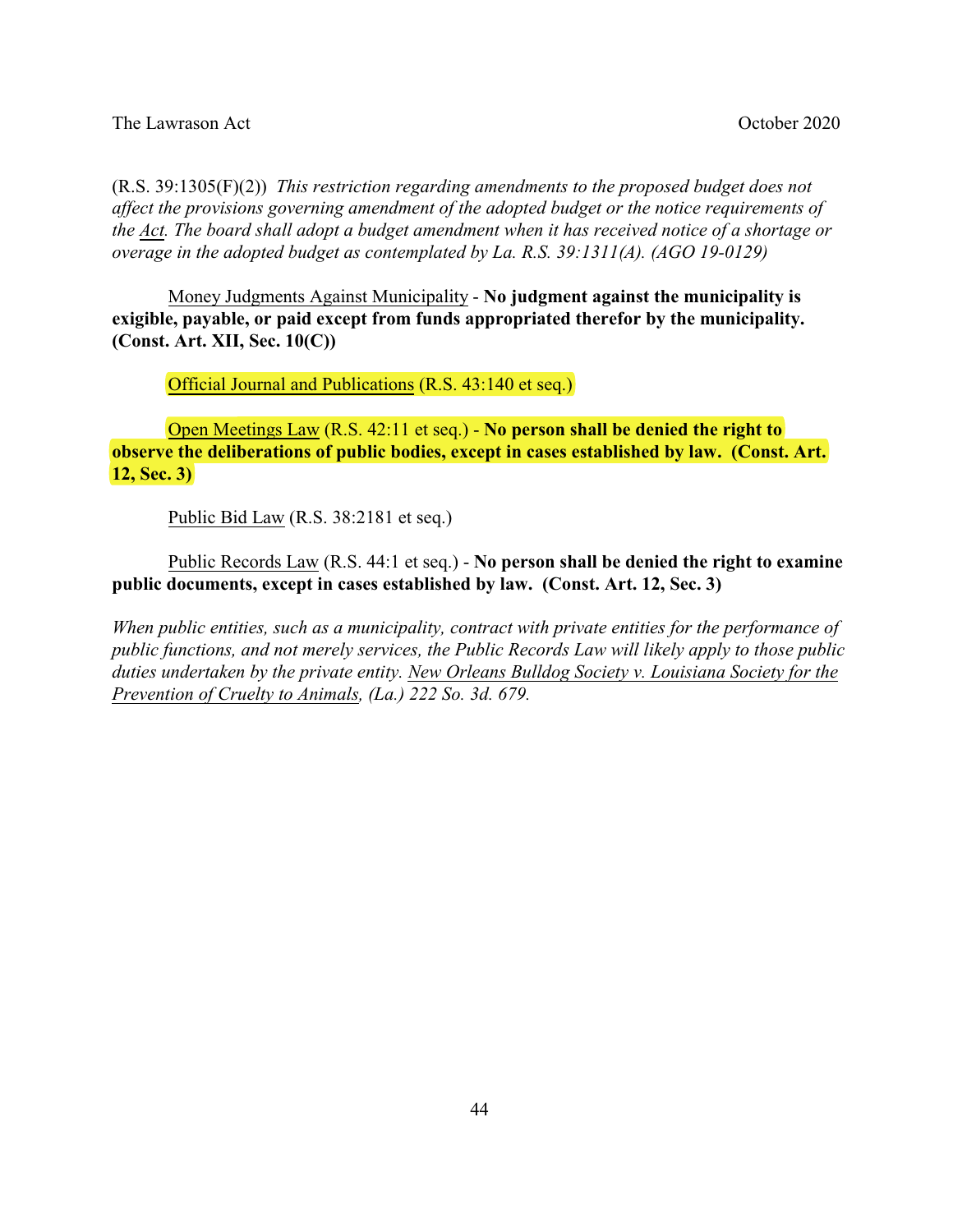# **LOCAL PROVISIONS**

| Municipality           | <b>Subject Matter</b>                                                                                                      |
|------------------------|----------------------------------------------------------------------------------------------------------------------------|
| Albany -               | authority to appoint court magistrate (R.S. 33:441.22)                                                                     |
| Addis -                | authority to appoint court magistrate (R.S. 33:441.16)                                                                     |
| Amite City -           | appointment, discipline, and discharge of personnel by police chief (R.S.<br>33:423.17)                                    |
| Athens -               | creates mayor's court (R.S. 33:457)                                                                                        |
| Anacoco -              | authorizes mayor to impose additional court costs (R.S. 33:447.14)                                                         |
| Basile -               | authorizes mayor to impose additional court costs (R.S. 33:447.8)                                                          |
| Benton -               | authorizes mayor to impose additional court costs (R.S. 33:447.2)                                                          |
| Berwick -              | authorizes appointment of court magistrate (R.S. 33:445)                                                                   |
| Bienville -            | authorizes election to abolish office of chief of police $(R.S. 33:381(C)(28))$                                            |
| Blanchard -            | authorizes mayor to impose additional court costs (R.S. 33:447.2)                                                          |
| Boyce -                | chief of police authorized to effect disciplinary action on police personnel without                                       |
|                        | approval of municipal governing authority. $(R.S. 33:423(C)(1)(b))$                                                        |
|                        | chief of police authorized to appoint police personnel, including authority to make                                        |
|                        | provisional appointments, subject to budgetary limitations of chief pertaining to                                          |
|                        | the number of allotted positions for police department, subject to mayor's                                                 |
|                        | concurrence. $(R.S. 33:423(C)(2)(b))$                                                                                      |
| Broussard -            | authority to appoint court magistrate (R.S. 33:441.26)                                                                     |
|                        | discipline of personnel by chief of police (R.S. 33:423.15)                                                                |
| Brusly -               | authorizes mayor to impose additional court costs (R.S. 33:447.2)                                                          |
| Carencro -<br>Castor - | discipline of personnel by chief of police (R.S. 33:423.16)<br>authority for appointed chief of police (R.S. 33:381(C)(9)) |
| Central -              | creates mayor's court (R.S. 33:453)                                                                                        |
|                        | authority to appoint court magistrate (R.S. 33:441.31)                                                                     |
| Cheneyville -          | appointed chief of police (R.S. $33:381(C)(19)$ )                                                                          |
| Clarks -               | creates mayor's court (R.S. 33:451)                                                                                        |
| Clinton -              | authorizes mayor to impose additional court costs (R.S. 33:447.3)                                                          |
| Creola-                | creates mayor's court (R.S. 33:456)                                                                                        |
| Crowley -              | appoint, discipline, and discharge of personnel by chief of police subject to budget                                       |
|                        | (R.S. 33:423.9)                                                                                                            |
| Cottonport -           | authority to appoint court magistrate (R.S. 33:441.8)                                                                      |
| Delcambre -            | authority to appoint court magistrate (R.S. 3:441.3)                                                                       |
|                        | authorizes mayor to impose additional court costs (R.S. 33:447.2)                                                          |
|                        | Denham Springs - exception to having tax collector (R.S. $33:381(D(2)$ and R.S. $33:461(C)(2))$                            |
| DeQuincy -             | authority to appoint court magistrate (R.S. 33:441.15)                                                                     |
|                        | authorizes mayor to impose additional court costs (R.S. 33:447.1)                                                          |
|                        | authorizes mayor to appoint one or more attorneys as magistrate (R.S. 33:441.15)                                           |
| Dry Prong -            | appointed chief of police (R.S. $33:381(C)(27)$ )                                                                          |
| Duson -                | appointed chief of police (R.S. $33:381(C)(29)$ )                                                                          |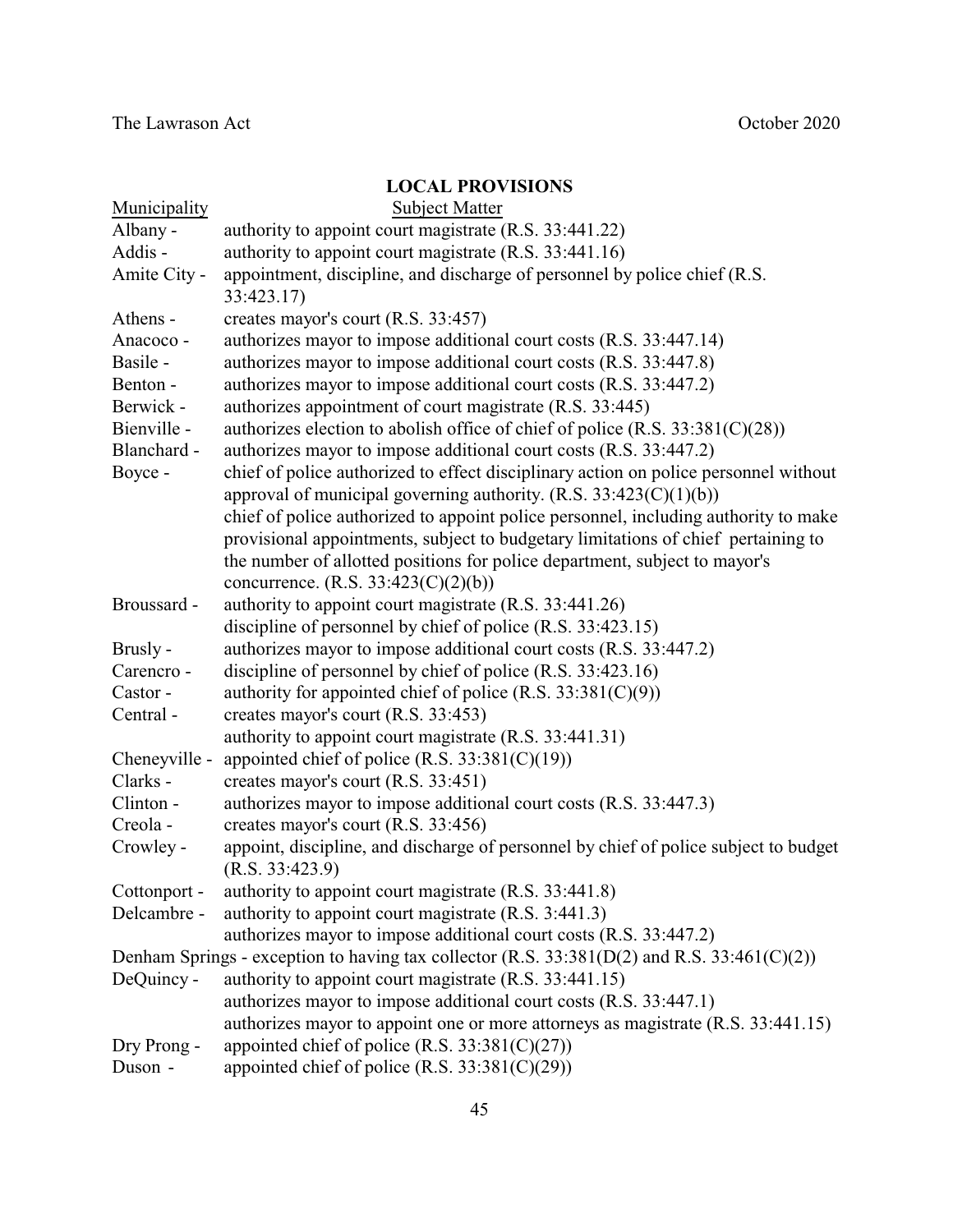| Municipality | Subject Matter                                                                                                  |
|--------------|-----------------------------------------------------------------------------------------------------------------|
| Elizabeth -  | creates mayor's court (R.S. 33:455)                                                                             |
| Elton -      | authorizes mayor to impose additional court costs (R.S. 33:447.5)                                               |
| Erath -      | permits alderman to enter into contracts with town $(R.S. 33:385(C))$                                           |
|              | authority to appoint court magistrate (R.S. 33:441.9)                                                           |
|              | authorizes mayor to impose additional court costs (R.S. 33:447.2)                                               |
| Eunice -     | appointment, discipline, and discharge of personnel by police chief (R.S.<br>33:423.27)                         |
| Evergreen -  | authority to appoint court magistrate (R.S. 33:452)                                                             |
|              | authority to appoint court magistrate (R.S. 33:441.30)                                                          |
| Ferriday -   | authority to appoint court magistrate (R.S. 33:441.14)                                                          |
| Forest-      | creates mayor's court (R.S. 33:447)                                                                             |
|              | Golden Meadow - authorizes mayor to impose additional court costs (R.S. 33:447.2)                               |
| Goldona -    | provides for election to abolish office of chief of police upon recommendation<br>of mayor (R.S. 33:381(C)(32)) |
| Gonzales -   | appointment, discipline, & discharge of personnel by police chief (R.S. 33:423.8)                               |
| Grambling -  | appointed chief of police (R.S. $33:381(C)(23)$ )                                                               |
| Gramercy -   | authority to appoint court magistrate (R.S. 33:441.29)                                                          |
|              | additional costs in mayor's court (R.S. 33:447.7)                                                               |
| Grand Cane - | appointed chief of police and authorizes board of aldermen, on mayor's                                          |
|              | recommendation, to abolish office. $(R.S. 33:381(C)(17))$                                                       |
| Grand Isle - | appointment, discipline, & discharge of personnel by police chief (R.S. 33:423.13)                              |
| Greenwood -  | authority to appoint chief of police (R.S. $33:381(C)(22)$ )                                                    |
|              | authorizes mayor to impose additional court costs (R.S. 33:447.2)                                               |
| Gretna -     | appointment and discharge of personnel by chief of police (R.S. 33:423.3)                                       |
|              | authority to appoint court magistrate (R.S. 33:441.20)                                                          |
| Gueydan -    | restrictions on compensation increases for officials and employees. (R.S. 33:364)                               |
|              | permits nonresident to be elected chief of police, but must be resident of                                      |
|              | Ward Eight of Vermilion Parish (R.S. 33:385.1(A))                                                               |
| Harahan -    | authority to enact term limits for officials (R.S. 33:383.1)                                                    |
|              | appointment and discharge of personnel by chief of police (R.S. 33:423.2)                                       |
|              | authority to appoint court magistrate (R.S. 33:443)                                                             |
| Heflin -     | establishes mayor's court (R.S. 33:449)                                                                         |
| Hessmer-     | authority to appoint court magistrate (R.S. 33:441.23)                                                          |
| Homer-       | appointment, discipline, & discharge of personnel by police chief (R.S. 33:423.28)                              |
| Hosston -    | creates mayor's court (R.S. 33:454)                                                                             |
| Ida-         | creates mayor's court (R.S. 33:441.32)                                                                          |
|              | Independence - appointment and discharge of personnel by chief of police (R.S. 33:423.21)                       |
| Iowa-        | authority to appoint court magistrate (R.S. 33:441.11)                                                          |
|              | discipline of personnel by chief of police (R.S. 33:423.12)                                                     |
|              |                                                                                                                 |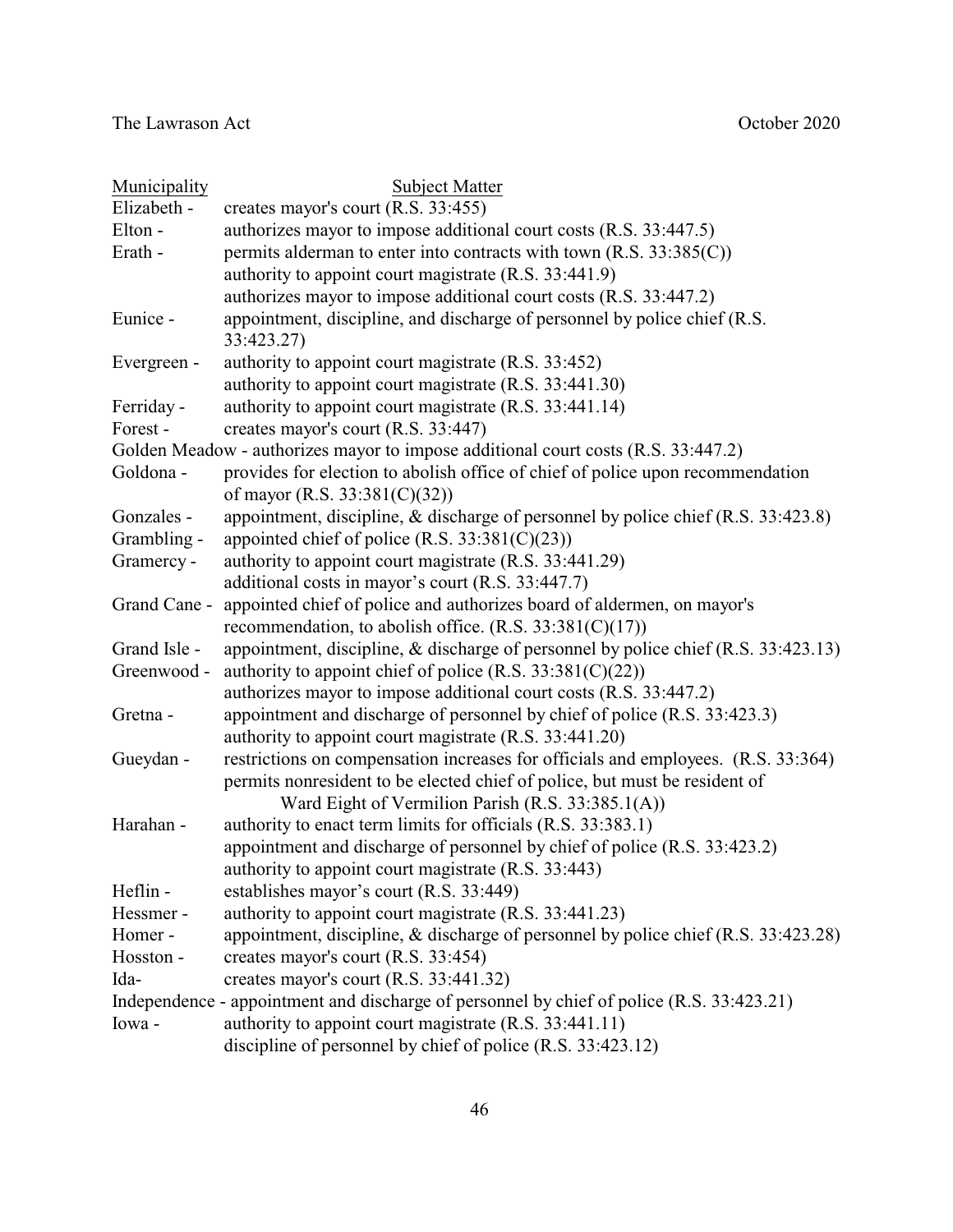| Municipality                 | <b>Subject Matter</b>                                                                                                        |
|------------------------------|------------------------------------------------------------------------------------------------------------------------------|
| Jamestown -                  | authority for appointed chief of police $(R.S. 33:381(C)(8))$                                                                |
| Jean Lafitte -               | authority to appoint court magistrate (R.S. 33:441.2)                                                                        |
|                              | authority to appoint chief of police (R.S. $33:381(C)(30)$ )                                                                 |
|                              | authorizes mayor to impose additional court costs (R.S. 33:447.2)                                                            |
| Jena-                        | authority to appoint court magistrate (R.S. 33:441.25)                                                                       |
| Jonesboro -                  | authority to appoint court magistrate (R.S. 33:441.19)                                                                       |
|                              | name town hall (R.S. 33:365)                                                                                                 |
| Jonesville -                 | authority for mayor pro tempore to preside in court (R.S. 33:441.4)                                                          |
| Kaplan -                     | authority over personnel by police chief (R.S. 33:423.24)                                                                    |
| Kenner -                     | authority to appoint court magistrates (R.S. 33:441.1(A))                                                                    |
|                              | authority to institute prosecution by affidavit or information (R.S. 33:441.1(B))                                            |
|                              | authorizes clerk of court to use electronic signature or facsimile signature                                                 |
|                              | of prosecuting attorney to bills of information $(R.S. 33:441.1(B)(3))$                                                      |
|                              | creates and provides for animal hearing officer (R.S. 33:441.1(C))                                                           |
|                              | authorizes mayor to impose additional court costs (R.S. 33:447.15)                                                           |
| Kinder-                      | authorizes mayor to impose additional court costs (R.S. 33:447.2)                                                            |
| Lake Charles                 | - authorizes proration of ad valorem taxes on annexed property                                                               |
|                              | (R.S. 33:461(A)(1)(b))                                                                                                       |
| Lecompte -                   | appointed chief of police (R.S. $33:381(C)(18)$ )                                                                            |
| Lisbon -                     | appointed chief of police (R.S. $33:381(C)(26)$ )                                                                            |
| Livingston -                 | discipline of personnel by chief of police (R.S. 33:423.18)                                                                  |
|                              | authorizes mayor to impose additional court costs (R.S. 33:447.16)                                                           |
| Lockport -                   | authority to appoint court magistrate (R.S. 33:441.10)<br>authorizes mayor to impose additional court costs (R.S. 33:447.10) |
|                              | authority to appoint chief of police (R.S. $33:381(C)(2)$ )                                                                  |
| Logansport -<br>Longstreet - | authority to appoint chief of police (R.S. $33:381(C)(21)$ )                                                                 |
| Loreauville -                | appointed chief of police (R.S. $33:381(C)(11)$ )                                                                            |
|                              | authority to appoint court magistrate (R.S. 33:441.21)                                                                       |
| Lutcher-                     | authority to appoint court magistrate (R.S. 33:441.28)                                                                       |
|                              | additional costs in mayor's court (R.S. 33:447.6)                                                                            |
| Mandeville -                 | law enforcement jurisdiction of governing authority (R.S. 33:423.1)                                                          |
| Mansura -                    | authority to appoint court magistrate (R.S. 33:441.7)                                                                        |
| Maurice -                    | permits nonresident to be elected chief of police (R.S. 33:385.1(A))                                                         |
|                              | authority to appoint court magistrate (R.S. 33:441.5)                                                                        |
| McNary -                     | authority to appoint chief of police or abolish the office (R.S. 33:381(C)(20))                                              |
|                              | Moreauville - appointed chief of police $(R.S. 33:381(C)(10))$                                                               |
|                              | Napoleonville - authority for appointed chief of police $(R.S. 33:381(C)(3))$                                                |
|                              | exception to qualifications for elected chief of police (R.S. 33:385.1)                                                      |
| New Llano -                  | creates mayor's court (R.S. 33:448)                                                                                          |
|                              | authorizes mayor to impose additional court costs (R.S. 33:448(D))                                                           |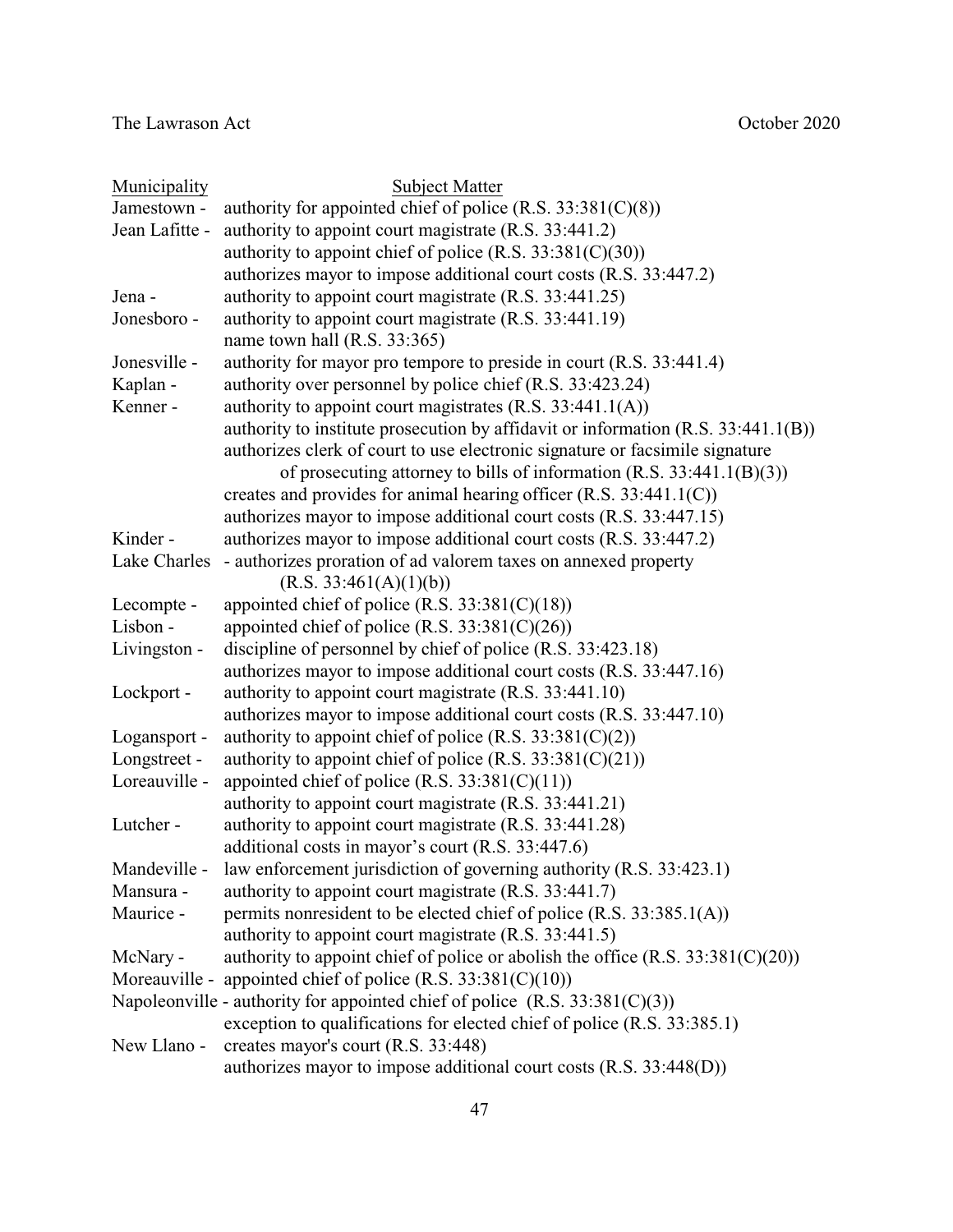| <b>Municipality</b>                                                | <b>Subject Matter</b>                                                              |
|--------------------------------------------------------------------|------------------------------------------------------------------------------------|
| New Roads -                                                        | authority to appoint court magistrate (R.S. 33:441.27)                             |
| Norwood -                                                          | appointed chief of police (R.S. $33:381(C)(6)$ )                                   |
| Oak Grove -                                                        | authorizes mayor to impose additional court costs (R.S. 33:447.2)                  |
| Oak Ridge -                                                        | appointed chief of police (R.S. $33:381(C)(12)$ )                                  |
| Oakdale -                                                          | special election for elected chief of police. $(R.S. 33:381(C)(1))$                |
| Oil City -                                                         | appointed chief of police (R.S. $33:381(C)(15)$ )                                  |
| Opelousas -                                                        | appointment, discipline, & discharge of personnel by police chief (R.S. 33:423.29) |
| Palmetto -                                                         | academic scholarships. (R.S. 33:363)                                               |
| Patterson -                                                        | appointment and discharge of personnel by chief of police (R.S. 33:423.7)          |
|                                                                    | authority to appoint court magistrate (R.S. 33:446)                                |
| Pearl River -                                                      | appointment and discharge of personnel by chief of police (R.S. 33:423.22)         |
|                                                                    | authorizes ordinance setting term limits by election (R.S. 33:383.3)               |
| Plaucheville-                                                      | appointed chief of police (R.S. $33:381(C)(5)$ )                                   |
| Ponchatoula-                                                       | authority of chief of police over personnel (R.S. 33:423.19)                       |
| Port Barre -                                                       | authorizes mayor to impose additional court costs (R.S. 33:447.2)                  |
|                                                                    | Port Vincent - appointed chief of police. $(R.S. 33:381(C)(1))$                    |
| Rayne -                                                            | appointment, discipline, discharge of personnel by police chief (R.S. 33:423.26)   |
| Richwood -                                                         | appointed chief of police (R.S. $33:381(C)(4)$ )                                   |
|                                                                    | exception to having tax collector (R.S. $33:381(D)(1)$ and R.S. $33:461(C)(1)$ )   |
|                                                                    | authorizes mayor to impose additional court costs (R.S. 33:447.2)                  |
| Rodessa -                                                          | appointed chief of police (R.S. 33:381(C)(16))                                     |
| Rosepine -                                                         | authorizes mayor to impose additional court costs (R.S. 33:447.13)                 |
|                                                                    | St. Francisville - appointed chief of police $(R.S. 33:381(C)(7))$                 |
| St. Gabriel -                                                      | creates mayor's court (R.S. 33:450)                                                |
| St. Joseph -                                                       | appointed chief of police. $(R.S. 33:381(C)(1))$                                   |
| Scott-                                                             | discipline of personnel by chief of police (R.S. 33:423.5)                         |
| Shongaloo -                                                        | authority to appoint chief of police (R.S. $33:381(C)(13)$ )                       |
| Sikes -                                                            | authority to appoint chief of police (R.S. $33:381(C)(25)$ )                       |
| Simmesport -                                                       | authority to appoint court magistrate (R.S. 33:441.18)                             |
|                                                                    | authorizes mayor to impose additional court costs (R.S. 33:447.2)                  |
|                                                                    | authority for appointed chief of police $(R.S. 33:381(C)(31))$                     |
| Sorrento -                                                         | authority to abolish chief of police by election $(R.S. 381(C)(33))$               |
| South Mansfield - appointed chief of police $(R.S. 33:381(C)(14))$ |                                                                                    |
| Sterlington -                                                      | exception to having tax collector $(R.S. 33:381(D)(1))$                            |
|                                                                    | authorizes mayor to impose additional court costs (R.S. 33:447.9)                  |
| Stonewall -                                                        | authorizes board of aldermen, on mayor's recommendation, to abolish office (R.S.   |
|                                                                    | 33:381(C)(34)                                                                      |
| Tickfaw -                                                          | authority of chief of police over personnel (R.S. 33:423.10)                       |
| Ville Platte -                                                     | discipline of personnel by chief of police (R.S. 33:423.4)                         |